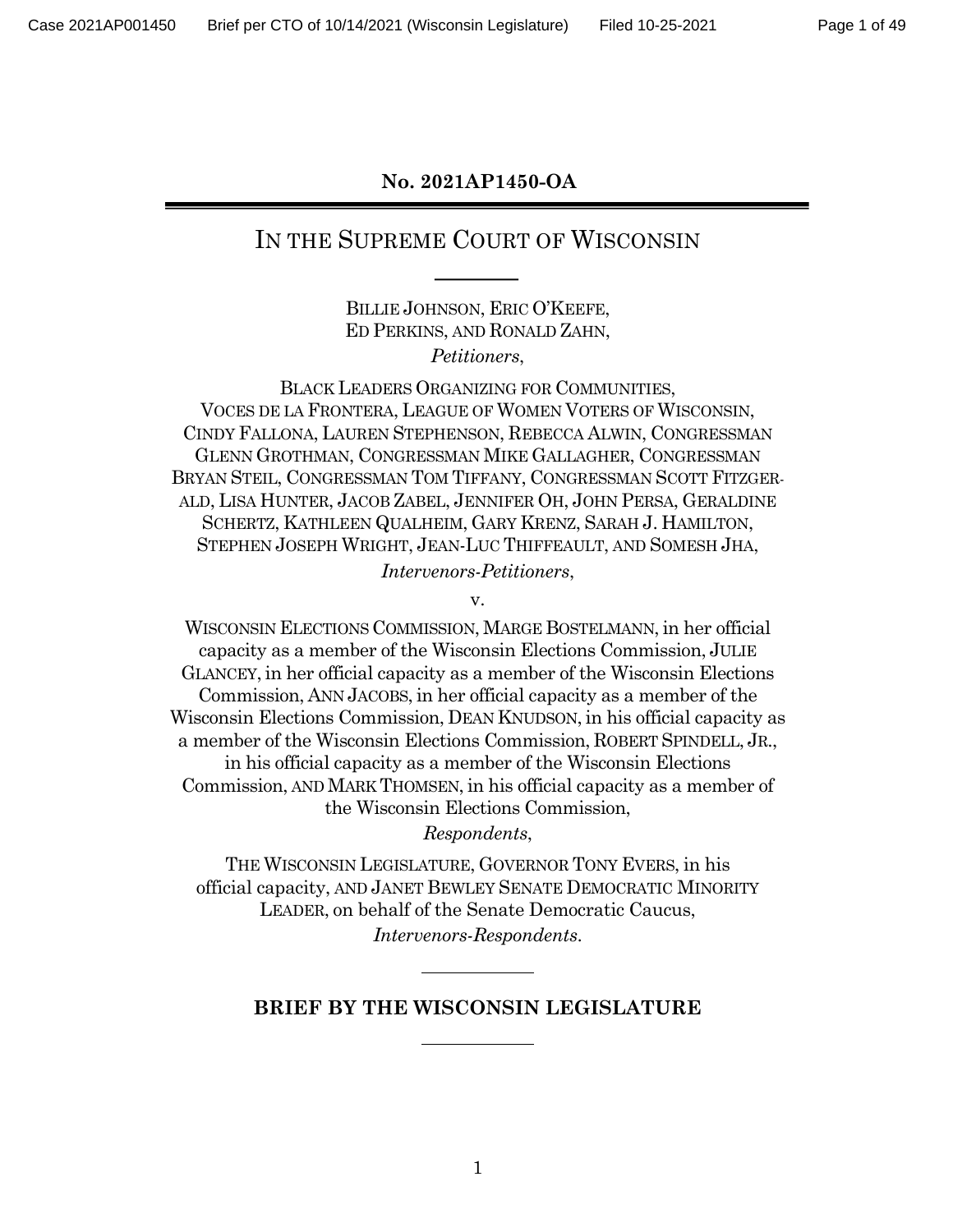#### **BELL GIFTOS ST. JOHN LLC**

KEVIN M.ST. JOHN SBN 1054815 5325 Wall Street, Suite 2200 Madison, WI 53718 608.216.7995 kstjohn@bellgiftos.com

#### **CONSOVOY MCCARTHY PLLC**

JEFFREY M. HARRIS\* TAYLOR A.R. MEEHAN\* JAMES P. MCGLONE\* 1600 Wilson Blvd., Suite 700 Arlington, VA 22209 703.243.9423 jeff@consovoymccarthy.com

\* *Admitted pro hac vice.*

*Counsel for Intervenor-Respondent, The Wisconsin Legislature*

#### **LAWFAIR LLC**

ADAM K. MORTARA SBN 1038391 125 South Wacker, Suite 300 Chicago, IL 60606 773.750.7154 mortara@lawfairllc.com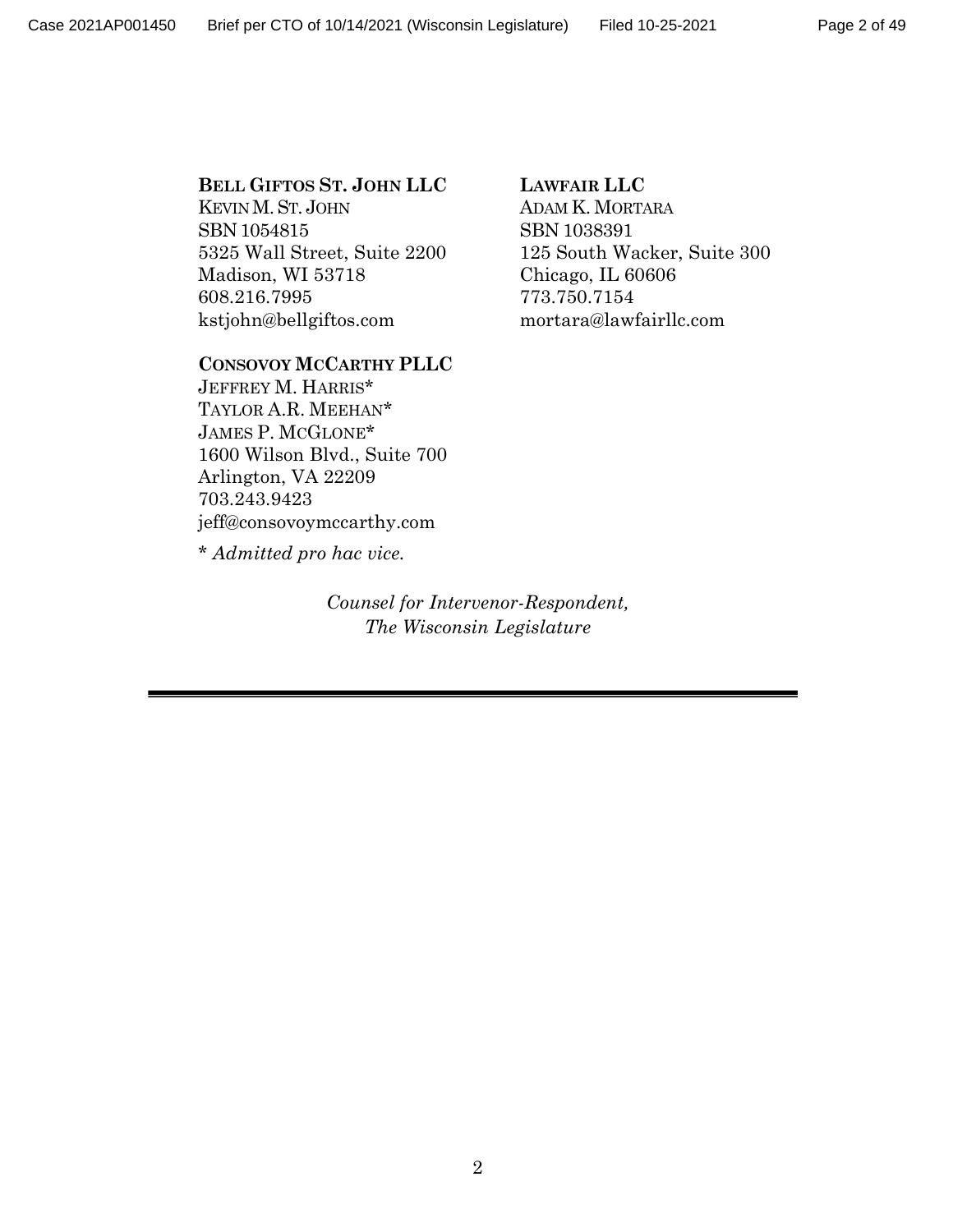## **TABLE OF CONTENTS**

|      | STATEMENTS ON ORAL ARGUMENT & PUBLICATION11                                                                                                                       |
|------|-------------------------------------------------------------------------------------------------------------------------------------------------------------------|
|      |                                                                                                                                                                   |
|      |                                                                                                                                                                   |
|      |                                                                                                                                                                   |
|      |                                                                                                                                                                   |
| Ι.   | Factors the Court should consider in evaluating or<br>creating new maps begin with the Legislature's role<br>and end with compliance with state and federal law16 |
|      | A. The Legislature must have an adequate                                                                                                                          |
|      | B. The Legislature's redistricting plans are the                                                                                                                  |
|      | C. The remaining factors to consider with respect<br>to the Legislature's presumptive redistricting<br>plans are whether they comply with state and               |
| Π.   | In the alternative, the presumptive remedial map<br>is the existing map, adjusted as necessary for                                                                |
|      | A. A "least changes" map is an appropriate<br>judicial remedy in a redistricting case32                                                                           |
|      | B. A "least changes" map is necessary to mitigate                                                                                                                 |
|      | C. A "least changes" map appropriately prioritizes                                                                                                                |
| III. | The Court cannot consider partisanship when                                                                                                                       |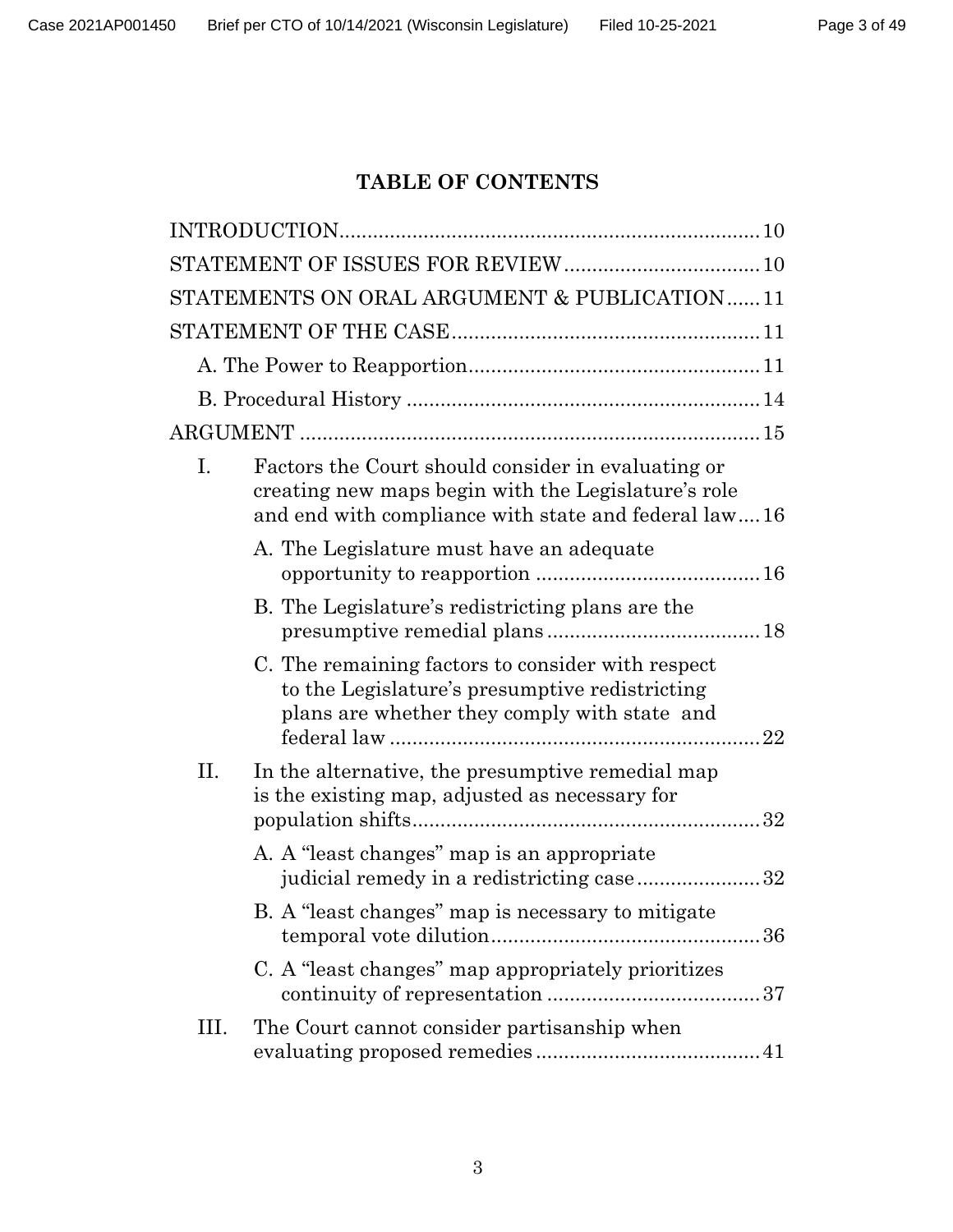| CERTIFICATION REGARDING FORM AND LENGTH  48 |  |
|---------------------------------------------|--|
| CERTIFICATION OF FILING AND SERVICE 49      |  |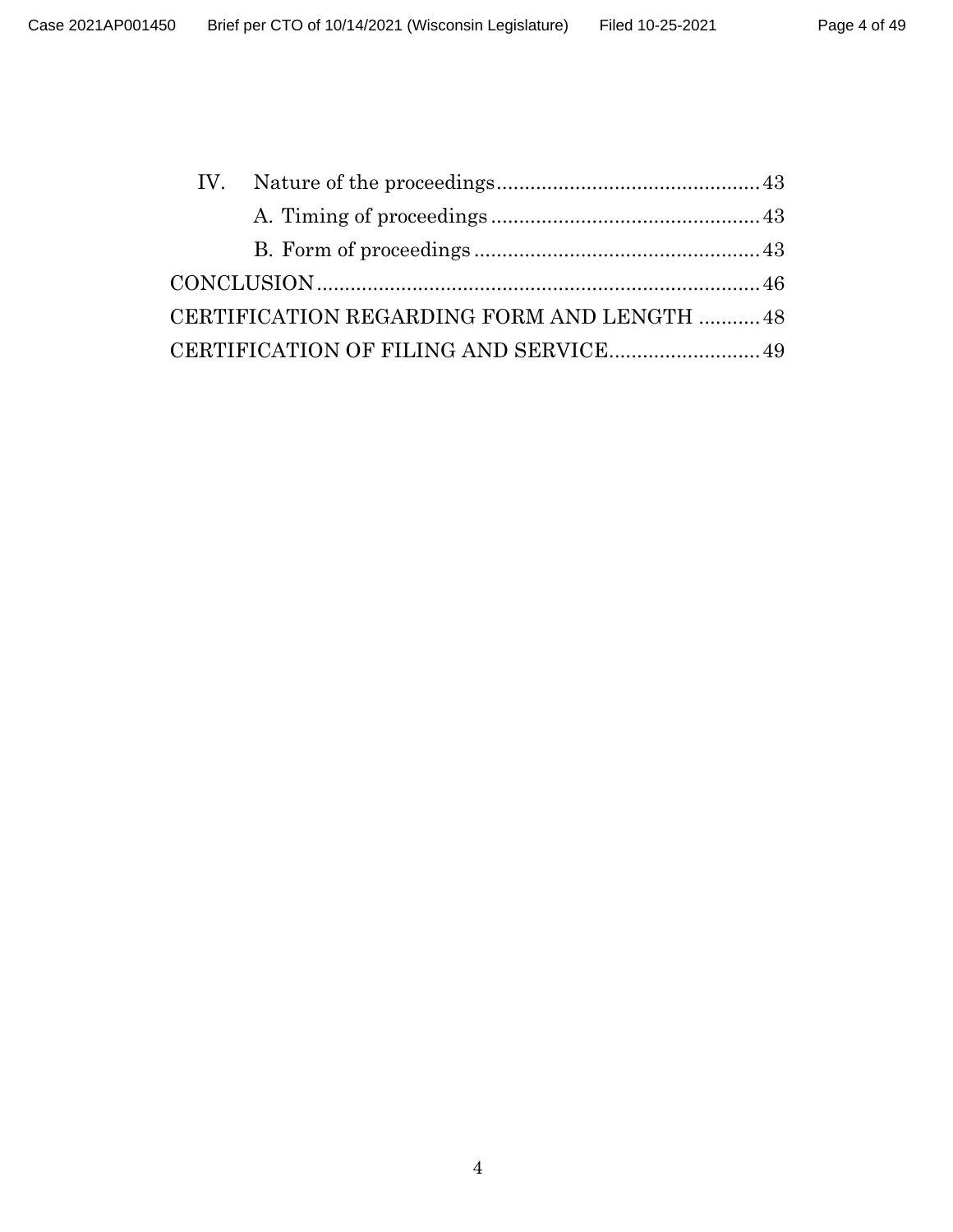## **TABLE OF AUTHORITIES**

## **CASES**

| Ala. Leg. Black Caucus v. Alabama,                                                                              |  |
|-----------------------------------------------------------------------------------------------------------------|--|
|                                                                                                                 |  |
| Alexander v. Taylor,                                                                                            |  |
|                                                                                                                 |  |
| Arizonans for Fair Representation v. Symington,                                                                 |  |
|                                                                                                                 |  |
| Ayotte v. Planned Parenthood of N. New England,                                                                 |  |
|                                                                                                                 |  |
|                                                                                                                 |  |
| Baldus v. Members of the Wis. Gov't Accountability Bd.,                                                         |  |
|                                                                                                                 |  |
| Baldus v. Members of the Wis. Gov't Accountability Bd.,                                                         |  |
|                                                                                                                 |  |
| Baumgart v. Wendelberger, Nos. 01-C-1021, 02-C-0366,<br>2002 WL 34127471 (E.D. Wis. May 30, 2002)31, 35, 37, 40 |  |
|                                                                                                                 |  |
| <i>Bodker v. Taylor</i> , No. 1:02-cv-999,                                                                      |  |
|                                                                                                                 |  |
| Brnovich v. Democratic Nat'l Comm.,                                                                             |  |
|                                                                                                                 |  |
| Bubolz v. Dane Cty.,                                                                                            |  |
|                                                                                                                 |  |
|                                                                                                                 |  |
|                                                                                                                 |  |
| Colleton Cty. Council v. McConnell,                                                                             |  |
|                                                                                                                 |  |
|                                                                                                                 |  |
|                                                                                                                 |  |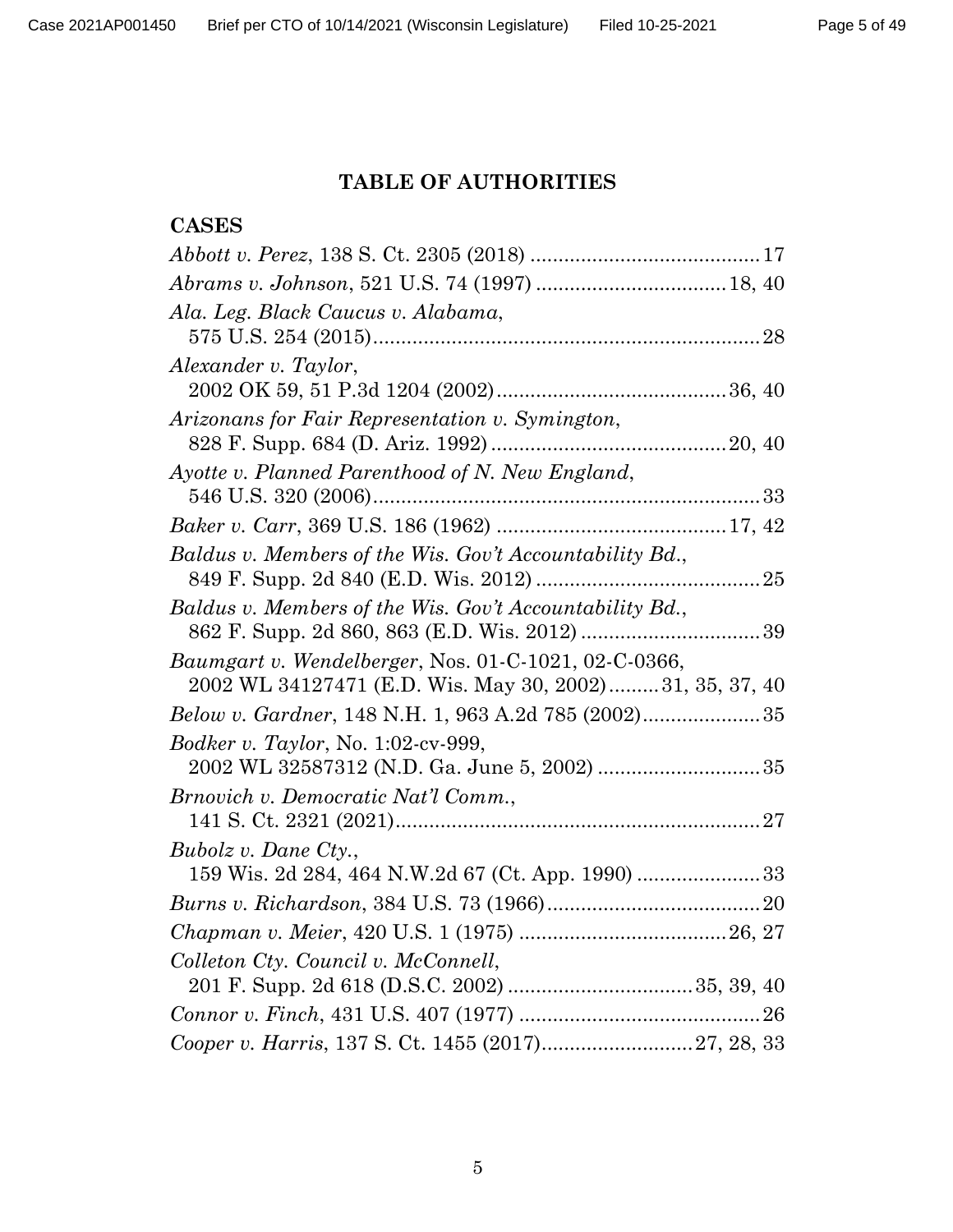| Crumly v. Cobb Cty. Bd. of Elections & Voter Registration,                       |
|----------------------------------------------------------------------------------|
|                                                                                  |
|                                                                                  |
|                                                                                  |
|                                                                                  |
|                                                                                  |
| Gaffney v. Cummings, 412 U.S. 735 (1973)  16, 24, 34, 43                         |
|                                                                                  |
|                                                                                  |
| Henderson v. Perry,                                                              |
|                                                                                  |
| <i>Hippert v. Ritchie, 813 N.W.2d 374 (Minn. 2012) </i> 35                       |
| <i>Holmes v. Burns, No. C.A. 82-1727,</i>                                        |
|                                                                                  |
| Jensen v. Wis. Elections Bd.,<br>2002 WI 13, 249 Wis. 2d 706, 639 N.W.2d 537  18 |
| Johnson v. Miller, 922 F. Supp. 1556 (S.D. Ga. 1995)  34, 36                     |
| Karcher v. Daggett, 462 U.S. 725 (1983) 19, 24, 26, 38                           |
| LaComb v. Growe, 541 F. Supp. 145 (D. Minn. 1982) 36                             |
| League of United Latin American Citizens v. Perry,                               |
|                                                                                  |
| Legislature v. Reinecke,                                                         |
|                                                                                  |
| Markham v. Fulton Cty. Bd. of Registrations & Elections,                         |
| No. 1:02-cv-1111, 2002 WL 32587313                                               |
|                                                                                  |
| Martin v. Augusta-Richmond Cty., Ga., Comm'n,                                    |
| No. CV 112-058, 2012 WL 2339499                                                  |
|                                                                                  |
| Mayo v. Wis. Injured Patients & Families Compensation Fund,                      |
| Md. Citizens Comm. for Fair Cong. Redistricting, Inc. v. Tawes,                  |
|                                                                                  |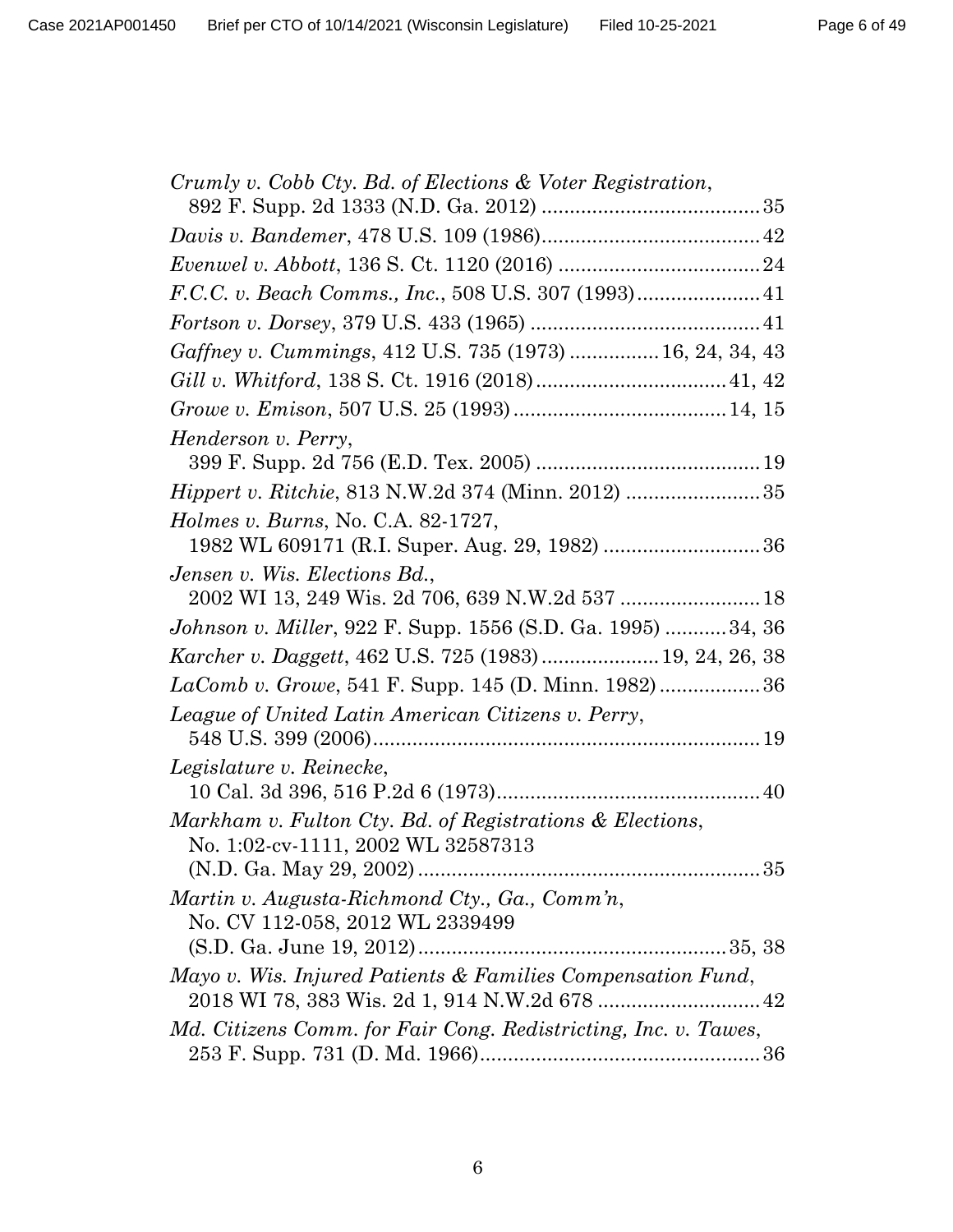| Milwaukee Branch of NAACP v. Walker,                                 |
|----------------------------------------------------------------------|
|                                                                      |
| <i>North Carolina v. Covington, 138 S. Ct. 2548 (2018)10, 34, 41</i> |
|                                                                      |
| Prosser v. Elections Bd.,                                            |
|                                                                      |
| Reynolds v. Sims, 377 U.S. 533 (1964) 17, 18, 23, 24                 |
|                                                                      |
| <i>Russello v. United States, 464 U.S. 16 (1983)</i> 21              |
| See State ex rel. Reynolds v. Zimmerman,                             |
|                                                                      |
| SEIU, Local 1 v. Vos,                                                |
|                                                                      |
|                                                                      |
|                                                                      |
| State ex rel. Att'y Gen. v. Cunningham,                              |
| 81 Wis. 440, 51 N.W. 724 (Wis. 1892) 18, 23, 25, 33                  |
| State ex rel. Bowman v. Dammann,                                     |
|                                                                      |
| State ex rel. Kalal v. Cir. Ct. for Dane Cty.,                       |
| State ex rel. Lamb v. Cunningham,                                    |
|                                                                      |
| State ex rel. Reynolds v. Zimmerman,                                 |
|                                                                      |
| State v. Halverson,                                                  |
|                                                                      |
| State v. Seigel,                                                     |
| <i>Stenger v. Kellett, No. 4:11-cv-2230,</i>                         |
|                                                                      |
|                                                                      |
|                                                                      |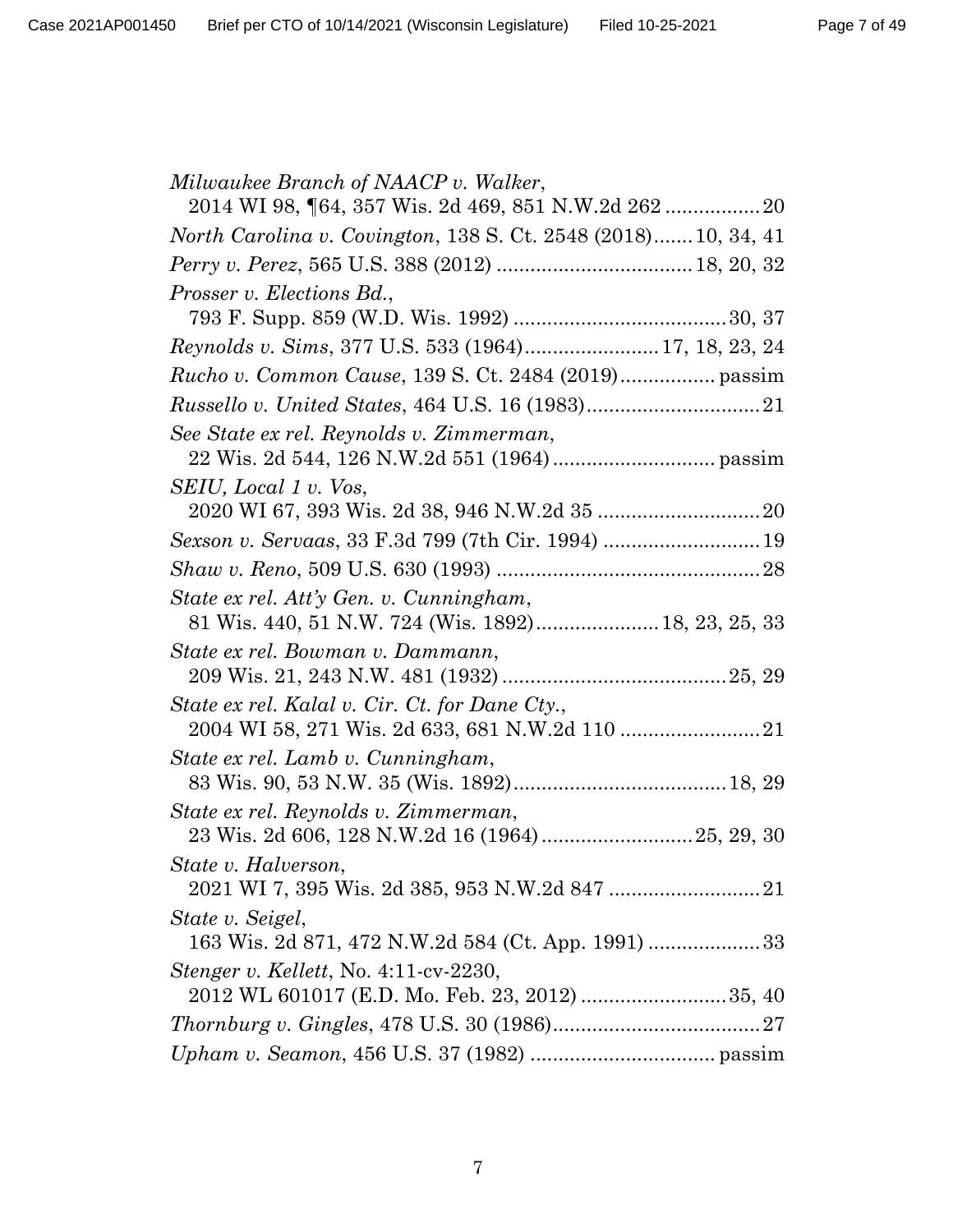| Wis. State AFL-CIO v. Elections Bd., |  |
|--------------------------------------|--|
|                                      |  |
|                                      |  |
|                                      |  |

## CONSTITUTIONAL PROVISIONS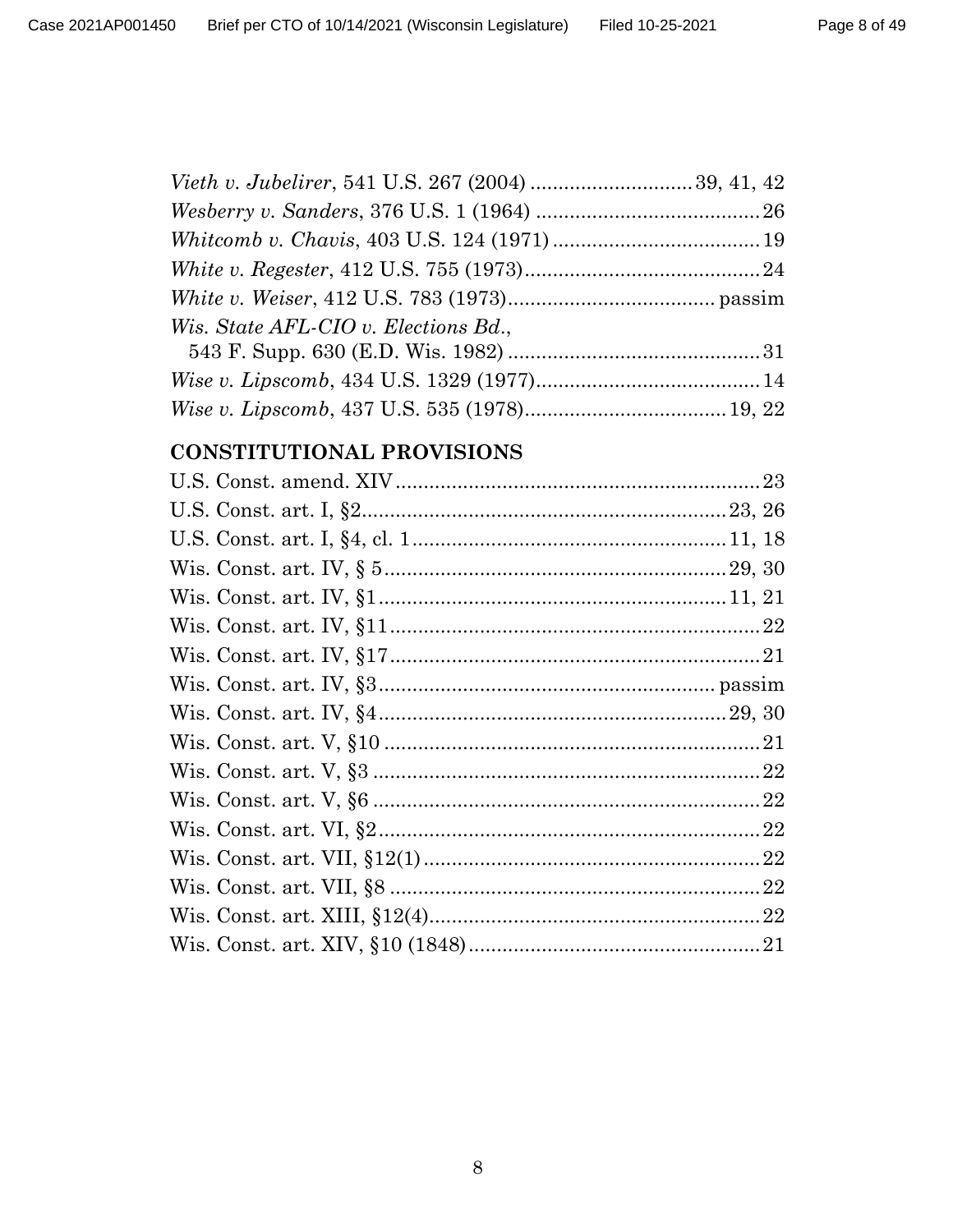## **STATUTES**

# **OTHER AUTHORITIES**

| Nathaniel Persily, In Defense of Foxes Guarding Henhouses: The<br>Case for Judicial Acquiescence to Incumbent-Protecting     |  |
|------------------------------------------------------------------------------------------------------------------------------|--|
|                                                                                                                              |  |
| Nathaniel Persily, When Judges Carve Democracies: A Primer on<br>Court-Drawn Redistricting Plans, 73 Geo. Wash. L. Rev. 1131 |  |
|                                                                                                                              |  |
| Ronald Keith Gaddie & Charles S. Bullock, III, From Ashcroft to                                                              |  |
| Larios: Recent Redistricting Lessons from Georgia, 34 Fordham                                                                |  |
|                                                                                                                              |  |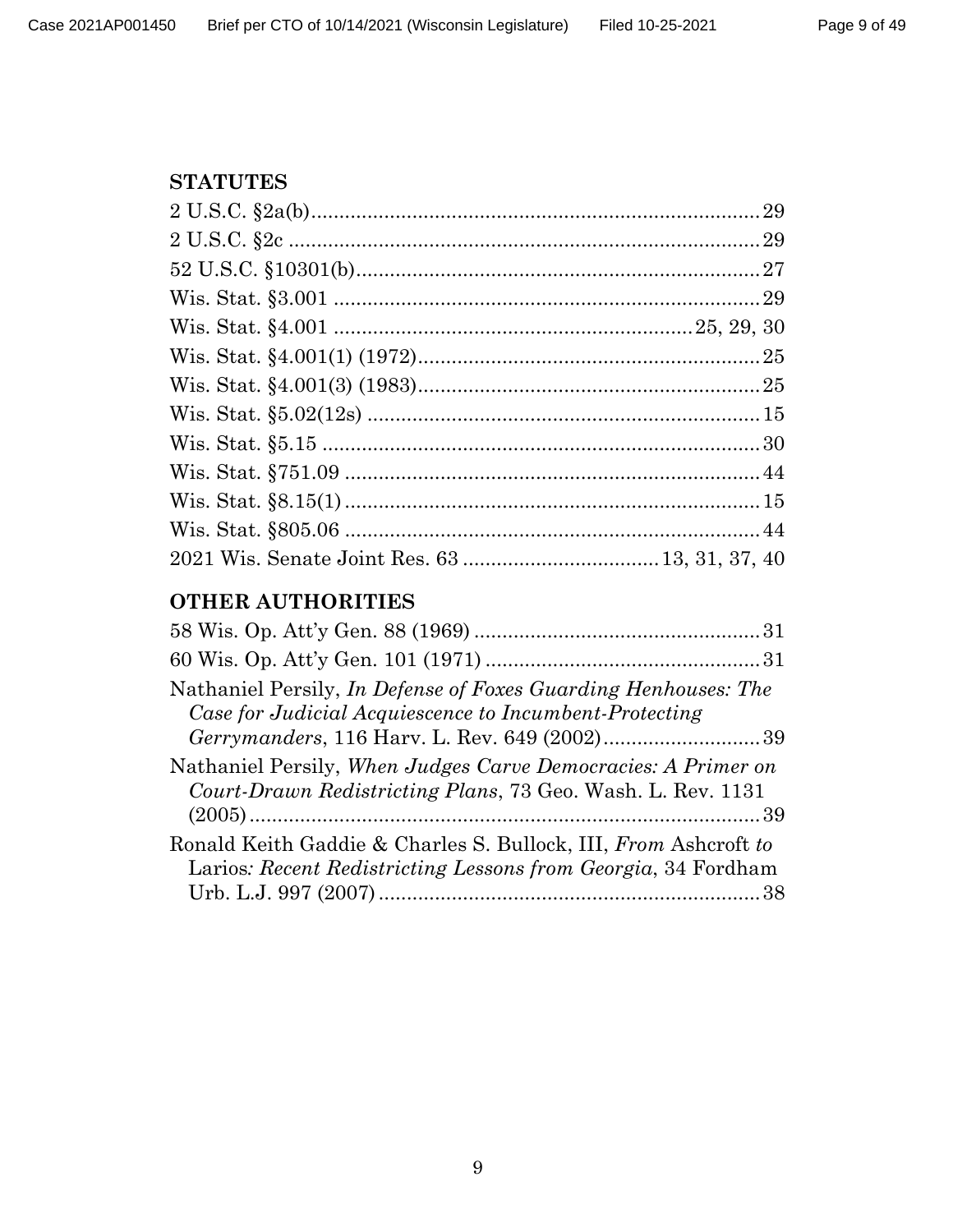## **INTRODUCTION**

This case challenges the constitutionality of Wisconsin's existing congressional and legislative districts. The Legislature is actively redrawing those districts based on 2020 census data. The Legislature's redistricting plans are nearly done. They have not been vetoed by the Governor. There is not yet any impasse. Even so, redistricting litigation began in state and federal courts days after the new census data was delivered.

For the reasons that follow, this Court's first task is a simple one: wait for an impasse to occur. In the event of an impasse, the Court must remedy Petitioners' malapportionment claims. That does not mean drafting new redistricting plans on a blank slate. The Court's role is more limited. The Court must "reconcil[e] the requirements of the Constitution with the goals of state political policy." *Upham v. Seamon*, 456 U.S. 37, 43 (1982). Such "reconciliation" can be achieved only if "modifications of a state plan are limited to those necessary to cure any constitutional or statutory defect." *Id.* Redistricting decisions made by the state legislature cannot merely be cast aside. *See White v. Weiser*, 412 U.S. 783, 796 (1973). Once any existing malapportionment is remedied, the proper role of this Court is at its end. *See North Carolina v. Covington*, 138 S. Ct. 2548, 2555 (2018).

### **STATEMENT OF ISSUES FOR REVIEW**

1. Under the relevant state and federal laws, what factors should the Court consider in evaluating or creating new maps?

2. The petitioners ask the Court to modify existing maps using a "least-change" approach. Should the Court do so, and if not, what approach should the Court use?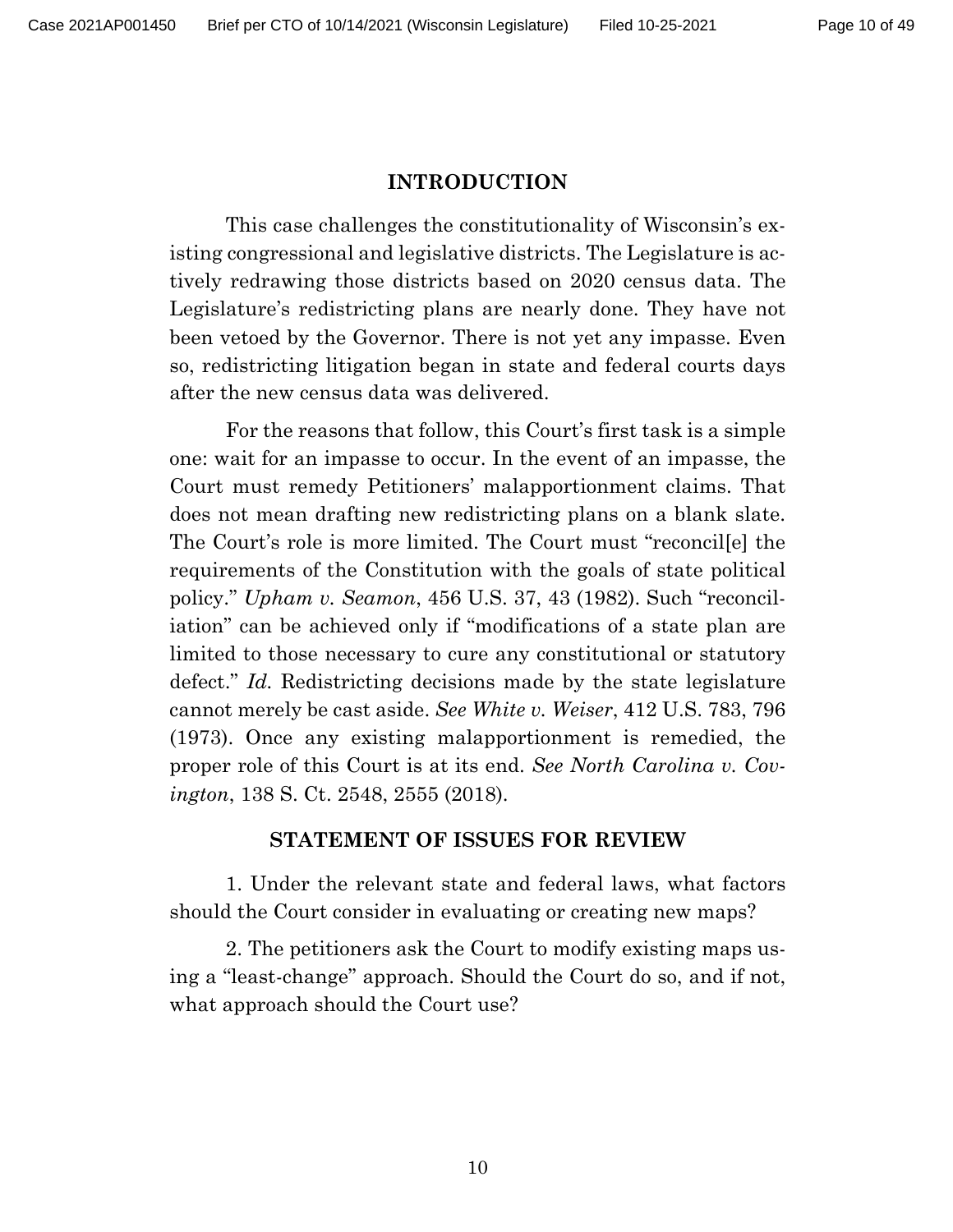3. Is the partisan makeup of districts a valid factor for the Court to consider in evaluating or creating new maps?

4. As the Court evaluates or creates new maps, what litigation process should the Court use to determine a constitutionally sufficient map?

#### **STATEMENTS ON ORAL ARGUMENT & PUBLICATION**

Given the nascency of the proceedings in this original action, the Legislature does not believe oral argument is necessary at this time. The Legislature requests that this Court publish an order deciding the issues briefed herein, which will guide any future proceedings in the event of an impasse. The Legislature requests publication of this Court's final decision in this original action.

### **STATEMENT OF THE CASE**

### **A. The Power to Reapportion**

**1.** The Wisconsin Constitution vests the Wisconsin Legislature with the power to reapportion legislative districts: "At its first session after each enumeration made by the authority of the United States, the legislature shall apportion and district anew the members of the senate and assembly, according to the number of inhabitants." Wis. Const. art. IV, §3. Likewise, the federal Constitution vests "the Legislature" with the power to determine "the manner" of elections, which necessarily includes reapportionment of electoral districts. U.S. Const. art. I, §4, cl. 1.

That power to reapportion is distinct from the Legislature's general lawmaking power. *See* Wis. Const. art. IV, §1 ("The legislative power shall be vested in a senate and assembly."). When Wisconsin was a territory, for example, the apportionment power was vested in the executive. Act of Apr. 20, 1836, ch. 54, §4, 5 Stat.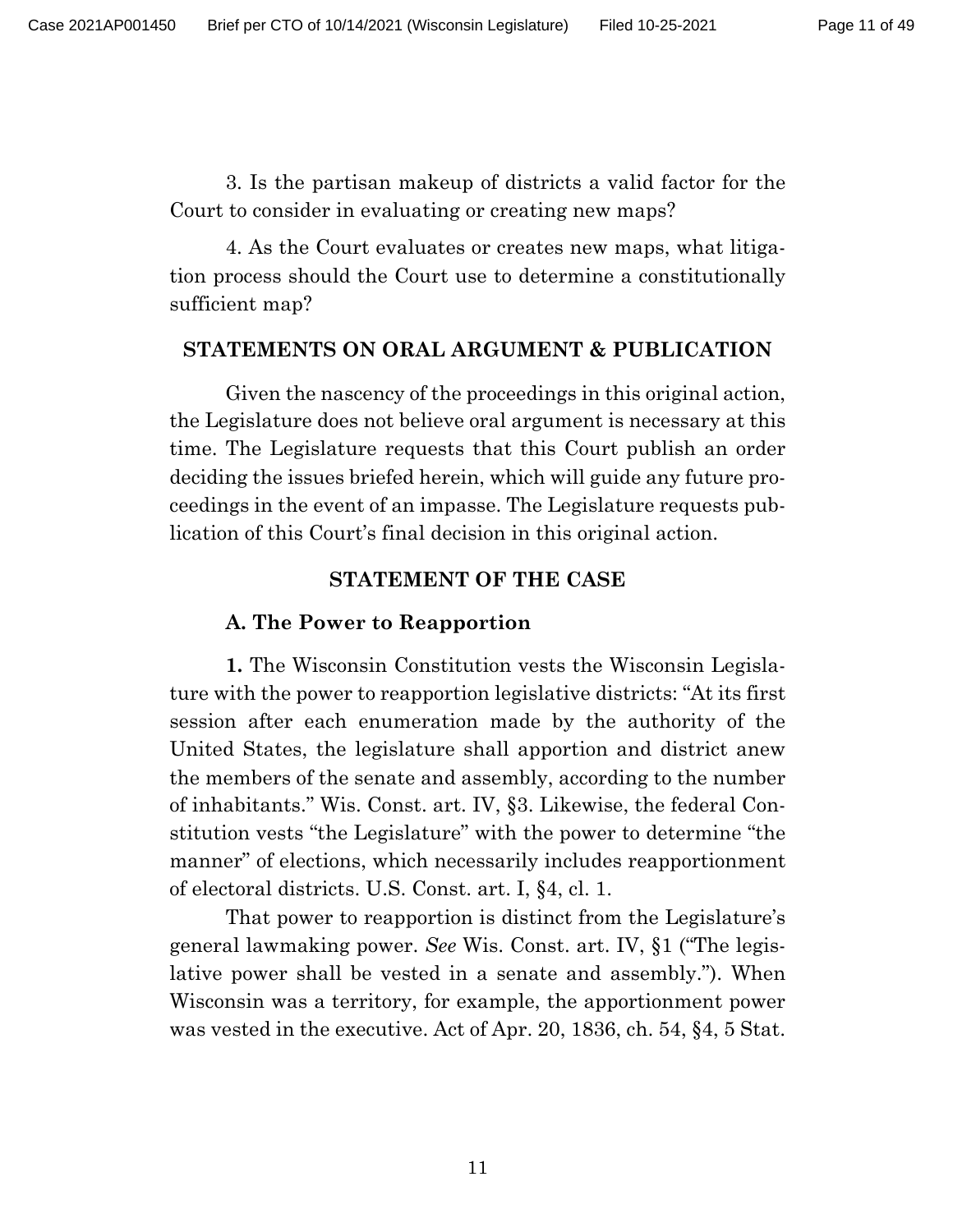10, 12 (vesting Governor with power to "declare the number of members of the [territory's] Council and House of Representatives to which each of the counties is entitled"). Wisconsin's first constitution as a State shifted that power to the Legislature. *See* Wis. Const. art. IV, §3 (1848).

**2.** The time to "district anew" began again in August 2021 when new 2020 U.S. Census data arrived. Since then, the Legislature has solicited public comment on redistricting and worked to create new district lines to accommodate shifting populations.

As part of the redistricting process, the Legislature passed a joint resolution identifying the considerations important to the ongoing redistricting process. 2021 Wis. Senate Joint Res. 63. The resolution announced that "it is the public policy of this state that plans establishing legislative districts should:

- 1. Comply with federal and state law;
- 2. Give effect to the principle that every citizen's vote should count the same by creating districts with nearly equal population, having population deviations that are well below that which is required by the U.S. Constitution;
- 3. Retain as much as possible the core of existing districts, thus maintaining existing communities of interest, and promoting the equal opportunity to vote by minimizing disenfranchisement due to staggered Senate terms;
- 4. Contain districts that are compact;
- 5. Contain districts that are legally contiguous;
- 6. Respect and maintain whole communities of interest where practicable;
- 7. Avoid municipal splits unless unavoidable or necessary to further another principle stated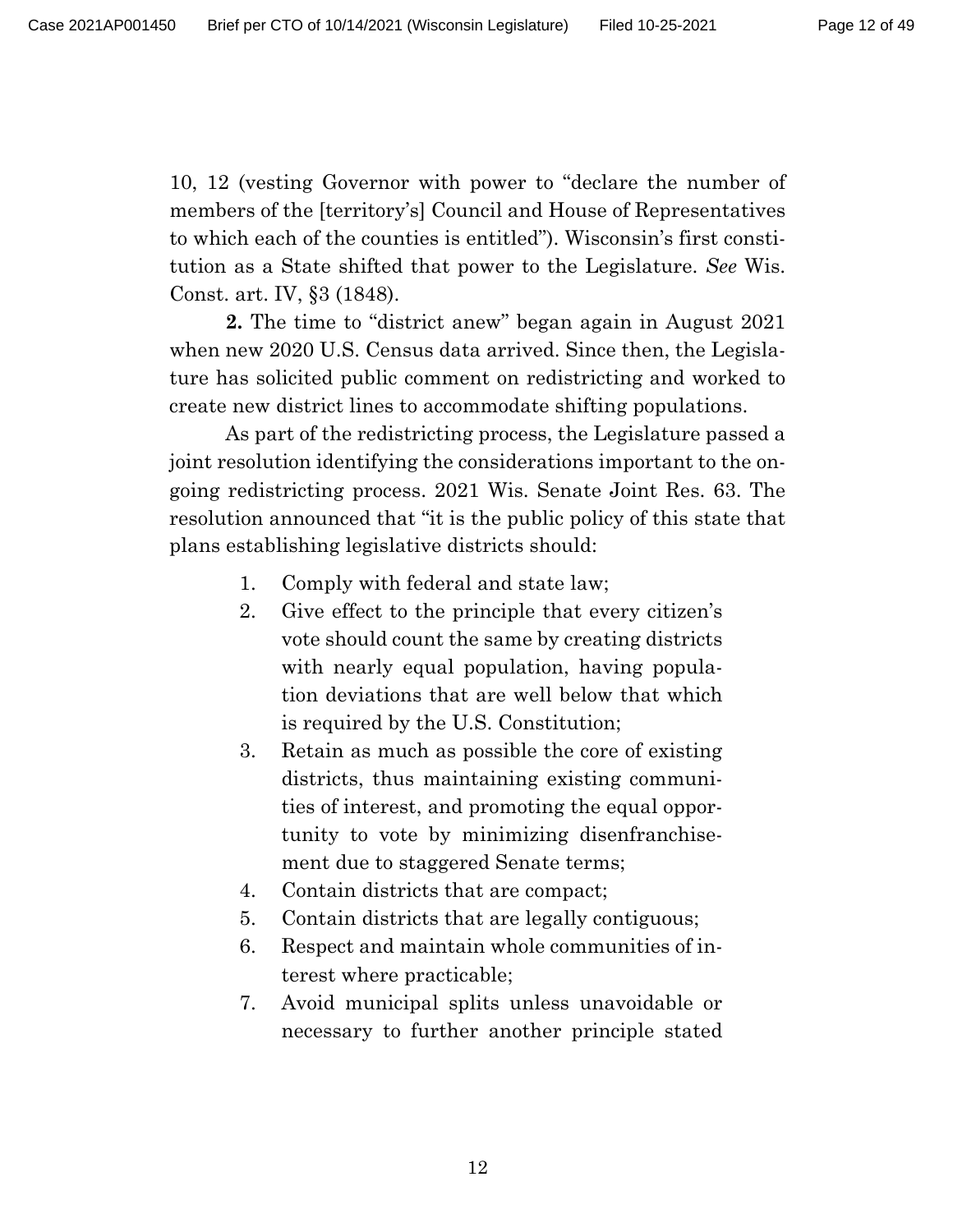above, and when splitting municipalities, respect current municipal ward boundaries;

- 8. Promote continuity of representation by avoiding incumbent pairing unless necessary to further another principle stated above; and
- 9. Contain districts that follow natural boundaries where practicable and consistent with other principles, including geographic features such as rivers and lakes, manufactured boundaries such as major highways, and political boundaries such as county lines."

2021 Wis. Senate Joint Res. 63.

The Legislature's redistricting plans are nearly finished. Legislators have introduced the new redistricting bills into legislative committees. *See* Wis. Senate Bill Nos. 621, 622. Hearings will occur on those bills this week.<sup>1</sup> And legislative leadership expects that the redistricting plans will be brought to a floor vote early next month.

The Governor has the opportunity to approve or veto the redistricting plans passed by the Legislature under the Court's precedent. *See State ex rel. Reynolds v. Zimmerman*, 22 Wis. 2d 544, 126 N.W.2d 551 (1964). If the Governor vetoes the Legislature's redistricting plans, there will be what's known as an "impasse."

<sup>1</sup> Meanwhile, the Governor has created his own redistricting commission. Wis. Executive Order No. 66 (Jan. 27, 2020). The Governor's commission has expressed its intent to share proposed maps with the Legislature, but the maps are not yet complete. *See* "Commission's Work & Records," govstatus.egov.com/peoplesmaps/work-records; "The People's Maps Commission Criteria for Drawing Districts," People's Maps Commission, bit.ly/3C6BvrV.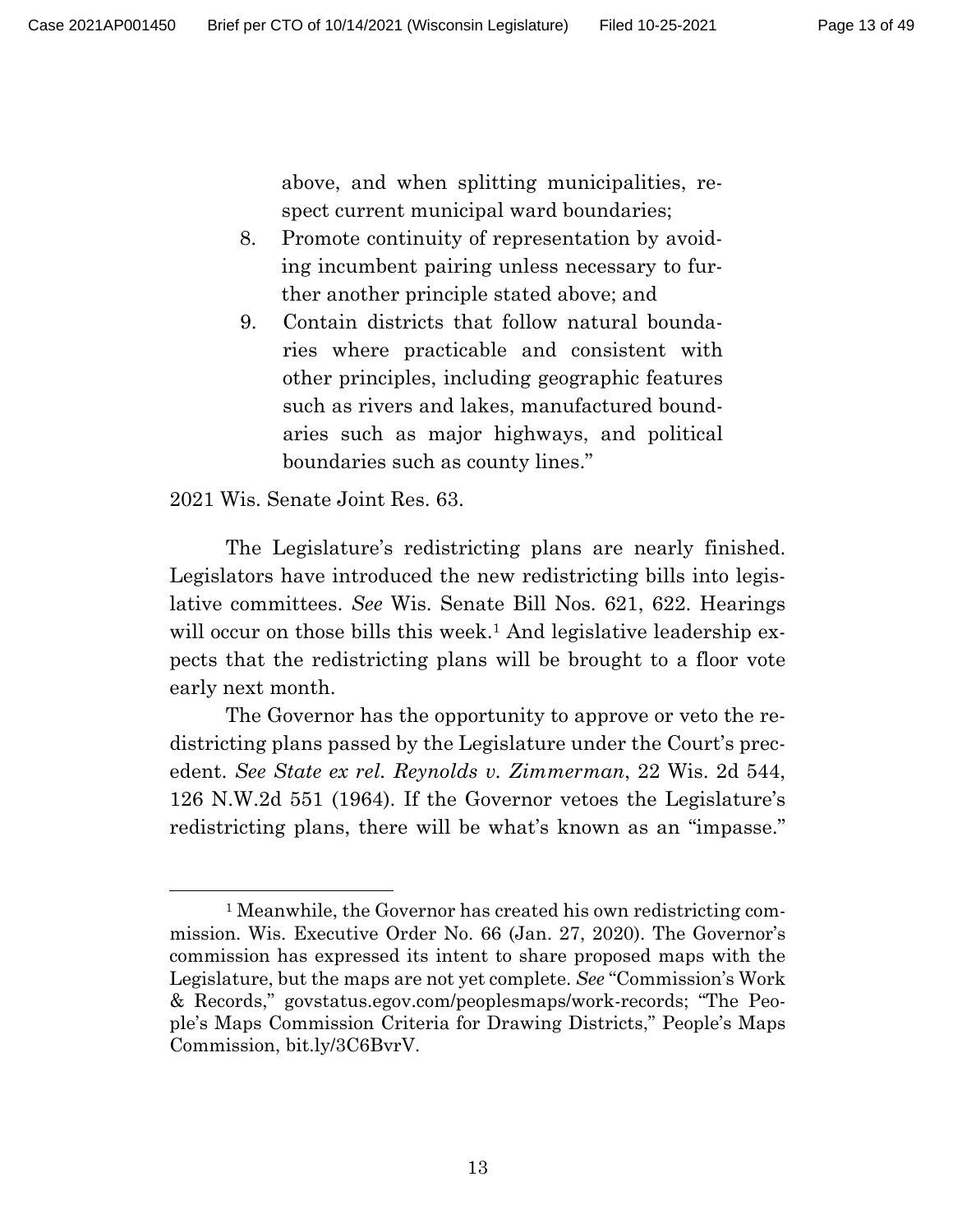The Governor has not vetoed the Legislature's redistricting plans, and there is no "impasse" at this time.

#### **B. Procedural History**

One day after census data was delivered in Wisconsin, federal plaintiffs sued for a declaration that Wisconsin's existing districts were unconstitutionally malapportioned and asked the federal court to prepare itself to redraw Wisconsin's electoral districts. Another set of federal plaintiffs filed a similar suit days later. *See Hunter v. Bostelmann*, No. 21-cv-512 (W.D. Wis.); *Black Leaders Organizing for Communities (BLOC) v. Bostelmann*, No. 21-cv-534 (W.D. Wis.). The Legislature immediately intervened in the federal suits and filed motions to dismiss for lack of federal jurisdiction. The Legislature's dismissal motions explained, *inter alia*, that redistricting is primarily the responsibility of the Legislature, not the federal court. *See, e.g.*, *Growe v. Emison*, 507 U.S. 25, 34 (1993) ("[R]eapportionment is primarily the duty and responsibility of the State through its legislature or other body, rather than of a federal court."); *Wise v. Lipscomb*, 434 U.S. 1329, 1332 (1977) (same). The federal court denied the Legislature's motion to dismiss. The Legislature has since petitioned for a writ of mandamus or prohibition ordering that the federal suits be dismissed. *In re Wisconsin Legislature*, No. 21-474 (Sept. 24, 2021). And the federal court has stayed the federal proceedings until November 5. *See* Order, *Hunter*, No. 3:21-cv-512 (W.D. Wis. Oct. 6, 2021), ECF No. 103.

Around the same time, four Wisconsin voters filed this original action. They asked this Court to declare the existing districts malapportioned. *Johnson* Pet. ¶1(a). They asked this Court to enjoin the Wisconsin Elections Commission "from administering any [future] election" until a new apportionment plan is in place. *Id.*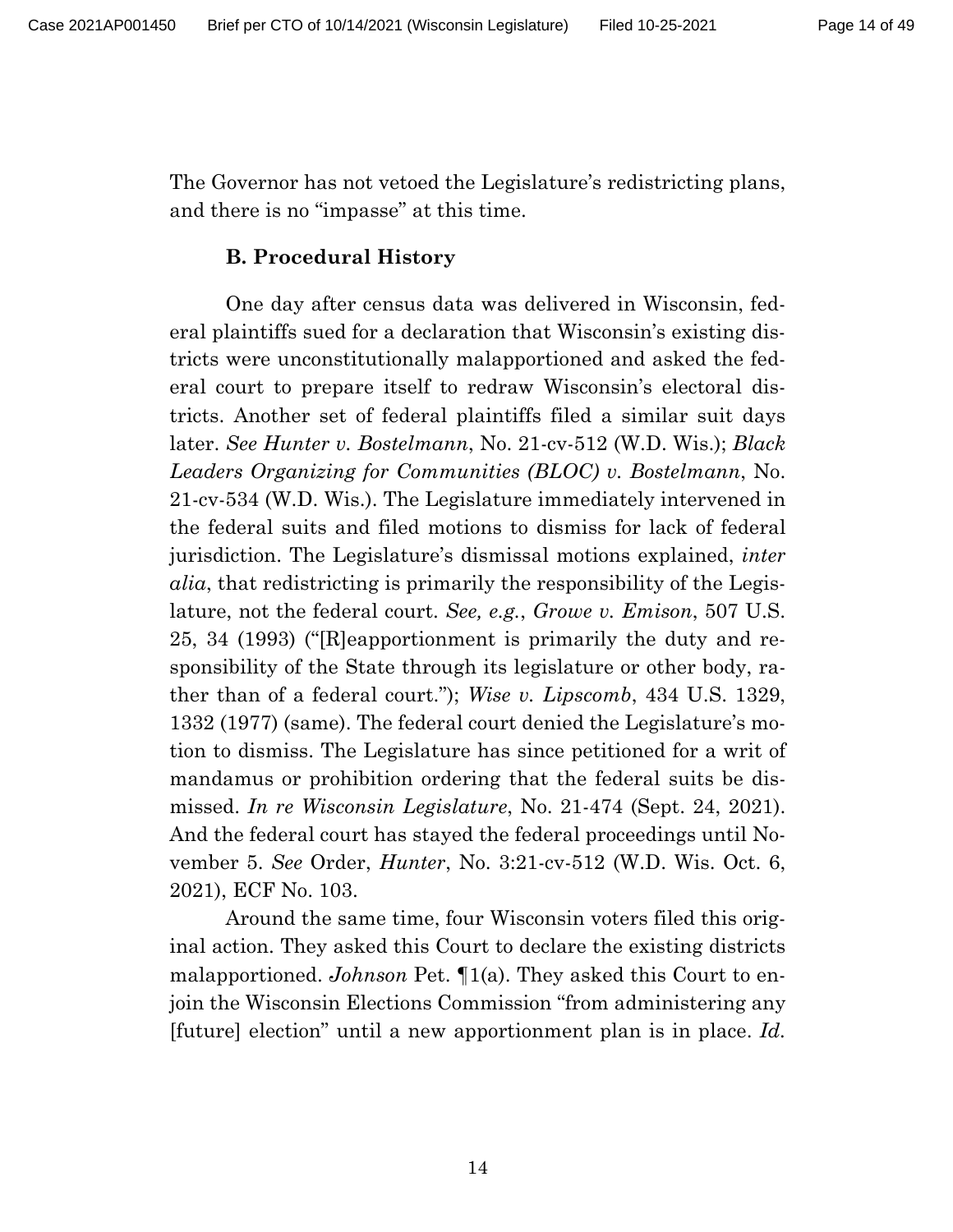¶1(b). And they asked this Court to establish a "judicial plan of apportionment" in the event there is no "amended state law with a lawful apportionment plan." *Id.* ¶1(c).

The Court granted the petition for an original action. *See* Order of Sept. 22, 2021, *as amended*, Sept. 24, 2021. As part of its order, the Court declined to immediately declare that the districts were malapportioned or to enjoin the elections commission from conducting elections until a new plan is in place. *Id.* at 3. The Court stated it was "mindful that judicial relief becomes appropriate in reapportionment cases *only* when the legislature fails to reapportion according to constitutional requisites in a timely fashion after having an adequate opportunity to do so." *Id.* at 2.

The Legislature and other parties have since intervened and filed letter briefs regarding when redistricting plans must be complete in advance of next year's elections. *See* First Order of Oct. 14, 2021.<sup>2</sup> The Legislature's brief indicated that the Legislature needed until at least November to have an adequate opportunity to complete its redistricting process. Legislature Letter Br. 2. The Legislature also explained that, in the event of an impasse, this Court is the proper forum to resolve all redistricting-related issues. Legislature Response Letter Br. 3-7. The State can have only one set of redistricting plans, so the time to raise any such issues will be in this forum. *Growe*, 507 U.S. at 35.

#### **ARGUMENT**

If the Legislature cannot resolve Petitioners' malapportionment claims, then this Court will need to order a remedy. In doing so, the Court's role is still that of a Court, not a Legislature. The

<sup>2</sup> The next scheduled primary is August 9, 2021. Wis. Stat. §5.02(12s). The nominations period for the primary begins on April 15, 2021, and ends on June 1, 2021. Wis. Stat. §8.15(1).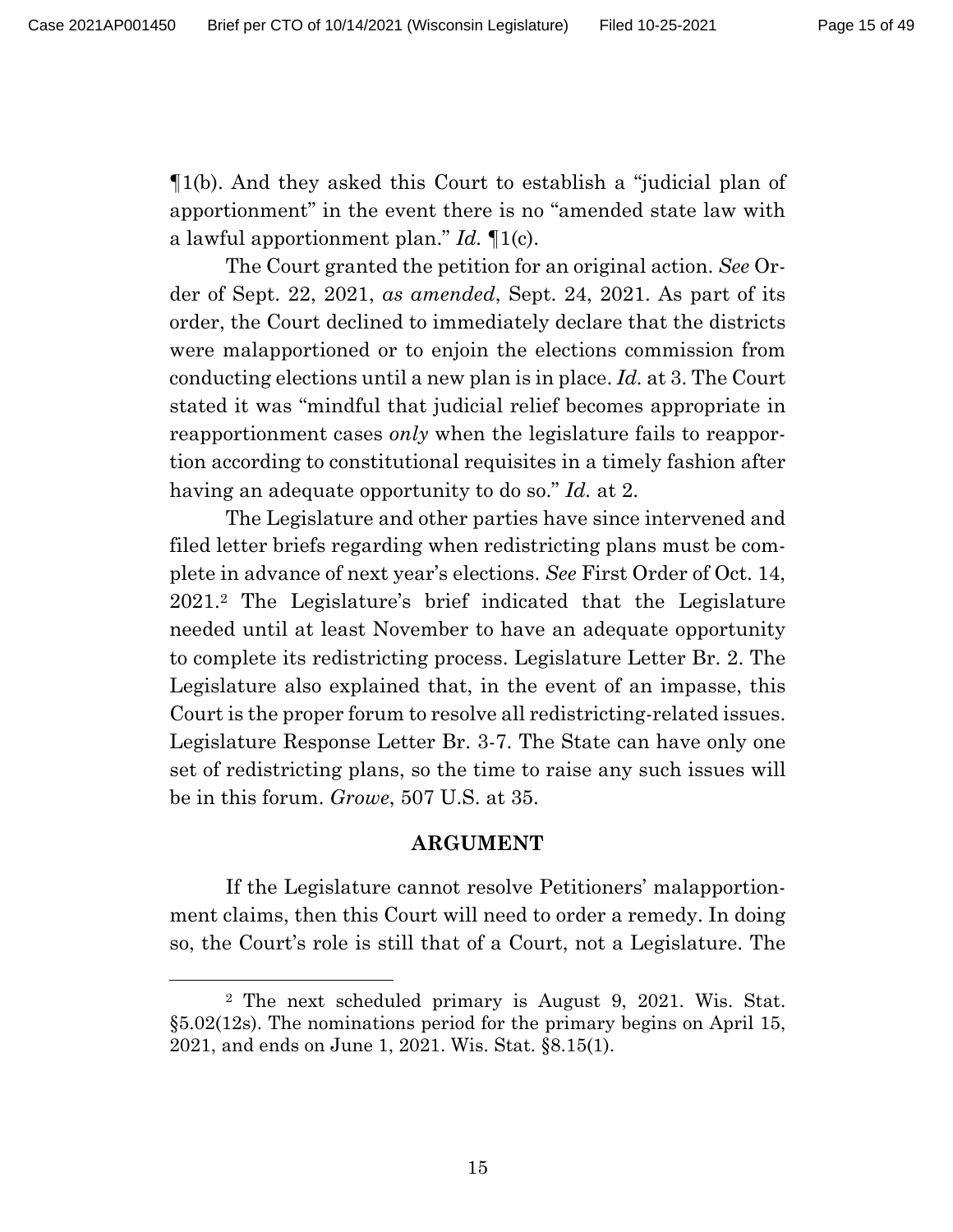Court can avoid the "political thicket" of redistricting in three ways. *Gaffney v. Cummings*, 412 U.S. 735, 750 (1973). *First*, and in all events, the Court will not start from a blank slate. Instead, in recognition of the Legislature's constitutionally assigned power to redistrict, the Court can decide that the Legislature's forthcoming redistricting plans are the presumptive remedy, adjusting only if necessary to comply with state and federal law. *Second*, and alternatively, the Court can begin with the existing districts and ask the parties for proposed remedies that adjust those districts as necessary to accommodate shifting populations and to comply with state and federal law. *Third*, whatever the Court's baseline, the Court must reject any adjustments intended to achieve partisan "fairness" or otherwise consider for itself whether there is "too much" partisanship in a redistricting plan. The attempt to achieve "fairness" is a partisan choice in and of itself. Questions of what is "fair" in light of the naturally occurring partisan makeup of the State are not the sort of questions any Court is equipped to answer. *See Rucho v. Common Cause*, 139 S. Ct. 2484, 2500 (2019). *Finally*, the form of the proceedings should require the parties to propose possible remedies for the Court's consideration, supported by briefing and evidence about why the parties' submissions are in furtherance of the Court's guidelines for an appropriate remedy.

## **I. Factors the Court should consider in evaluating or creating new maps begin with the Legislature's role and end with compliance with state and federal law.**

## **A. The Legislature must have an adequate opportunity to reapportion.**

The first factor that this Court must consider in this action is whether there has been an "adequate opportunity" for the Legislature to reapportion the existing districts. Order of Sept. 22,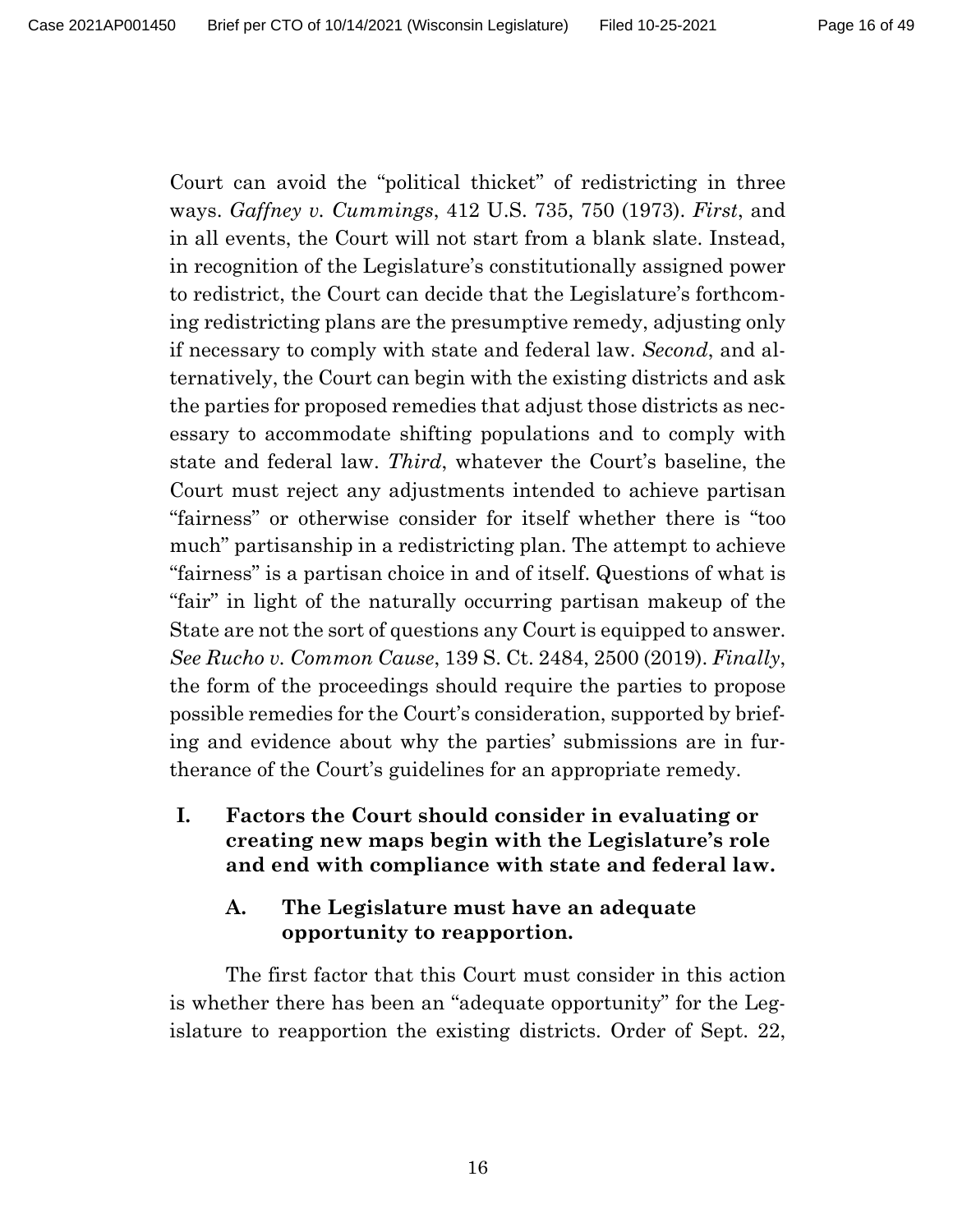2021, at 2. For two reasons, the Court cannot presume a future impasse is bound to occur and take over the reapportionment process now before the political branches have completed their task.

As an initial matter, no party can fully know the form that this action should take until the Legislature has had an opportunity to put its redistricting plans before the Governor (as required by this Court's existing precedent). *See Zimmerman*, 22 Wis. 2d at 554-55. If the Governor signs the Legislature's redistricting plans, and if Petitioners were permitted to amend, then the Court would not draw a new plan or adjust the existing plan, except to adjudicate any malapportionment in excess of state or federal limits or any other alleged violation of law. *See, e.g.*, *Baker v. Carr*, 369 U.S. 186, 237 (1962); *Reynolds v. Sims*, 377 U.S. 533, 568 (1964); *Abbott v. Perez*, 138 S. Ct. 2305, 2315 (2018).

The Legislature, moreover, cannot fully participate in this original action until its redistricting plans are final and passed by both houses of the Legislature. Nor should this Court entertain proposed remedies without the Legislature's full participation. Explained more fully below, the Legislature's redistricting plans are the presumptive remedy, Part I.B, *infra*, or at least must be *a* proposed remedy from which to choose, Part II.A-B, *infra.* So first, the Legislature needs to finish that starting point.

Applied here, there has not been adequate time for the redistricting process to run its course in the Legislature. The Legislature received new census data little more than two months ago. And while the Legislative process is nearly finished, it is not complete. Importantly, "judicial relief becomes appropriate in reapportionment cases *only* when the legislature fails to reapportion according to constitutional requisites in a timely fashion after having had an adequate opportunity to do so." Order of Sept. 22, 2021, at 2. As explained in the Legislature's previously submitted letter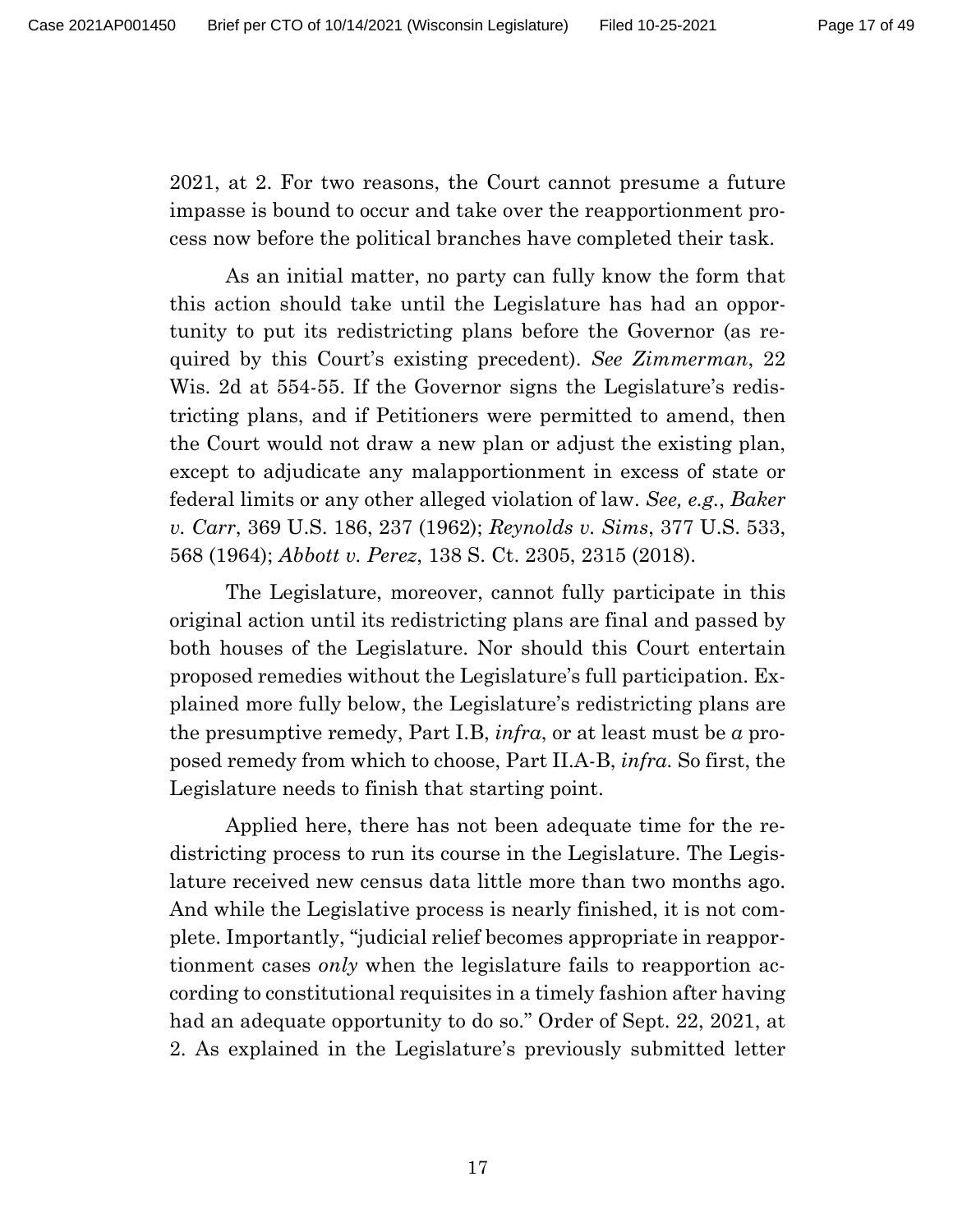brief, legislative leadership intends to take up redistricting plans before the floor period ending on November 11, 2021.

The Court should not order the parties to submit plans unless there is an impasse, as determined by a gubernatorial veto or the failure of a plan to pass both houses after an adequate time for legislative consideration.

## **B. The Legislature's redistricting plans are the presumptive remedial plans.**

If an impasse results after the Legislature has had adequate time to reapportion, then the next prevailing factor that this Court should consider in evaluating new redistricting plans is deference to the Legislature. *See Upham*, 456 U.S. 37; *Abrams v. Johnson*, 521 U.S. 74 (1997); *Perry v. Perez*, 565 U.S. 388 (2012); *Jensen v. Wis. Elections Bd.*, 2002 WI 13, ¶17, 249 Wis. 2d 706, 639 N.W.2d 537 (Legislature is "ideally and most properly" the architect of any redistricting plans). Both the state and federal constitutions vest the Legislature specifically with the power to apportion. *See* Wis. Const. art. IV, §3; U.S. Const. art. I, §4, cl. 1. "[R]eapportionment is primarily a matter for legislative consideration and determination," *Reynolds*, 377 U.S. at 586, and "state legislatures have primary jurisdiction over legislative reapportionment," *White*, 412 U.S. at 795.

**1.** Ordinarily, a court faced with a redistricting dispute would allow the Legislature to remedy the alleged constitutional violation. *See, e.g.*, *State ex rel. Att'y Gen. v. Cunningham*, 81 Wis. 440, 51 N.W. 724 (Wis. 1892); *State ex rel. Lamb v. Cunningham*, 83 Wis. 90, 53 N.W. 35 (Wis. 1892). When a court "declares an existing apportionment scheme unconstitutional," it is "appropriate, whenever practicable, to afford a reasonable opportunity for the legislature to meet constitutional requirements by adopting a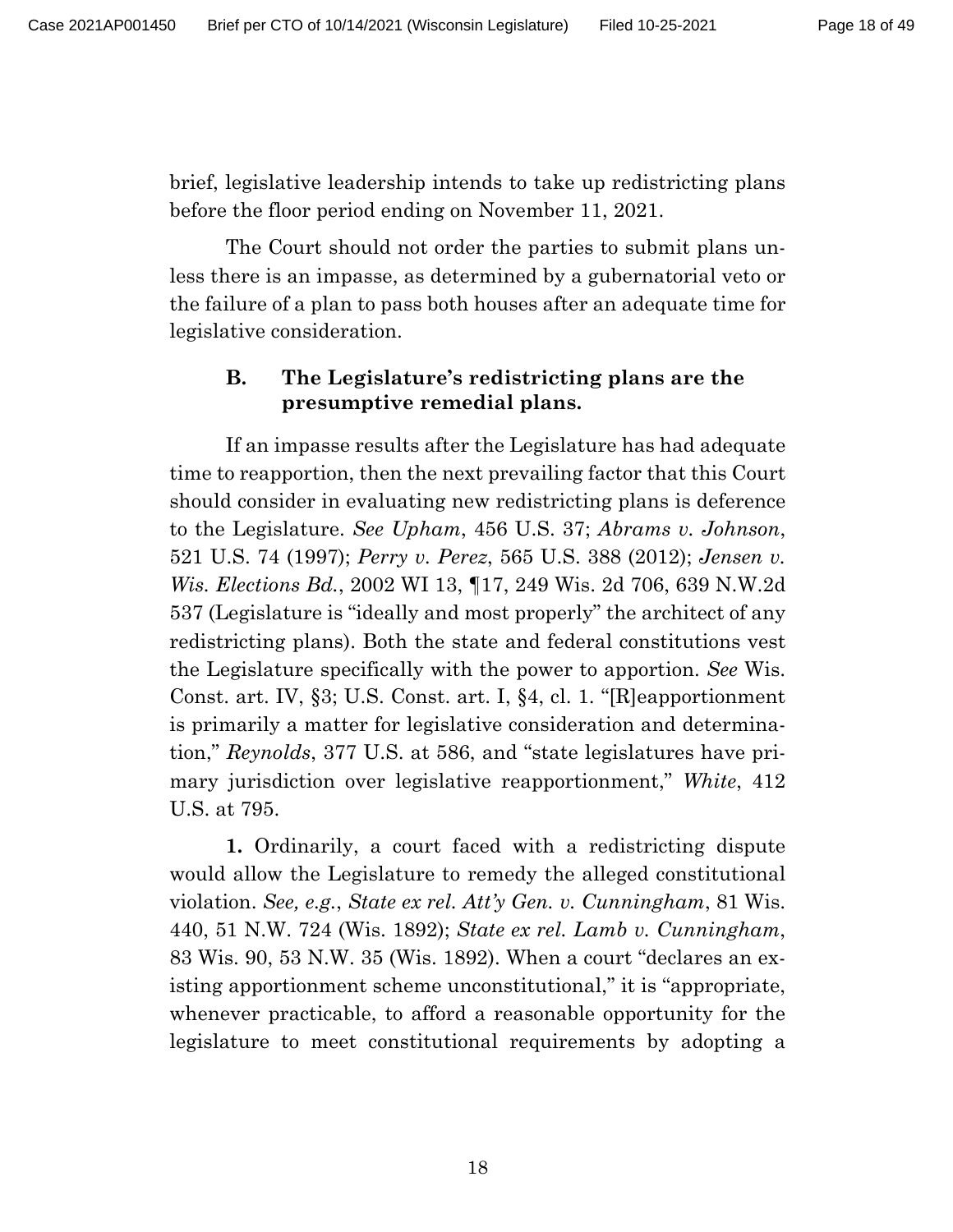substitute measure rather than for the federal court to devise and order into effect its own plan." *Wise v. Lipscomb*, 437 U.S. 535, 540 (1978) (op. of White, J.). A "legislatively enacted plan should be preferable to one drawn by the courts." *League of United Latin American Citizens v. Perry* (*LULAC*), 548 U.S. 399, 416 (2006) (op. of Kennedy, J.). And even if the Court finds itself "fashioning a reapportionment plan or … choosing among plans," it "should not pre-empt the legislative task or 'intrude upon state policy any more than necessary.'" *White*, 412 U.S*.* at 795 (quoting *Whitcomb v. Chavis*, 403 U.S. 124, 160 (1971)).

Applied here, the Legislature's redistricting plans—passed by both houses comprising the 132 elected representatives for the people of the State of Wisconsin—should be treated as the presumptive remedial plans for Petitioners' malapportionment claims. The Legislature's redistricting plans are an expression of "the policies and preferences of the State" voted upon by the duly elected representatives of the State. *White*, 412 U.S. at 795; *see Henderson v. Perry*, 399 F. Supp. 2d 756, 768 (E.D. Tex. 2005) ("Simply undoing the work of one political party for the benefit of another would have forced this court to make decisions that could not be defended against charges of partisan decision-making … for the lack of a substantive standard."), *rev'd in part on other grounds sub nom.*, *LULAC*, 548 U.S. 399. For example, legislative redistricting plans will reflect policy choices weighing whether to maximize compactness or sacrifice some compactness to follow natural boundaries, or to maximize continuity of representation and avoid pairing incumbents in the same district.<sup>3</sup> The Court cannot

<sup>3</sup> *See, e.g.*, *Sexson v. Servaas*, 33 F.3d 799, 800 (7th Cir. 1994) (consideration of geographical factors may justify drawing less mathematically compact districts); *Karcher v. Daggett*, 462 U.S. 725, 740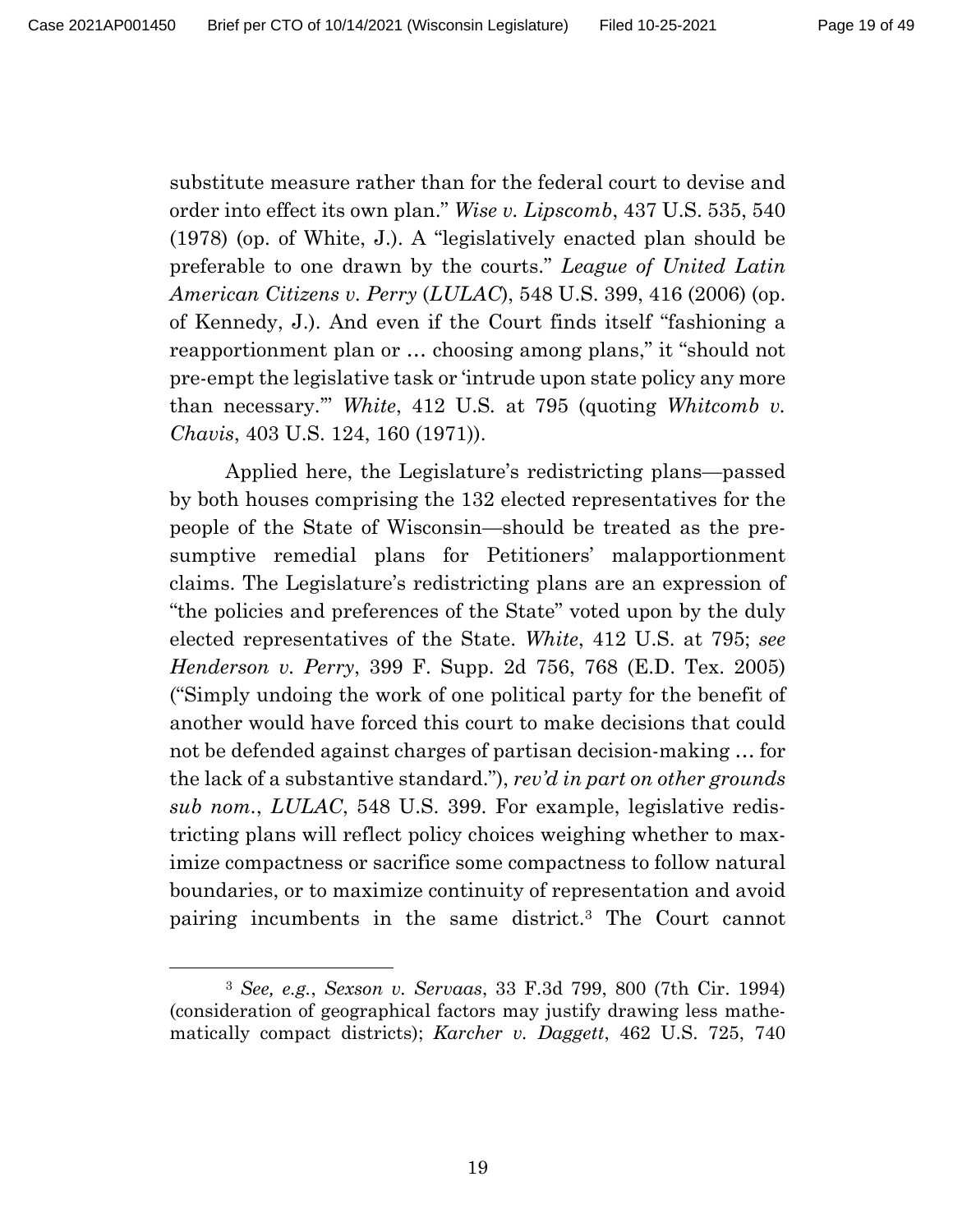"unnecessarily put aside" those legislative choices about how the forthcoming, reapportioned districts ought to be reconfigured, or otherwise "displac[e] legitimate state policy judgments with the court's own preferences." *White*, 412 U.S. at 796; *Perry*, 565 U.S. at 394. Instead, the only question is whether the Legislature's proposed reapportionment solution complies with state and federal law. *Cf. Perry*, 565 U.S. at 393-94. If so, it should be adopted as this Court's remedy for malapportionment.

**2.** The doctrine of constitutional avoidance is yet another reason why the Court should adopt the Legislature's state legislative districts as the presumptive remedial maps for the State Senate and Assembly if the Court concludes that the plan complies with all legal requirements. *See, e.g.*, *Milwaukee Branch of NAACP v. Walker*, 2014 WI 98, ¶64, 357 Wis. 2d 469, 851 N.W.2d 262. Here, there is a lurking constitutional question about whether the Legislature's reapportionment plans are sufficient to effectuate redistricting for the state legislative districts. This Court held in *Zimmerman* that the state legislative districts must also be signed by the Governor because both are "indispensable parts of th[at] legislative process." 22 Wis. 2d at 556-57. But *Zimmerman* is on shaky ground in light of the language of the Article IV, §3 and historical context. *See SEIU, Local 1 v. Vos*, 2020 WI 67, ¶28, 393 Wis. 2d 38, 946 N.W.2d 35 (the "text of the constitution reflects the

<sup>(1983);</sup> *see also White*, 412 U.S. at 792 (approving "policy frankly aimed at maintaining existing relationships between incumbent congressmen and their constituents and preserving the seniority the members of the State's delegation have achieved in the United States House of Representatives"); *Burns v. Richardson*, 384 U.S. 73, 89 n.16 (1966); *Arizonans for Fair Representation v. Symington*, 828 F. Supp. 684, 688 (D. Ariz. 1992) ("maintenance of incumbents provides the electorate with some continuity"), *aff'd sub nom. Hispanic Chamber of Commerce v. Arizonans for Fair Representation*, 507 U.S. 981 (1993).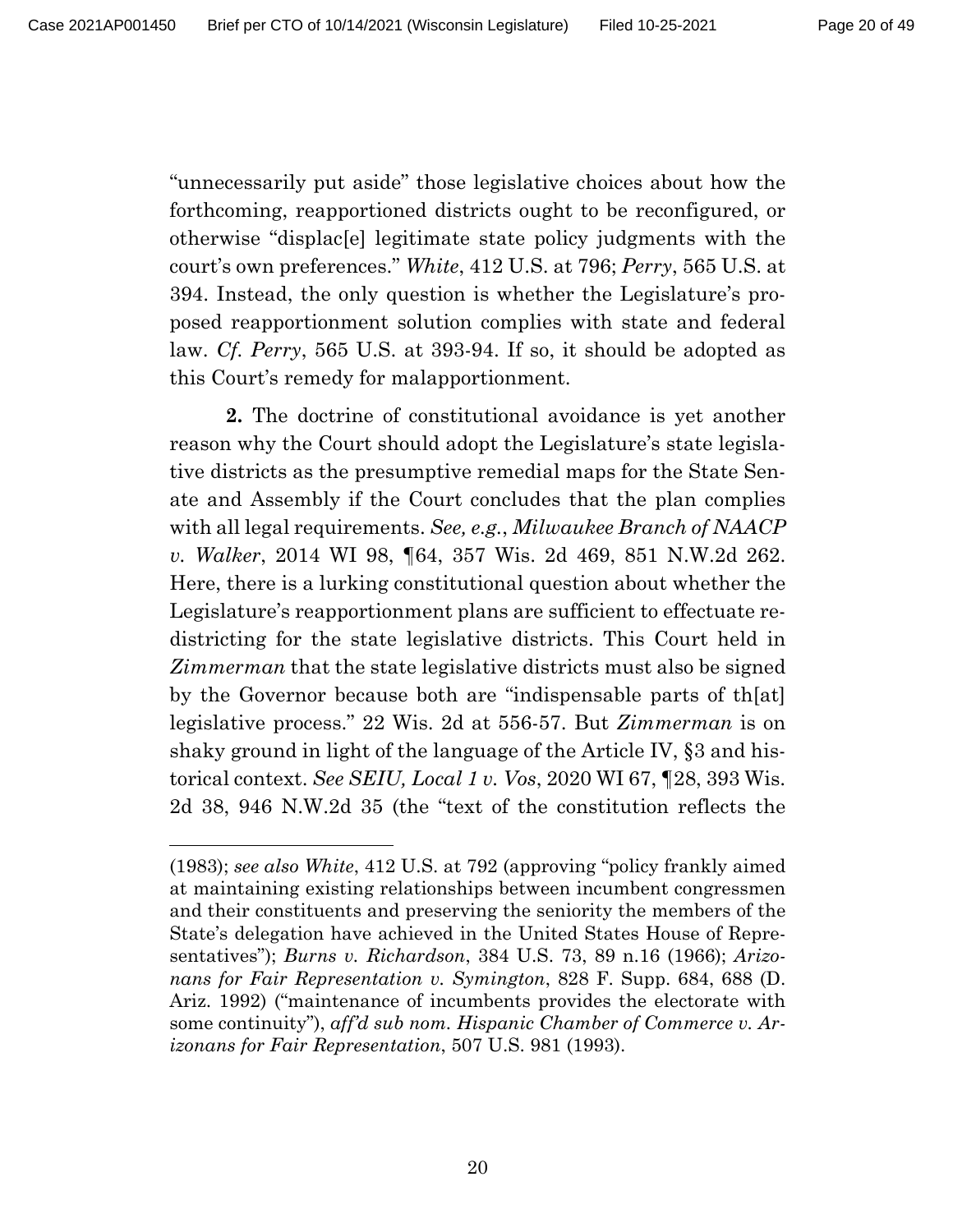policy choices of the people, and therefore constitutional interpretation … focuses primarily on the language of the constitution"); *see also State v. Halverson*, 2021 WI 7, ¶22, 395 Wis. 2d 385, 953 N.W.2d 847 ("[W]e focus on the language of the adopted text and historical evidence including "the practices at the time the constitution was adopted, debates over adoption of a given provision, and early legislative interpretation as evidenced by the first laws passed following the adoption.").

The Legislature's power to reapportion its districts is specifically enumerated in the state constitution, distinct from its lawmaking power. And while the Constitution makes the legislative power of Article IV, §1 subject to presentment and possible veto by the Governor, *see* Wis. Const. art. V, §10, the Legislature's reapportionment power does not have the same limitation. *Compare*  Wis. Const. art IV, §3, *with id.* §§1, 17. The text regarding that reapportionment power states that "the legislature shall apportion and district anew the members of the senate and assembly…." *Id.* §3. It does not provide that "the legislature should *enact legislation* to apportion anew" or "the legislature shall *by law* apportion anew."<sup>4</sup>

<sup>4</sup> The absence of "by law" is especially significant since such language is used elsewhere in Wisconsin's constitution, including for the Legislature's separate power to reapportion congressional districts in Wisconsin's constitution when it was first ratified. *See* Wis. Const. art. XIV, §10 (1848) ("Two members of congress shall also be elected … and until otherwise provided *by law*, the counties … shall constitute the first congressional district"); *State ex rel. Kalal v. Cir. Ct. for Dane Cty.*, 2004 WI 58, ¶46, 271 Wis. 2d 633, 681 N.W.2d 110 ("statutory language is interpreted in the context in which it is used; not in isolation but as part of a whole; in relation to the language of surrounding or closely-related statutes"); *Russello v. United States*, 464 U.S. 16, 23 (1983) ("'[W]here Congress includes particular language in one section of a statute but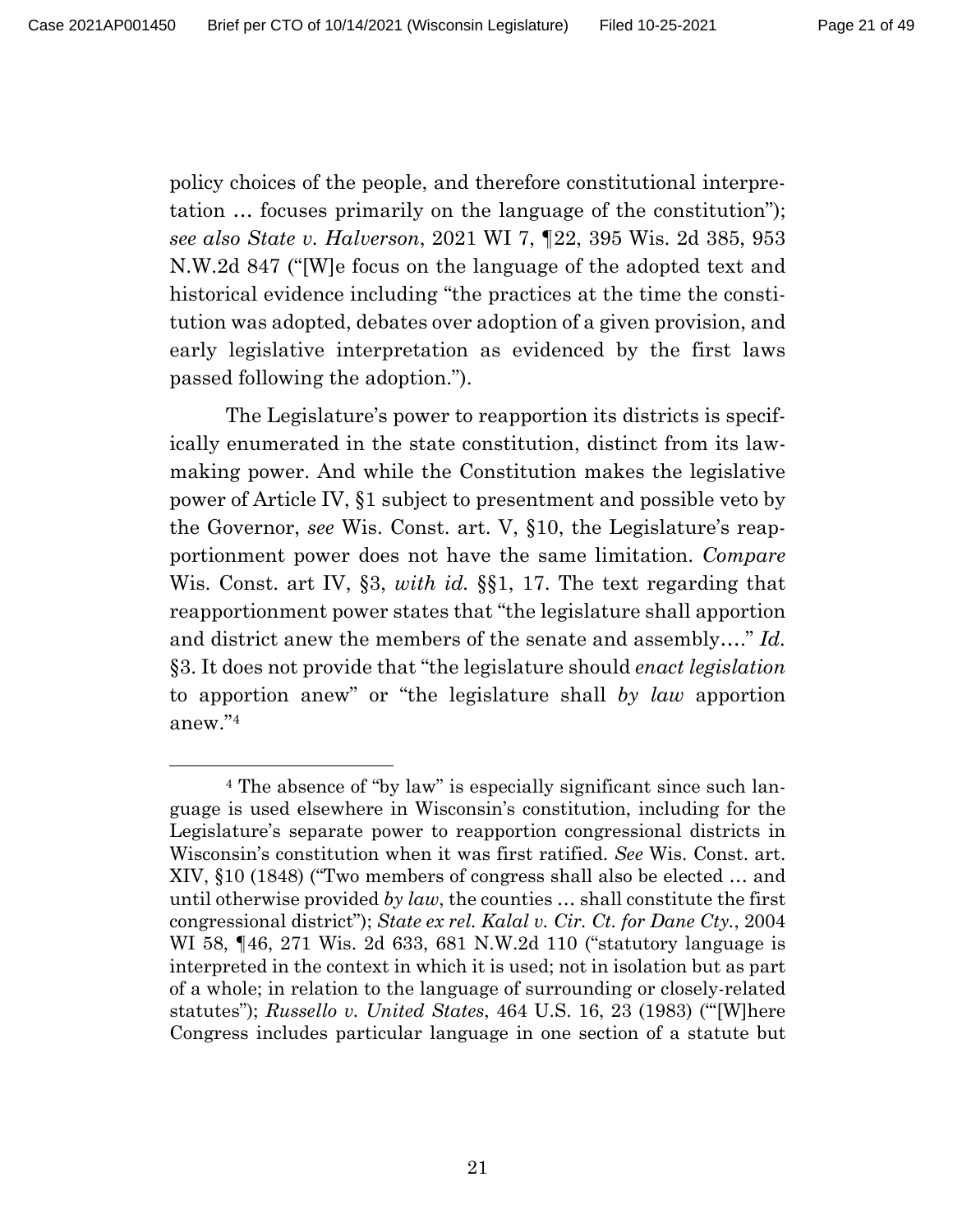The Court can avoid revisiting *Zimmerman* and the question of whether the Legislature has already reapportioned if the Court instead adopts the Legislature's remedial plans as the presumptive remedy for Petitioners' malapportionment claims.

## **C. The remaining factors to consider with respect to the Legislature's presumptive redistricting plans are whether they comply with state and federal law.**

If the Court agrees that the Legislature's redistricting plans are the presumptive remedial maps, then compliance with federal and state law are the only additional factors that this Court needs to consider in adopting a remedy. *Cf. Wise*, 437 U.S. at 540 (op. of White, J.) (explaining that a new legislative plan to remedy malapportionment claim "if forthcoming, will then be the governing law unless it, too, is challenged and found to violate the Constitution").

**1. Equally apportioned.** The Court will have to confirm that redistricting plans are properly apportioned, in accordance with federal and state law. The federal and state constitutions

omits it in another section of the same Act, it is generally presumed that Congress acts intentionally and purposely in the disparate inclusion or exclusion.'"); *see also, e.g.*, Wis. Const. art. IV, §11 (legislative sessions to be held "at such time as shall be provided *by law*"); art. VII, §8 (describing circuit court original jurisdiction "[e]xcept as otherwise provided *by law*"); art. V, §3 (describing returns of election for governor and lieutenant governor to "be made in such manner as shall be provided *by law*"); art. V, §6 (gubernatorial pardoning power "subject to such regulations as may be provided *by law*"); art. VI, §2 (describing secretary of state compensation as "provided *by law*"); art. VII, §12(1) (describing circuit court clerk as "subject to removal as provided *by law*"); art. XIII, §12(4) (describing candidate filings for special elections "in the manner provided *by law*").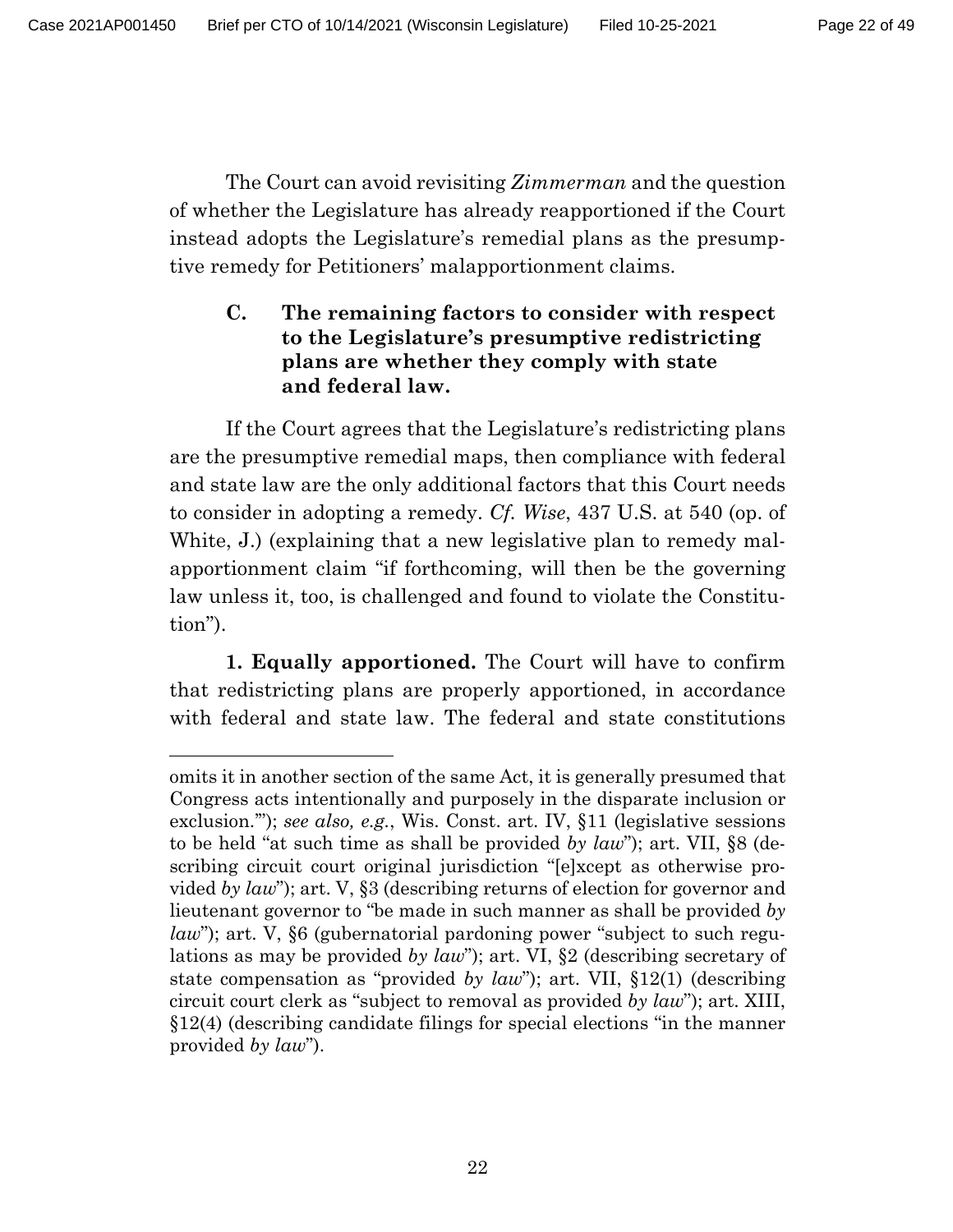require reapportionment based on population. U.S. Const. art. I, §2, cl. 1; U.S. Const. amend. XIV; Wis. Const. art. IV, §3; *see Reynolds*, 377 U.S. at 562 ("if a State should provide that the votes of citizens in one part of the State should be given two times, or five times, or 10 times the weight of votes of citizens in another part of the State, it could hardly be contended that the right to vote of those residing in the disfavored areas had not been effectively diluted"); *Wesberry v. Sanders*, 376 U.S. 1, 18 (1964) (describing "equal representation for equal numbers of people [as] the fundamental goal for the House of Representatives"); *Cunningham*, 51 N.W. at 729 ("one of the highest and most sacred rights and privileges of the people of the state, guaranteed to them by ordinance of 1787 and the constitution" is "equal representation in the legislature"); *Zimmerman*, 22 Wis. 2d at 564 ("sec. 3, art. IV, Wis. Const., contains a precise standard of apportionment—the legislature shall apportion districts according to the number of inhabitants").

In Wisconsin, districts are drawn based on total population as reflected by the most recent census. *See* Wis. Const. art. IV, §3 (reapportionment based on "enumeration" and "number of inhabitants").<sup>5</sup> Each district will have an ideal population (taking total population divided by the number of districts).<sup>6</sup> Determining

<sup>5</sup> There are different ways to measure equality. *See Evenwel v. Abbott*, 136 S. Ct. 1120, 1132 (2016). Wisconsin uses total population, *i.e.*, "the number of inhabitants." A State could theoretically redistrict based on voting-age population to better ensure that voters are not diluted *vis a vis* other voters, but the federal constitution does not command it. *Id.* 

<sup>6</sup> Wisconsin's population based on the 2020 U.S. Census is 5,893,718 people. The ideal population for a State Assembly district based on total population is 59,533; for State Senate, 178,598; for congressional, 736,715. *See* legis.wisconsin.gov/ltsb/gis/data/.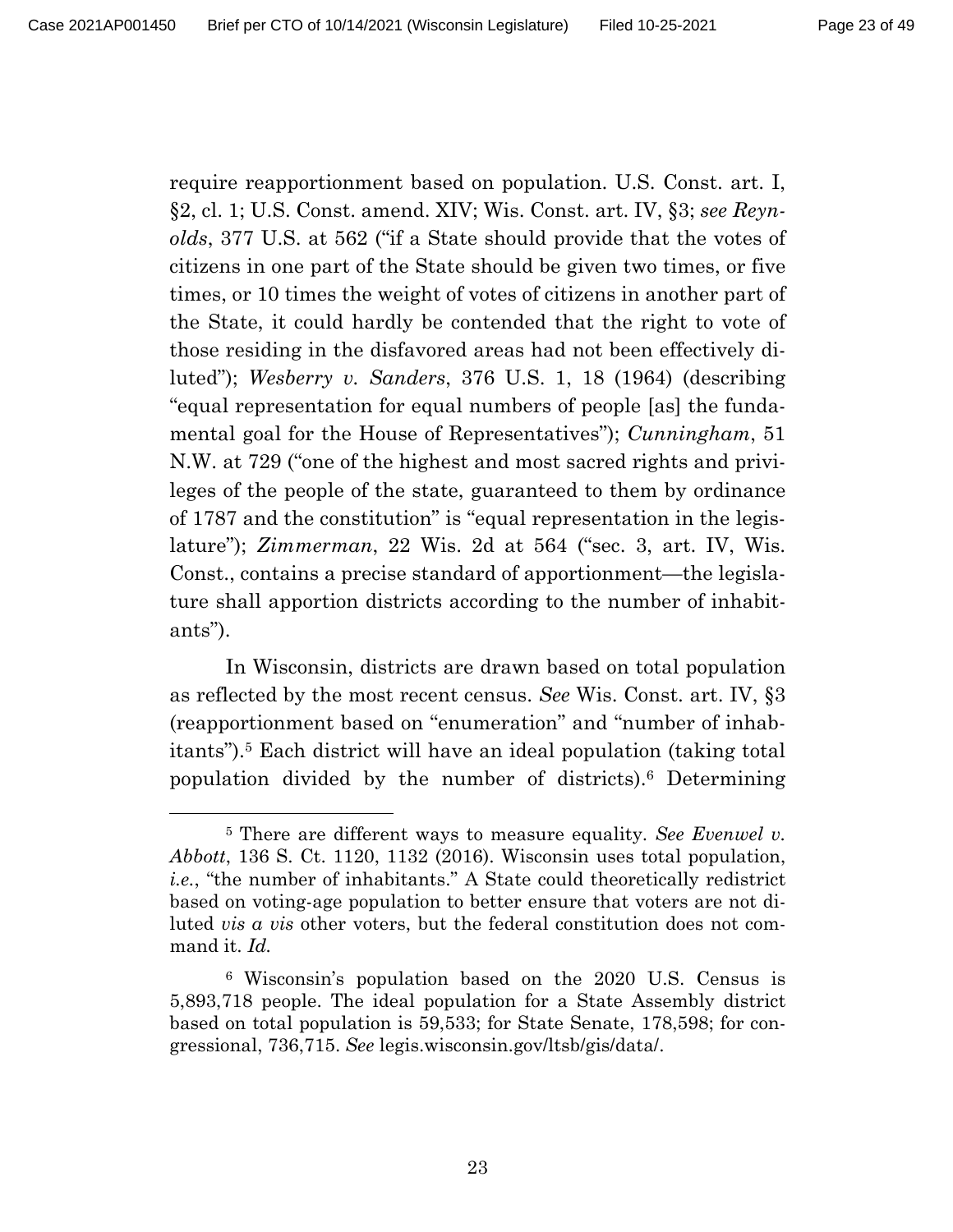population deviation from that ideal is determined in the aggregate: "Maximum population deviation is the sum of the percentage deviations from perfect population equality of the most- and leastpopulated districts. For example, if the largest district is 4.5% overpopulated, and the smallest district is 2.3% underpopulated, the map's maximum population deviation is 6.8%." *Evenwel*, 136 S. Ct. at 1124 n.2.

**a.** With respect to the state legislative districts, the federal Equal Protection Clause of the Fourteenth Amendment requires apportionment "on a population basis"—meaning districts must be constructed "as nearly of equal population as is practical." *Reynolds*, 377 U.S. at 577; *see also Evenwel*, 136 S. Ct. at 1131. In *Reynolds*, the Supreme Court explained that it was "a practical impossibility" at the time to achieve "an identical number of residents, or citizens, or voters" in each district. 377 U.S. at 577. But the resulting districting plan must be "based substantially on population" so that *Reynolds*'s "equal-population principle" is "not diluted in any significant way." *Id.* at 578. Whether and what amount of population deviation is acceptable will "depen[d] on the particular circumstances of the case." *Id.* In practice, population deviations require an explanation that traditional redistricting criteria (*e.g.*  compactness) required some deviation. *See Karcher*, 462 U.S. at 740.

Today, there is a rebuttable presumption that a state legislative map with a total deviation of 10% or less is constitutional, but the goal is always population equality. *See, e.g.*, *Gaffney*, 412 at 750-51 (state legislative map approved with maximum deviation of 7.83% for house districts and 1.81% for senate districts); *White v. Regester*, 412 U.S. 755, 763-64 (1973) (no justification required when total deviation was 9.9%).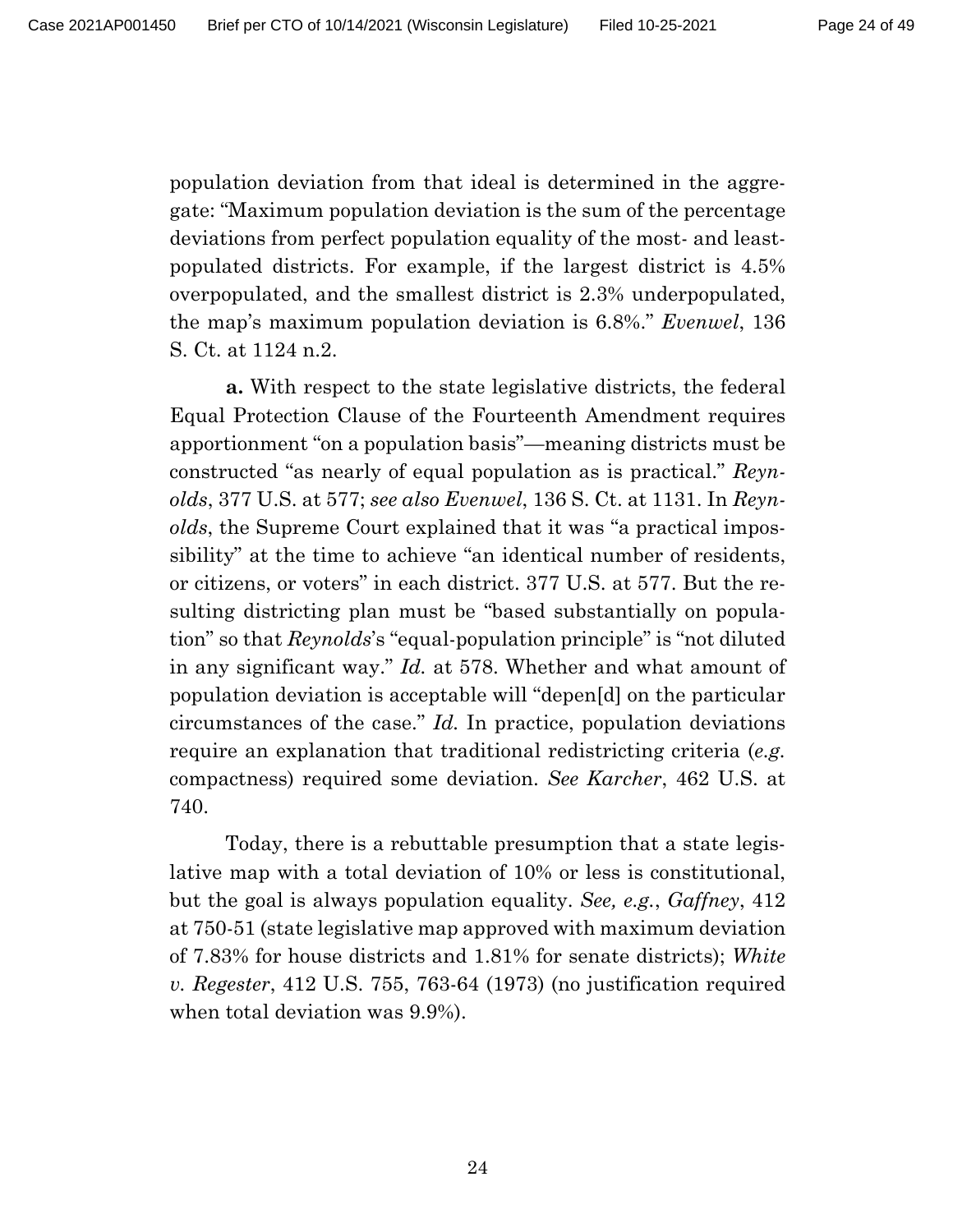**b.** Likewise, the Wisconsin Constitution demands that districts be as close to equal as possible. Senate and Assembly districts must be "apportion[ed]" by the Legislature "according to the number of inhabitants." Wis. Const. art. IV, §3. This provision guarantees the people "equal representation in the legislature" *Cunningham*, 51 N.W. at 729.

The Wisconsin Constitution does not require mathematical exactness but "as close an approximation to exactness as possible." *Id*. at 730.<sup>7</sup> After *Reynolds v. Sims*, Wisconsin policy was to equalize districts well below the "ten percent" rule of presumptive constitutionality under the federal equal protection clause. This was not accidental. In the wake of *Reynolds*, state law for the 1972 maps stated that "[a]ll senate districts, and all assembly districts, are as equal in the number of inhabitants as practicable" and "no district deviates from the state-wide average for districts of its type by more than one per cent." Wis. Stat. §4.001(1) (1972); *see also*  Wis. Stat. §4.001(3) (1983) (articulating 1.72% and 1.05% population deviation benchmark); *Baldus v. Members of the Wis. Gov't Accountability Bd*., 849 F. Supp. 2d 840, 851 (E.D. Wis. 2012) (finding the maximum population deviation for Assembly districts was 0.76% and for Senate districts was 0.62%).

**c.** With respect to congressional districts, Article I of the U.S. Constitution commands that Representatives shall be chosen "*by* 

<sup>7</sup> Prior to *Reynolds v. Sims*, this Court approved redistricting plans with significant population deviations. *See, e.g*., *State ex rel. Reynolds v. Zimmerman*, 23 Wis. 2d 606, 607, 128 N.W.2d 16 (1964); *State ex rel. Bowman v. Dammann*, 209 Wis. 21, 243 N.W. 481, 485 (1932). These substantial deviations were largely the result of the Court's understanding that county lines were "held inviolable"—meaning districts had to be bounded by county lines. *Zimmerman*, 23 Wis. 2d at 606; *see also Cunningham*, 51 N.W. at 730. Courts abandoned that notion that after *Reynolds v. Sims*.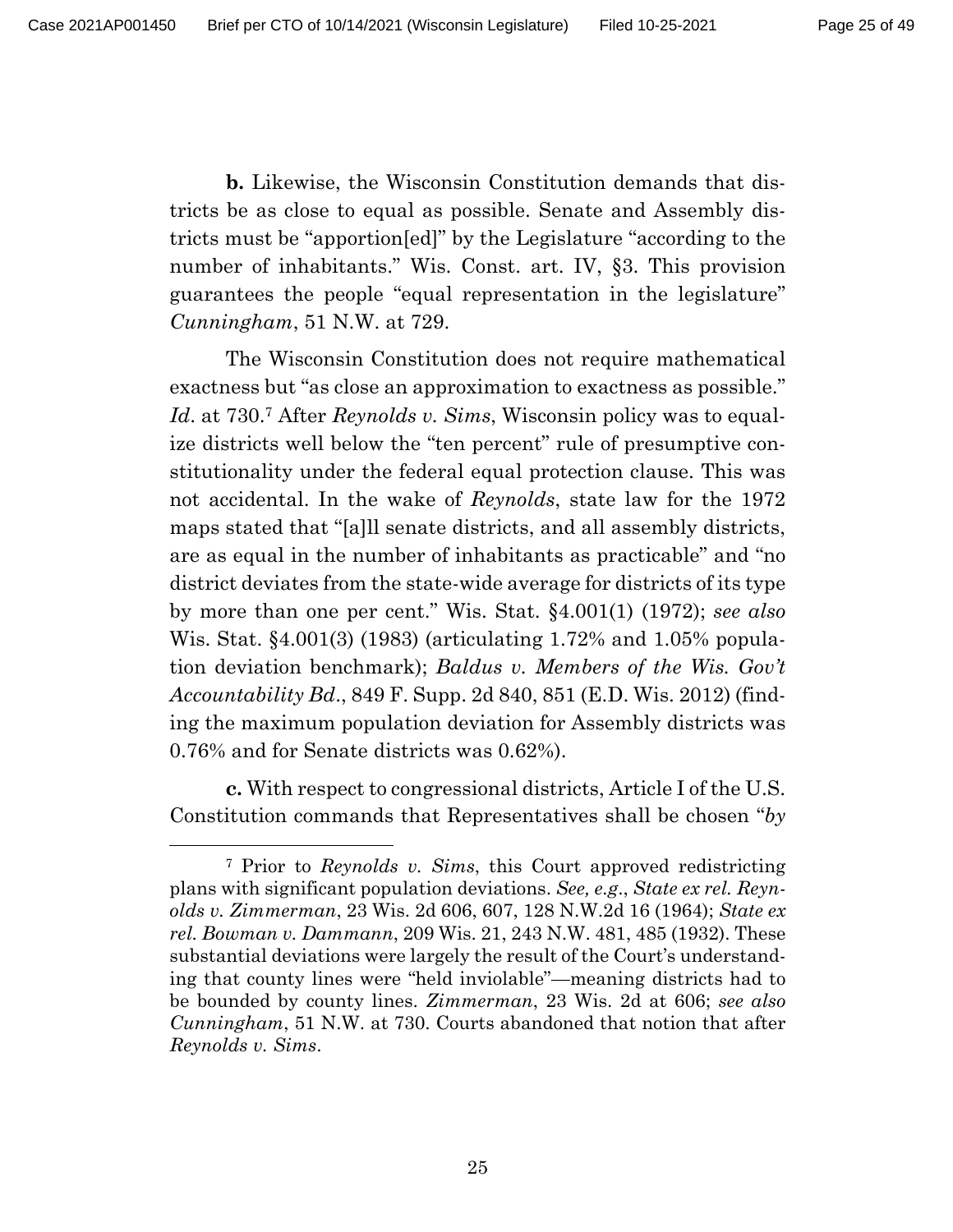*the People* of the several States." U.S. Const. art I, §2, cl. 1 (emphasis added). The phrase "by the People" means "that as nearly as is practicable one man's vote in a congressional election is to be worth as much as another's." *Wesberry v. Sanders*, 376 U.S. 1, 7-8, 17 (1964). Under the "as nearly as is practicable" standard, States must "make a good-faith effort to achieve precise mathematical equality" when drawing congressional districts. *Karcher*, 462 U.S. at 730 (citation omitted). For congressional redistricting, there is no maximum deviation percentage that can be considered *de minimis*. *See White*, 412 U.S. at 790 n.8. Absolute population equality is the "paramount objective" of congressional reapportionment. *Karcher*, 462 U.S. at 732-33.

Unavoidable population variances are permitted but there must be a "justification" for it. *Kirkpatrick v. Preisler*, 394 U.S. 526, 531 (1969). Such justifications include nondiscriminatory application of traditional redistricting criteria, such as "making districts compact, respecting municipal boundaries, preserving the cores of prior districts, and avoiding contests between incumbent Representatives." *Karcher*, 462 U.S. at 740.

\* \* \*

The Court's remedy must comply with these equal population principles. Indeed, federal courts have required population equality with more exactness for court-drawn maps. *See Chapman v. Meier*, 420 U.S. 1, 27 & n.19 (1975) (requiring "population equality with little more than de minimis variation," "unless there are persuasive justifications"). The reasons for doing so apply equally here. That higher standard "reflect<sup>[s]</sup> the unusual position of federal courts as draftsmen of reapportionment plans," *Connor v. Finch*, 431 U.S. 407, 414-15 (1977), even though Legislatures have primary responsibility for reapportionment. When a court prioritizes population equality, that avoids the "taint of arbitrariness or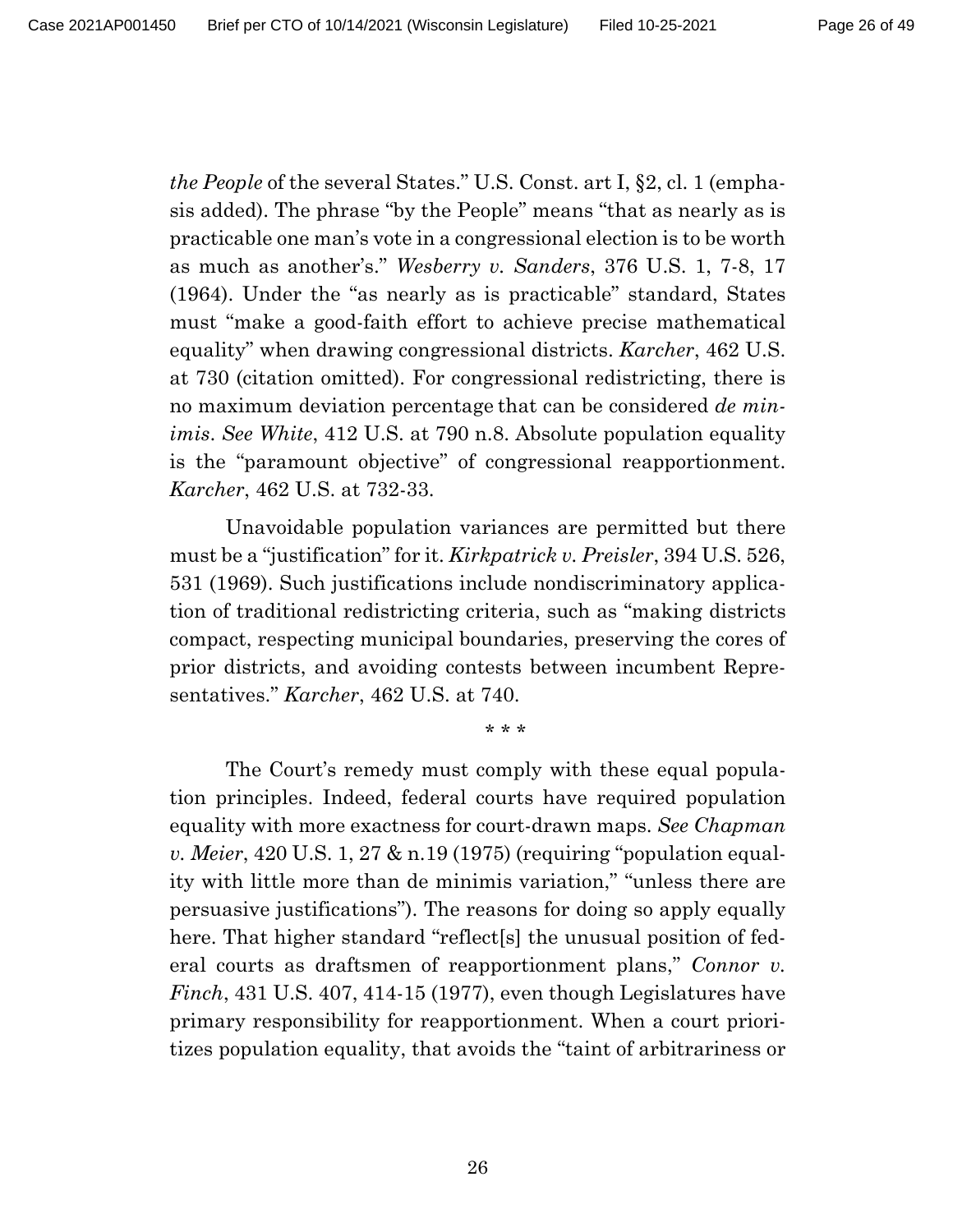discrimination" in crafting a malapportionment remedy. *Id.* at 415 (quoting *Roman v. Sincock*, 377 U.S. 695, 710 (1964)). For such court-drawn maps, "any deviation from approximate population equality must be supported by enunciation of historically significant state policy or unique features." *Chapman*, 420 U.S. at 26. So too here—any map drawn by this Court should prioritize equal population without arbitrarily overriding other "goals of state political policy" embodied in a legislative redistricting plan. *Upham*, 456 U.S. at 43.

**2. Fourteenth Amendment and the Voting Rights Act.** The Court will also have to confirm that any remedy complies with the Fourteenth Amendment and the Voting Rights Act.

The Fourteenth Amendment of the U.S. Constitution prohibits a redistricting plan from subordinating traditional redistricting factors—"compactness, respect for political subdivisions, partisan advantage, what have you"—to racial considerations. *Cooper v. Harris*, 137 S. Ct. 1455, 1464 (2017). If "racial considerations predominated over others, the design of the district must withstand strict scrutiny"—serving a "compelling interest" and "narrowly tailored" to that end. *Id.* at 1464. One such compelling interest under current U.S. Supreme Court precedent "is complying with operative provisions of the Voting Rights Act of 1965." *Id.* 

Section 2 of the Voting Rights Act requires that the political processes are "equally open to participation" for all citizens. 52 U.S.C. §10301(b); *see Brnovich v. Democratic Nat'l Comm.*, 141 S. Ct. 2321, 2337-38 (2021). The Court has applied that rule to singlemember voting districts where there has been a "dispersal of a group's members into districts" leaving them as "an ineffective minority of voters." *Cooper*, 137 S. Ct. at 1464 (brackets omitted) (quoting *Thornburg v. Gingles*, 478 U.S. 30, 46 n.11 (1986)). Proving vote dilution starts with three threshold preconditions: (1) a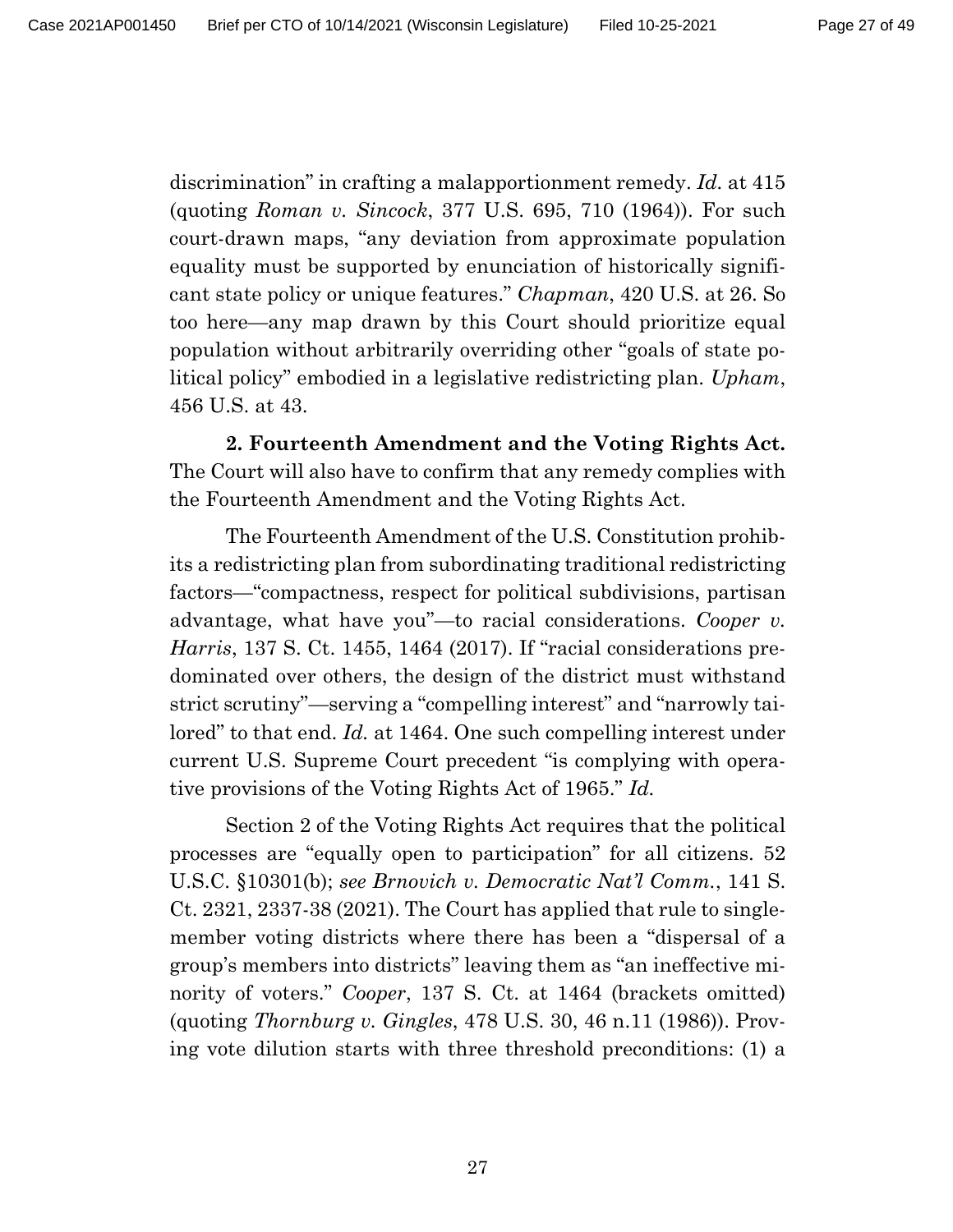minority group must be sufficiently large and geographically compact to constitute a majority in some reasonably configured legislative district; (2) the minority group must be politically cohesive; (3) a district's white majority must vote sufficiently as a bloc to usually defeat the minority's preferred candidate. *Cooper*, 137 S. Ct. at 1470 (citing *Gingles*, 478 U.S. at 50-51). If there are "good reason[s]" to think that these preconditions are met, then there is also "good reason to believe that §2 requires drawing a majorityminority district" under current Supreme Court precedent. *Id.* (citing *Bush v. Vera*, 517 U.S. 952, 978 (1996) (plurality opinion)).

But the VRA does not give *carte blanche* authority to redistrict based on race. *See id*. at 1469-70. There must be a compelling reason for doing so, and any use of race in a reapportionment plan must be narrowly tailored to that end. *See id.*; *Ala. Leg. Black Caucus v. Alabama*, 575 U.S. 254, 279 (2015); *Shaw v. Reno*, 509 U.S. 630, 647 (1993) (race-predominant redistricting "reinforces the perception that members of the same racial group—regardless of their age, education, economic status, or the community in which they live—think alike, share the same political interests, and will prefer the same candidates at the polls").

In these proceedings, as part of ensuring that any judicial order or reapportionment complies with both the Fourteenth Amendment and the Voting Rights Act, the Legislature (and any other party wishing to submit any alternative remedial map) will establish, with support from an expert in the field, that their proposed remedial map complies with both.

**3. Number of districts**. State and federal law currently provides for 8 congressional districts, 99 State Assembly districts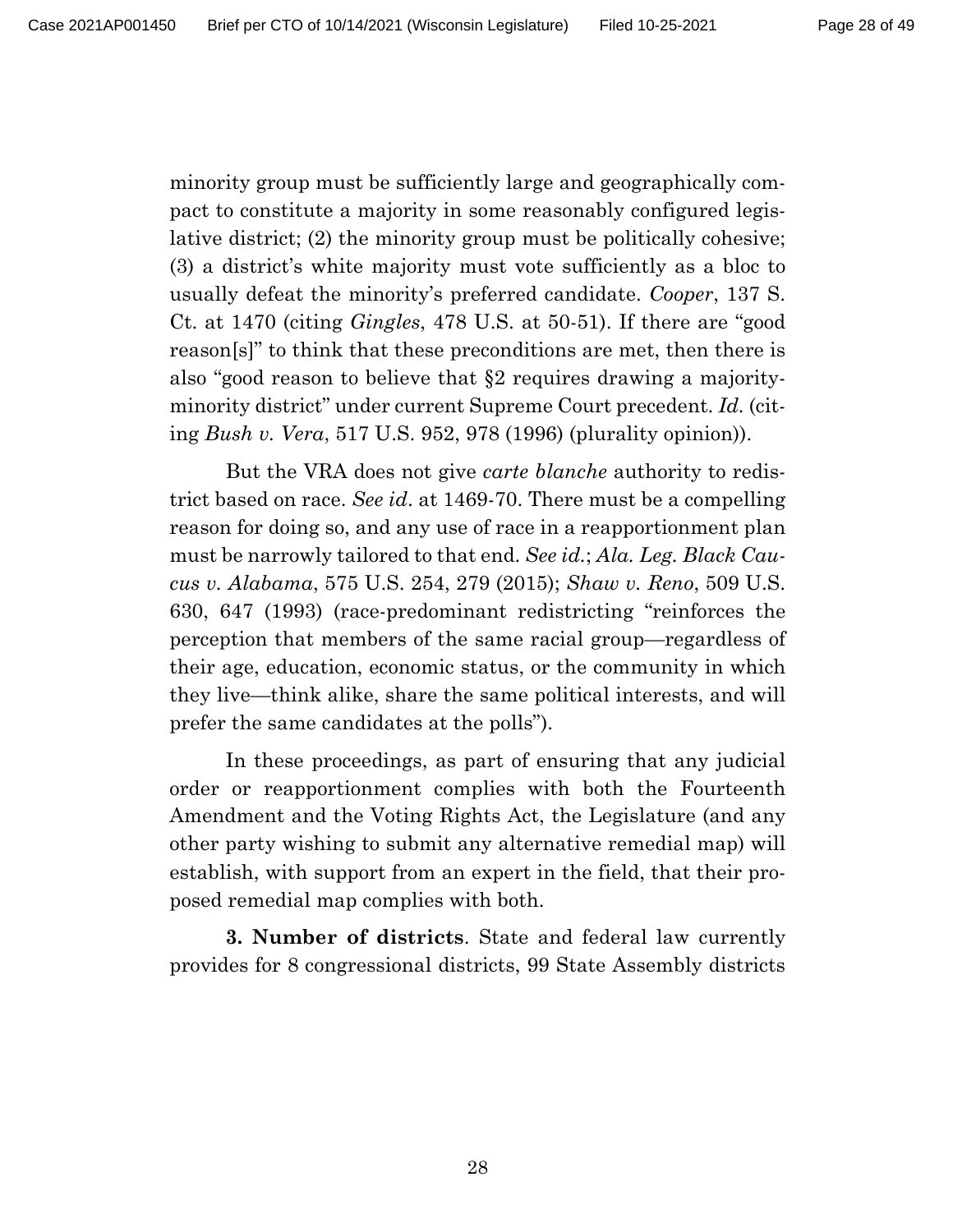and 33 State Senate districts. Wis. Stat. §§3.001, 4.001; *see also* 2 U.S.C. §2a(b). 8

**4. "Nested" assembly districts**. The Wisconsin Constitution requires State Senate districts to wholly encompass Assembly districts. Wis. Const. art. IV, § 5 (providing that "no assembly district shall be divided in the formation of a senate district"). Because equal apportionment applies to both Senate and Assembly districts and because of the number of Senate and Assembly districts established by law, each Senate district must comprise three Assembly districts.

**5. Single-member districts**. The Wisconsin Constitution requires single-member legislative districts. Wis. Const. art. IV, §§4, 5. State and federal law both require that each congressional district belongs to a single representative. 2 U.S.C. §2c; Wis. Stat. §3.001.

**6. Compactness**. The Wisconsin Constitution requires Assembly districts to be "in as compact form as practicable." Wis. Const. art. IV, §4. This Court has not adopted a particular measure of compactness and has observed that compactness is one measure "of securing a nearer approach to equality of representation." *Cunningham*, 53 N.W. at 58. At the same time, in certain areas, achieving a more compact district could also justify the drawing of districts that have slight population deviations. *See Zimmerman*, 23 Wis. 2d at 606-07; *see also Dammann*, 243 N.W. at 484 (perfect population equality is not possible in light of other considerations, including compactness).

<sup>8</sup> U.S. Department of Commerce, U.S. Census Bureau, "Apportionment Population and Number of Representatives By State: 2020 Census," www2.census.gov/programs-surveys/decennial/2020/data/apportionment/apportionment-2020-table01.pdf.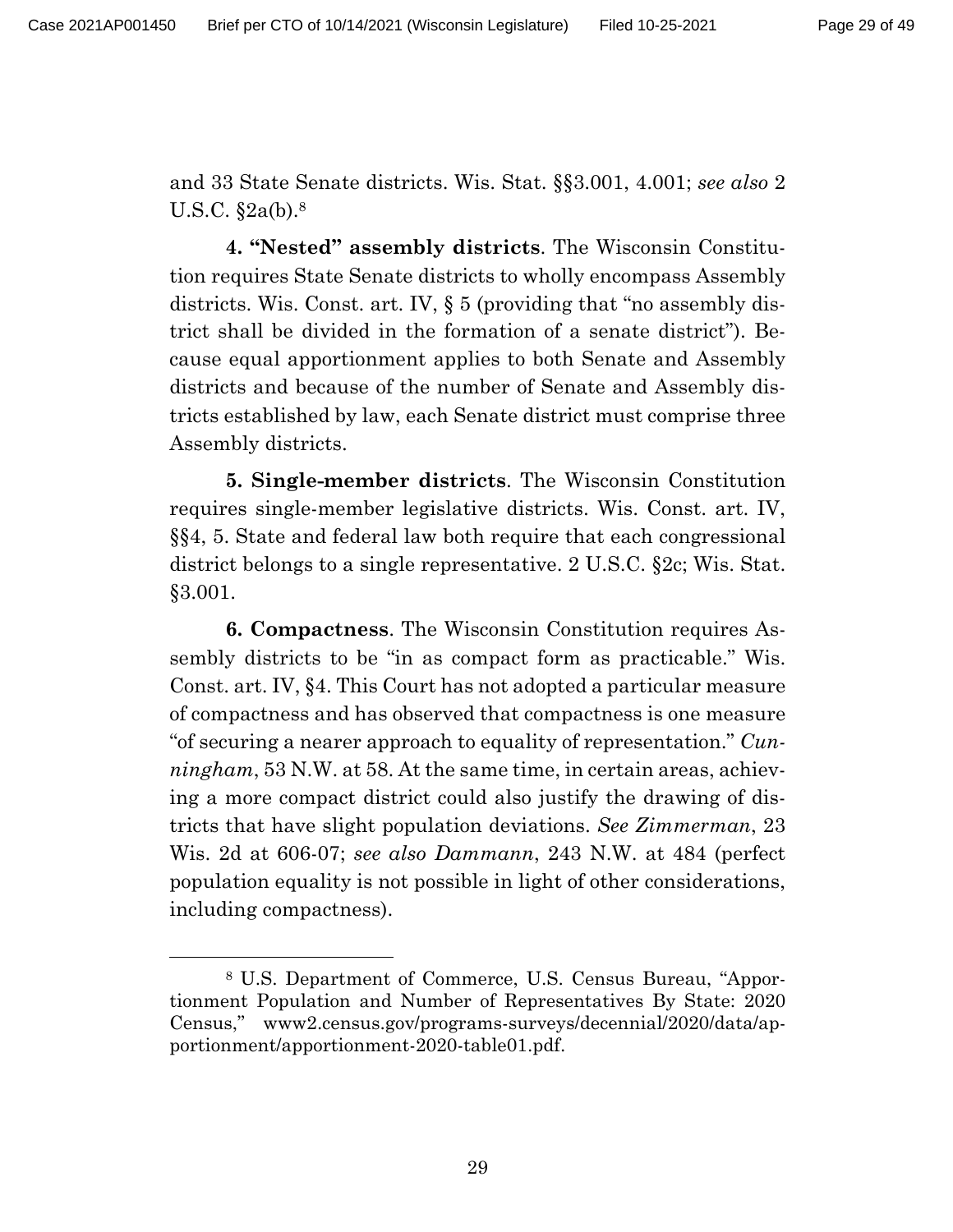**7. Contiguity**. The Wisconsin Constitution requires Assembly and Senate districts to be contiguous. Wis. Const. art. IV, §4 (requiring Assembly districts to "consist of contiguous territory"); *id.* at §5 (requiring Senate districts to be of a "convenient contiguous territory"). Contiguity means *political* contiguity. If annexation by municipalities creates a municipal "island," the district containing detached portions of the municipality is legally contiguous even if the geography around the municipal island is part of a different district. *See, e.g.*, *Prosser v. Elections Bd.*, 793 F. Supp. 859, 866 (W.D. Wis. 1992) (rejecting argument that Wisconsin's constitution requires "literal" contiguity, and noting "that it has been the practice of the Wisconsin legislature to treat [municipal] islands as contiguous with the cities or villages to which they belong"); *see also* Wis. Stat. §5.15(1)(b), (2)(f)(3); Wis. Stat. §4.001(2) (1972) ("Island territory (territory belonging to a city, town or village but not contiguous to the main part thereof) is considered a contiguous part of its municipality.").

**8. County, municipal, or ward boundaries**. Last, the Wisconsin Constitution requires Assembly districts to be "bounded by county, precinct, town or ward lines." Wis. Const. art. IV, §4.

Before the U.S. Supreme Court in *Reynolds* announced the one-person-one-vote principle for state legislative districts, this Court interpreted section 4 of article IV of the Wisconsin Constitution to prohibit districts from crossing county boundaries unless the district comprised multiple whole counties. *See, e.g., Zimmerman*, 22 Wis. 2d at 565-66. This resulted in significant and unavoidable population deviations. *See Zimmerman*, 23 Wis. 2d at 623 (largest Assembly district in court drawn plan included more than twice as many inhabitants as smallest district).

After *Reynolds*, Wisconsin Attorney General Robert Warren concluded in a formal opinion that "the Wisconsin Constitution no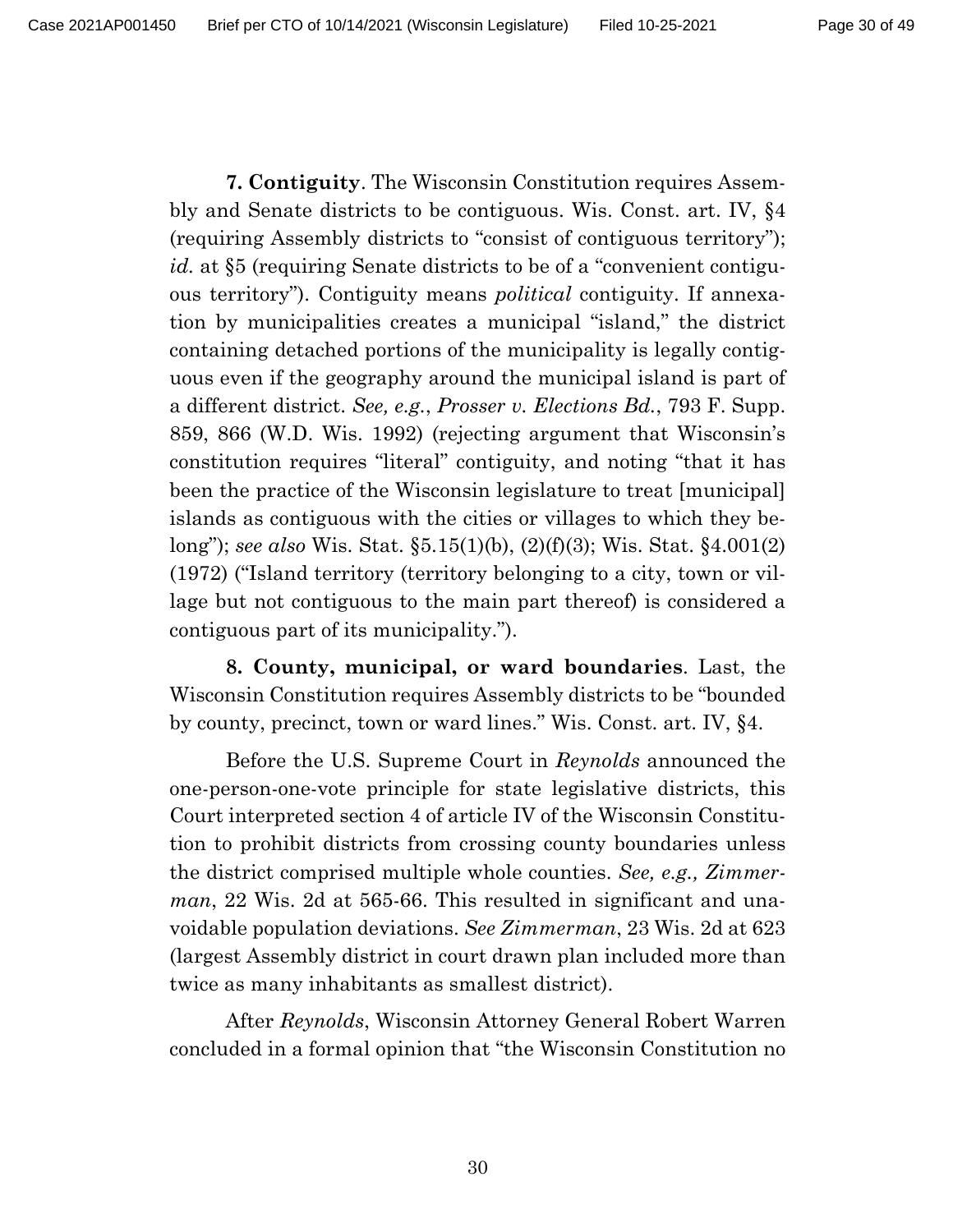longer may be considered as prohibiting assembly districts from crossing county lines, in view of the emphasis the United States Supreme Court has placed upon population equality in electoral districts." 58 Wis. Op. Att'y Gen. 88, 91 (1969). In practice, courts that have subsequently remedied Wisconsin reapportionment disputes have observed that "avoiding the division of counties is no longer an inviolable principle." *Baumgart v. Wendelberger*, Nos. 01-C-1021, 02-C-0366, 2002 WL 34127471, at \*3 (E.D. Wis. May 30, 2002); *see also Wis. State AFL-CIO v. Elections Bd*., 543 F. Supp. 630, 635 (E.D. Wis. 1982) (calling the maintenance of county boundaries "incompatib[le] with population equality" and thus "of secondary importance").

Nevertheless, respecting municipal boundaries remains a consideration in redistricting plans. As the *Baumgart* court observed, "respect for the prerogatives of the Wisconsin Constitution dictate that wards and municipalities be kept whole where possible." 2002 WL 34127471, at \*3; *see also* 60 Wis. Op. Att'y Gen. 101, 106 (1971) (concluding that "insofar as may be consistent with population equality, town and ward lines should be followed"). Accordingly, every judicial map drawn post-*Reynolds v. Sims* has followed ward boundaries. *Baumgart*, 2002 WL 34127471, at \*3.

\* \* \*

Each of these requirements have guided the Legislature's redistricting process. 2021 Wis. Senate Joint Res. 63. That is all the more reason that the Legislature's redistricting plans—the manifestation of state policy—ought to be the presumptive remedial plans and accepted as the remedy for Petitioners' malapportionment claims so long as they comply with state and federal law.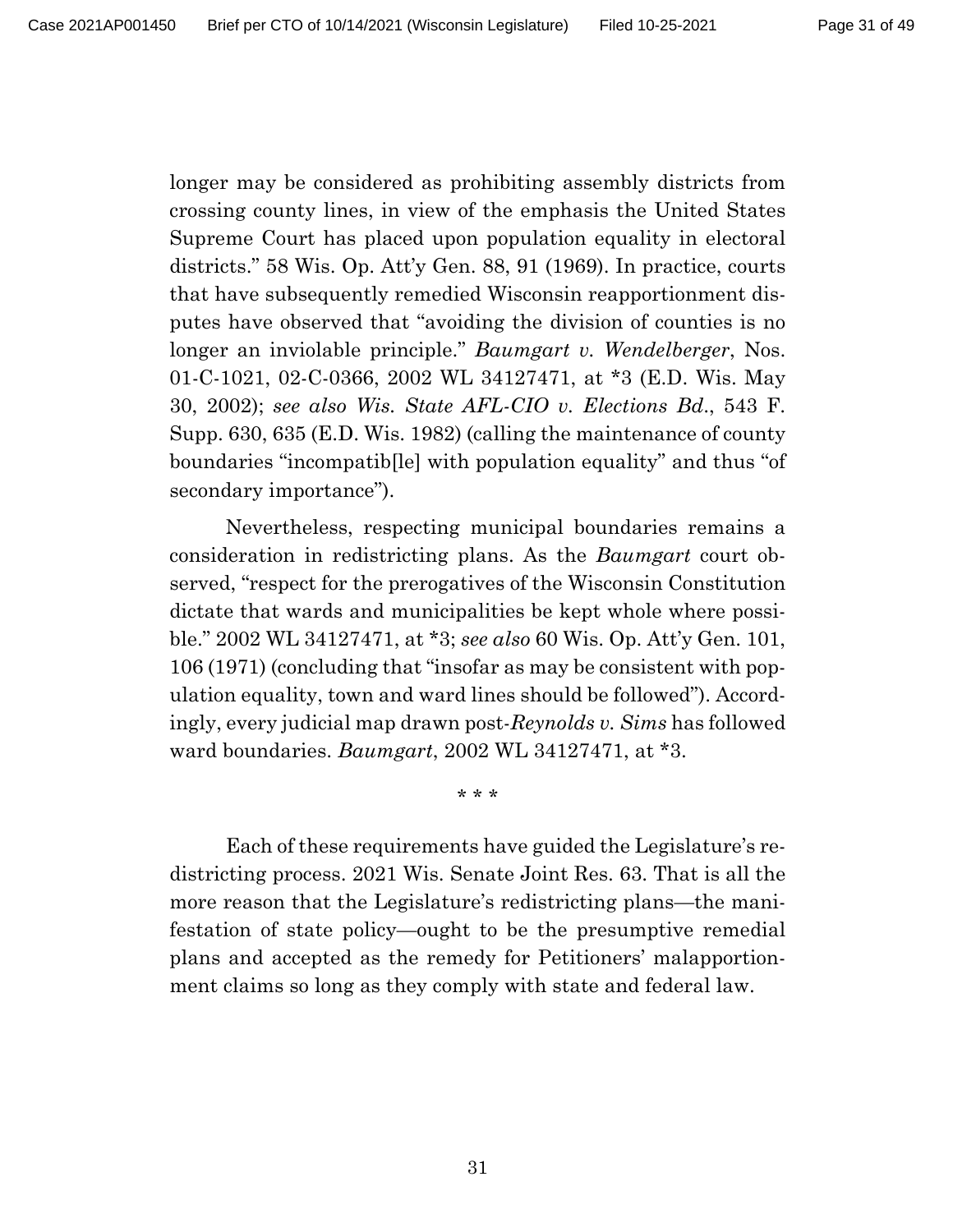## **II. In the alternative, the presumptive remedial map is the existing map, adjusted as necessary for population shifts.**

Alternatively, the Court could begin with the *existing* congressional and legislative districts. The Court would then invite the parties to propose remedial plans that adjust the existing districts as necessary to account for shifting populations and to otherwise ensure that new districts comply with state and federal law. The Court would then accept the remedial plan that is the "least changes" from the existing map. That approach would comport with the Court's limited role in redistricting, respect the traditional redistricting principle of core retention, and mitigate temporal vote dilution.

## **A. A "least changes" map is an appropriate judicial remedy in a redistricting case.**

Judicial restraint must guide any redistricting-related remedy. Remedying Petitioner's malapportionment claims is not a policymaking exercise. Reapportionment—as the term suggests—ordinarily begins with the existing map. *Cf. Perry*, 565 U.S. at 393 ("To avoid being compelled to make such otherwise standardless decisions, a district court should take guidance from the State's recently enacted plan in drafting an interim plan."). Parties then propose modifications to districts as necessary to accommodate shifting population, for a "least changes" or "minimum changes"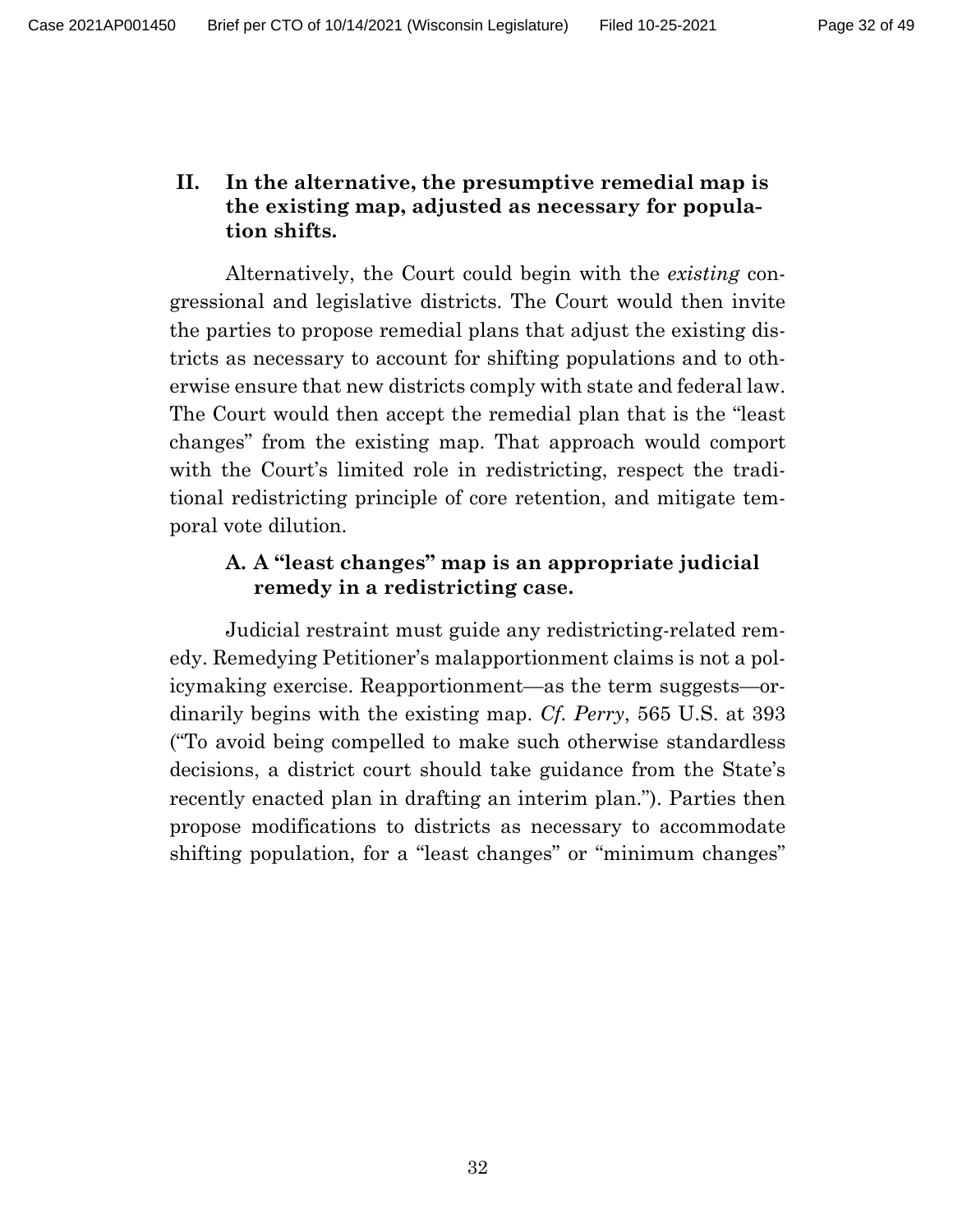redistricting plan to remedy Petitioners' malapportionment claims.<sup>9</sup>

Remedying Petitioners' malapportionment claims with a "least changes" map is consistent with traditional remedial principles. For any court in any case, it is a fundamental tenant of remedies that "[i]njunctive relief should be tailored to the necessities of the particular case." *Bubolz v. Dane Cty.*, 159 Wis. 2d 284, 296, 464 N.W.2d 67 (Ct. App. 1990); *State v. Seigel*, 163 Wis. 2d 871, 890, 472 N.W.2d 584 (Ct. App. 1991) ("because injunctive relief is preventive, not punitive, the relief ordered may not be broader than equitably necessary"). Courts must "limit the solution to the problem." *Ayotte v. Planned Parenthood of N. New England*, 546 U.S. 320, 328 (2006); *see also Cunningham*, 51 N.W. at 736 (Pinney, J., concurring) ("it is to be borne in mind that the writ of injunction under our constitution is … of a strictly judicial nature" ensuring that the Court's equitable power does not become "the exercise of political power"). If a plaintiff brought a First Amendment challenge to a state law, for example, a court would not rewrite the law to remedy the plaintiff's First Amendment harm. So too here: "In fashioning a remedy in redistricting cases, courts are

<sup>9</sup> Justice Alito summarized the minimum changes approach in his separate opinion in *Cooper v. Harris*:

When a new census requires redistricting, it is a common practice to start with the plan used in the prior map and to change the boundaries of the prior districts only as needed to comply with the one-person, one-vote mandate and to achieve other desired ends. This approach honors settled expectations and, if the prior plan survived legal challenge, minimizes the risk that the new plan will be overturned.

<sup>137</sup> S. Ct. at 1492 (Alito, J., concurring in the judgment in part and dissenting in part).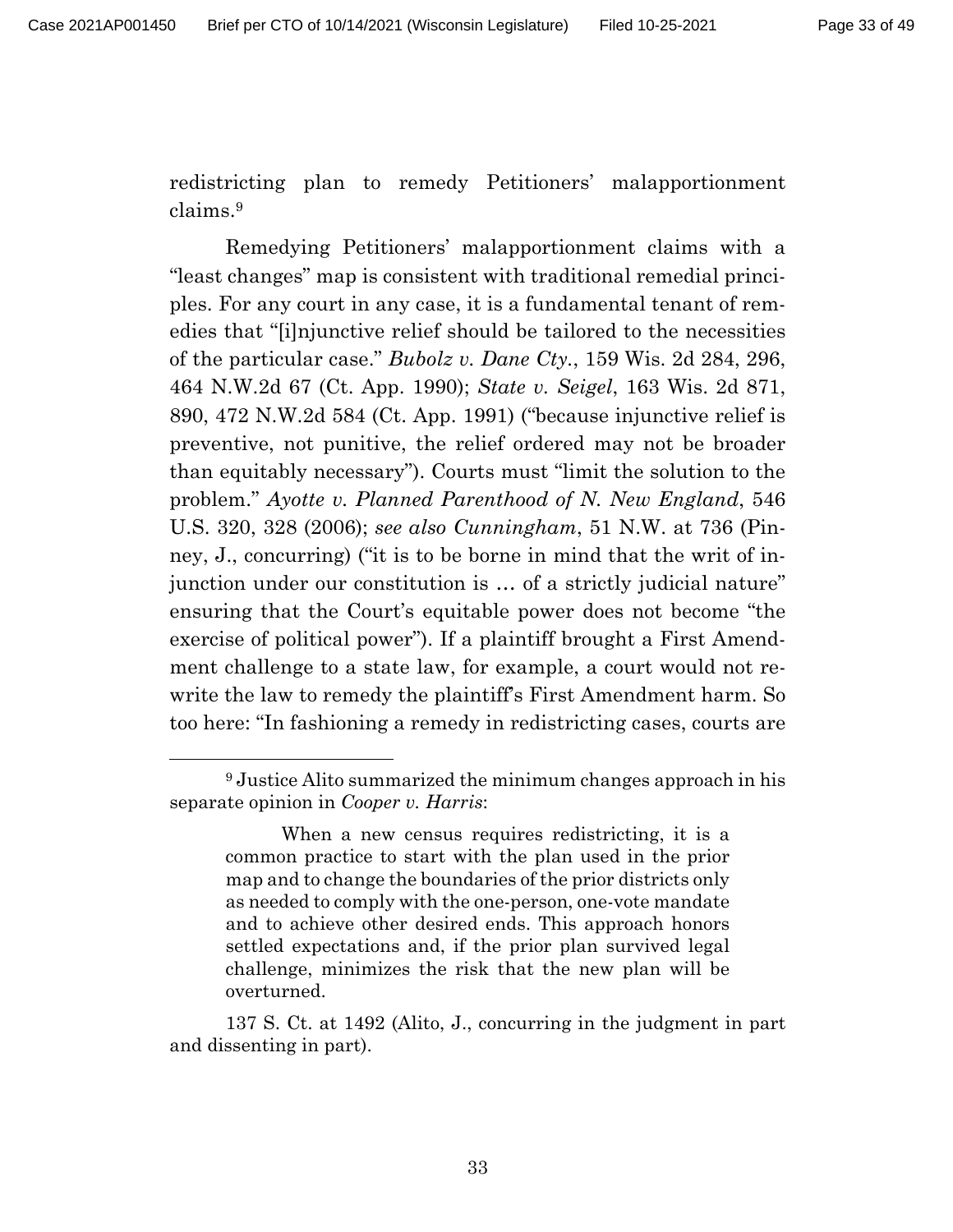generally limited to correcting only those unconstitutional aspects of a state's plan." *Johnson v. Miller*, 922 F. Supp. 1556, 1559 (S.D. Ga. 1995), *aff'd sub nom. Abrams v. Johnson*, 521 U.S. 74 (1997); *see also Upham*, 456 U.S. at 42 ("The remedial powers of an equity court must be adequate to the task, but they are not unlimited." (quotation marks omitted)).

Those remedial principles are at their zenith here. Redistricting is a "political thicket." *Gaffney*, 412 U.S. at 750. It is "one of the most intensely partisan aspects of American political life," entailing inherently political decisions. *Rucho*, 139 S. Ct. at 2507. Courts must be especially careful when ordering a redistricting remedy—lest their task be transformed from a judicial one to a legislative one. *Cf. White*, 412 U.S. at 795 (when adherence to "plans proposed by the state legislature ... does not detract from the requirements of the Federal Constitution," courts "should not pre-empt the legislative task nor intrude upon state policy any more than necessary" (quotation marks omitted)); *see, e.g.*, *North Carolina v. Covington*, 138 S. Ct. 2548, 2554 (2018) ("The District Court's remedial authority was accordingly limited to ensuring that the plaintiffs were relieved of the burden of voting in racially gerrymandered legislative districts."). By utilizing the existing map as a starting point, "[a] minimum change plan acts as a surrogate for the intent of the state's legislative body," which courts cannot override even in redistricting disputes. *Johnson*, 922 F. Supp. at 1559; *see White*, 412 U.S. at 796 (legislature's "decisions should not be unnecessarily put aside in the course of fashioning relief appropriate to remedy" map's legal defects); *Covington*, 138 S. Ct. at 2555 ("Once the District Court had ensured that the racial gerrymanders at issue in this case were remedied, its proper role in North Carolina's legislative districting process was at an end.").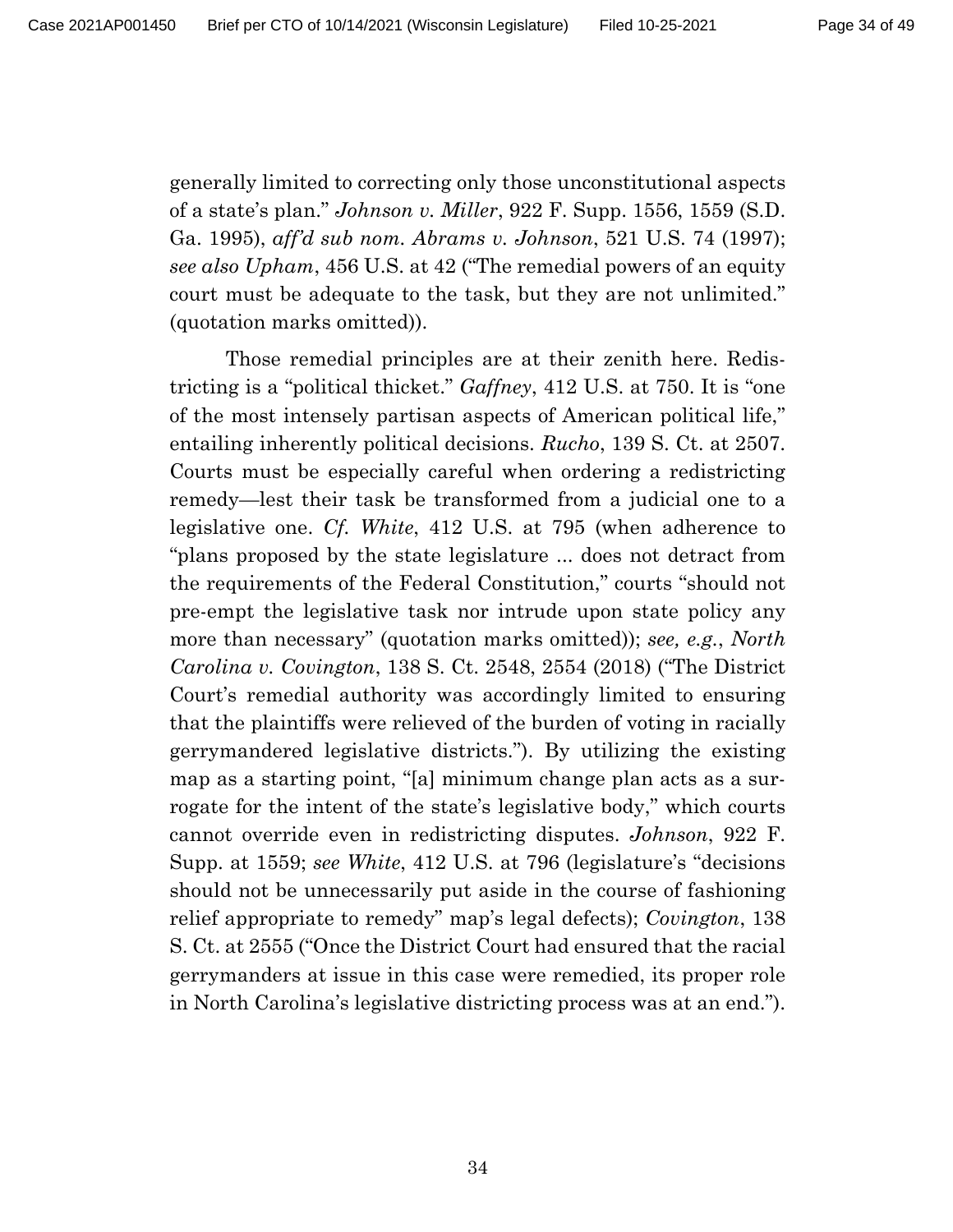Choosing among plans and remedying Petitioners' malapportionment claims with a "least changes" plan is not novel. Courts have long used the existing map and then made only those changes "necessary" to remedy constitutional infirmities. *See, e.g.*, *Baumgart*, 2002 WL 34127471, at \*7 (describing process as "taking the 1992 reapportionment plan as a template and adjusting it for population deviations"); *Hippert v. Ritchie*, 813 N.W.2d 374, 380 (Minn. 2012) ("Because courts engaged in redistricting lack the authority to make the political decisions that the Legislature and the Governor can make through their enactment of redistricting legislation, the panel utilizes a least-change strategy where feasible."); *Martin v. Augusta-Richmond Cty., Ga., Comm'n*, No. CV 112-058, 2012 WL 2339499, at \*3 (S.D. Ga. June 19, 2012) ("chang[ing] only the faulty portions of the benchmark plan, as subtly as possible, in order to make the new plan constitutional"); *Crumly v. Cobb Cty. Bd. of Elections & Voter Registration*, 892 F. Supp. 2d 1333, 1345 (N.D. Ga. 2012) (noting "Court followed the doctrine of minimum change"); *Stenger v. Kellett*, No. 4:11-cv-2230, 2012 WL 601017, at \*3 (E.D. Mo. Feb. 23, 2012) ("A frequently used model in reapportioning districts is to begin with the current boundaries and change them as little as possible while making equal the population of the districts."); *Colleton Cty. Council v. McConnell*, 201 F. Supp. 2d 618, 647 (D.S.C. 2002) ("altering old plans only as necessary to achieve the requisite goals of the new plan"); *Markham v. Fulton Cty. Bd. of Registrations & Elections*, No. 1:02-cv-1111, 2002 WL 32587313, at \*6 (N.D. Ga. May 29, 2002) ("Keeping the minimum change doctrine in mind, the Court made only the changes it deemed necessary to guarantee substantial equality and to honor traditional redistricting concerns."); *Bodker v. Taylor*, No. 1:02-cv-999, 2002 WL 32587312, at \*5 (N.D. Ga. June 5, 2002) ("The court notes ... that its plan represents only a small, though constitutionally necessary, change in the district lines in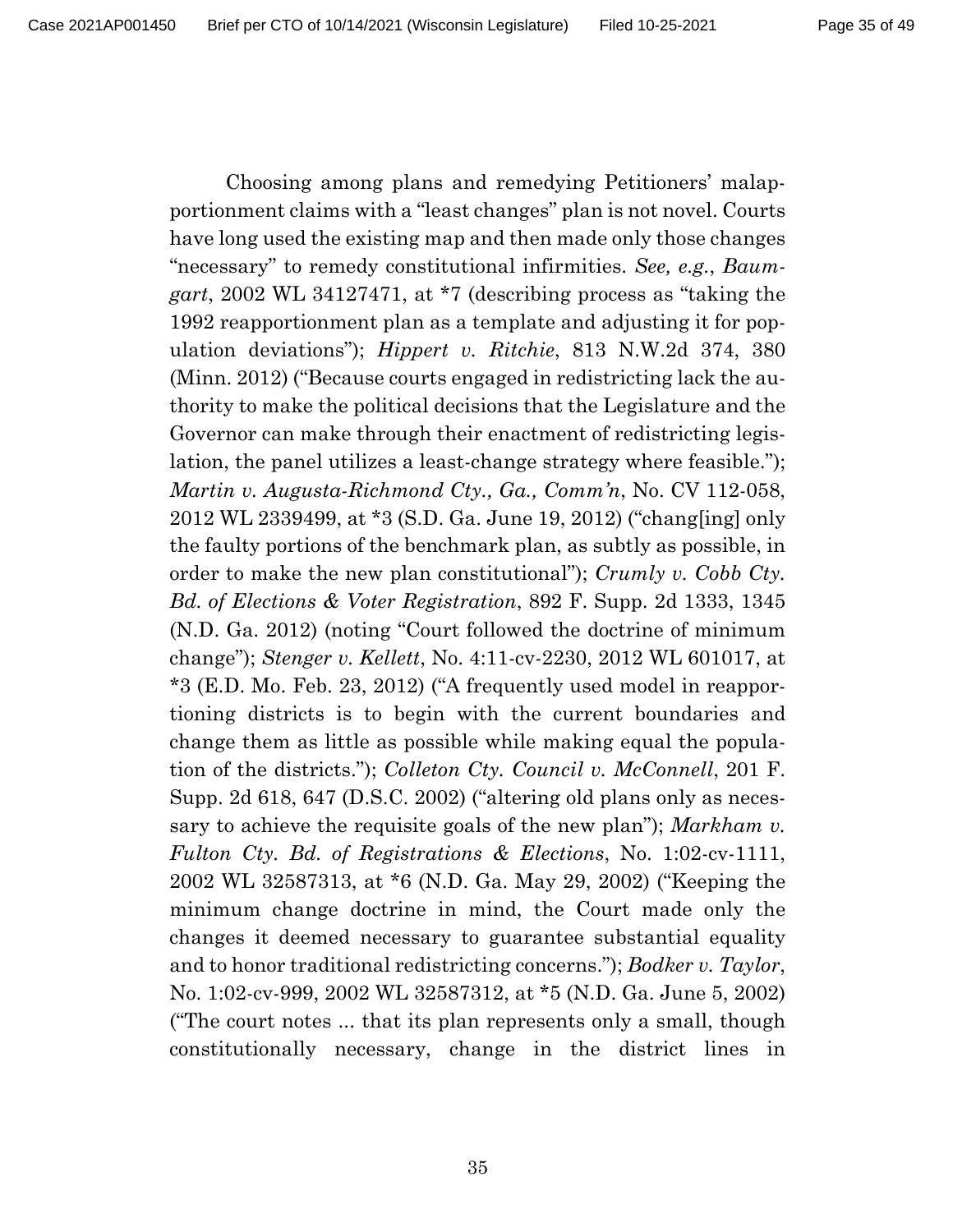accordance with the minimum change doctrine."); *Below v. Gardner*, 148 N.H. 1, 963 A.2d 785, 794 (2002) ("[W]e use as our benchmark the existing senate districts because the senate districting plan enacted in 1992 is the last validly enacted plan and is the 'clearest expression of the legislature's intent.'"); *Alexander v. Taylor*, 2002 OK 59, ¶23, 51 P.3d 1204 (2002) ("A court, as a general rule, should be guided by the legislative policies underlying the existing plan. The starting point for analysis, therefore, is the 1991 Plan."); *Johnson*, 922 F. Supp. at 1559; *LaComb v. Growe*, 541 F. Supp. 145, 151 (D. Minn. 1982) ("[T]he Court ... takes as the starting point the last configuration of congressional districts. The districts are modified only to serve State policy and satisfy the constitutional mandate that one person's vote shall equal another's."), *aff'd sub nom. Orwoll v. LaComb*, 456 U.S. 966 (1982); *Holmes v. Burns*, No. C.A. 82-1727, 1982 WL 609171, at \*20 (R.I. Super. Aug. 29, 1982); *Md. Citizens Comm. for Fair Cong. Redistricting, Inc. v. Tawes*, 253 F. Supp. 731, 734 (D. Md. 1966) ("A basic goal has been to achieve the requirements of equality laid down in the Supreme Court decisions without doing unnecessary violence to the heart of existing districts, county lines, and district lines within the counties and ward lines in the city.").

### **B. A "least changes" map is necessary to mitigate temporal vote dilution.**

Wisconsin's system of staggered State Senate elections is another reason for a "least changes" map for the state legislative districts in particular. The 17 odd-numbered Senate districts will be up for election in 2022 (having last been up for election in 2018), and the 16 even-numbered Senate districts will be up for election in 2024 (having last been up for election in 2020). If a redistricting plan keeps Wisconsin voters in their same districts, they stay on schedule and vote for State Senate every four years. But if a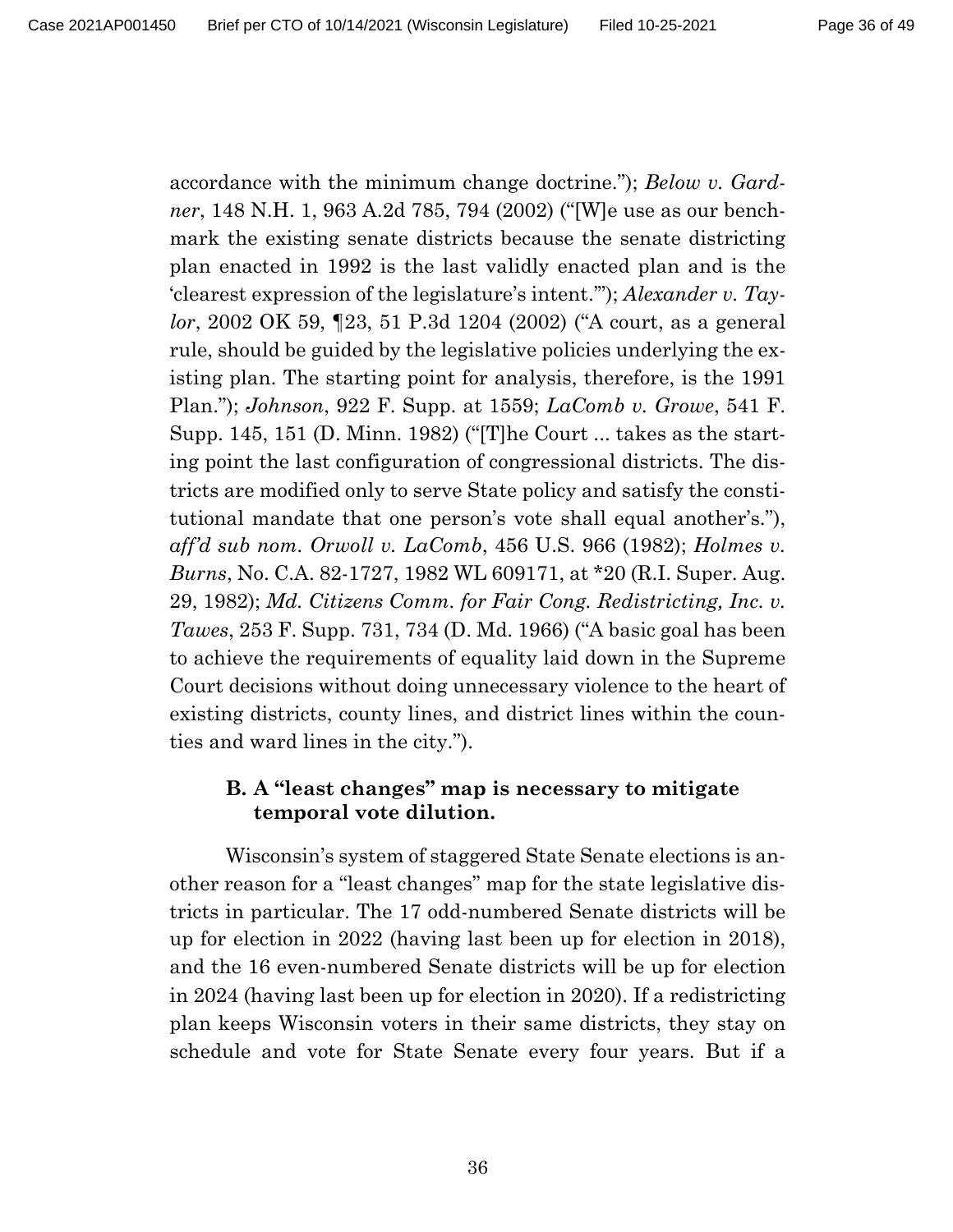Wisconsin voter is moved from an odd-numbered district up for election in 2022 and into an even-numbered district up for election in 2024, that voter faces a *six-year* gap between State Senate elections. Her vote has been diluted as compared to other Wisconsin voters who remain in their Senate districts. A "least changes" map mitigates the harm of such temporal vote dilution. Starting from scratch exacerbates it.

Federal courts have referred to this temporal vote dilution as "'disenfranchisement.'" *Prosser*, 793 F. Supp. at 864. The risk of disenfranchisement is a "special consideration[]" that must be kept in mind in Wisconsin redistricting and "is not something to be encouraged." *Baumgart*, 2002 WL 34127471, at \*7; *Prosser*, 793 F. Supp. at 866. Because of shifting populations and the one-personone-vote requirement, some amount of disenfranchisement is inevitable when districts are reapportioned. But this disenfranchisement should be mitigated. One way to do so is to adopt a "least changes" map. *See Baumgart*, 2002 WL 34127471, at \*3 (noting that its plan, which took the existing map as the "template," produced the lowest "number of voters disenfranchised with respect to Senate elections").<sup>10</sup>

## **C. A "least changes" map appropriately prioritizes continuity of representation.**

More broadly, a "least changes" map maximizes all Wisconsin voters' continuity of existing representation in the Legislature and in Congress. Continuity of representation, or "core retention,"

<sup>10</sup> Likewise, the Legislature's prioritizing core retention as a redistricting principle will mitigate Senate disenfranchisement. 2021 Wis. Senate Joint Res. 63.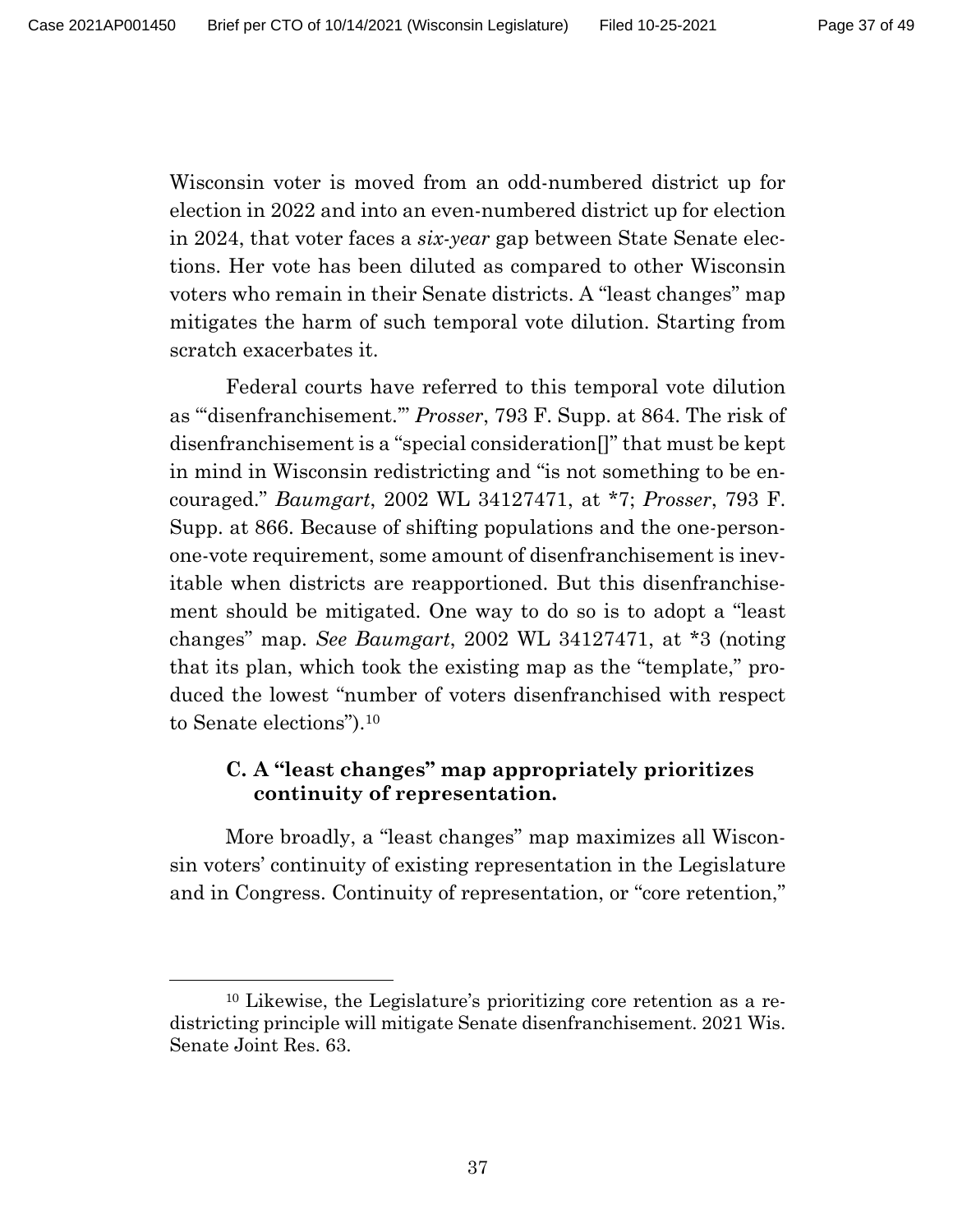is a long-held and undisputed traditional redistricting criteria.<sup>11</sup> Core retention aims to keep voters in their existing districts to allow for those voters to be represented by the same elected officials over a longer period of time. In a judicial setting, it is "the most significant" of the traditional redistricting criteria. *Martin*, 2012 WL 2339499, at \*3 (citing *Upham*, 456 U.S. at 43). In *Karcher*, for example, the U.S. Supreme Court endorsed States' interest in "preserving the cores of prior districts, and avoiding contests between incumbent Representatives." 462 U.S. at 740. Similarly in *White v. Weiser*, the Court explained that States have a legitimate interest in "promot[ing] 'constituency-representative relations,' a policy frankly aimed at maintaining existing relationships between incumbent congressmen and their constituents," among other benefits. 412 U.S. at 791-92.

Courts and social scientists have recognized that there is a societal advantage to being represented by the same individual over a period of time. This advantage is most obvious in the constituent services context:

Voters develop relationships with their representatives. Long-term representatives have a chance to learn about and understand the unique problems of their districts and to pursue legislation that remedies those problems….the "quality" of at least one political product—namely, representation—is not necessarily improved by competition. On the contrary, novice representatives are likely to be systematically inferior to

<sup>11</sup> *See* Nat'l Conf. of State Legislatures, "Redistricting Criteria" (July 16, 2021), https://bit.ly/2Xv0INC (describing core retention as traditional redistricting criteria); *see also* Ronald Keith Gaddie & Charles S. Bullock, III, *From* Ashcroft *to* Larios*: Recent Redistricting Lessons from Georgia*, 34 Fordham Urb. L.J. 997, 1002 (2007).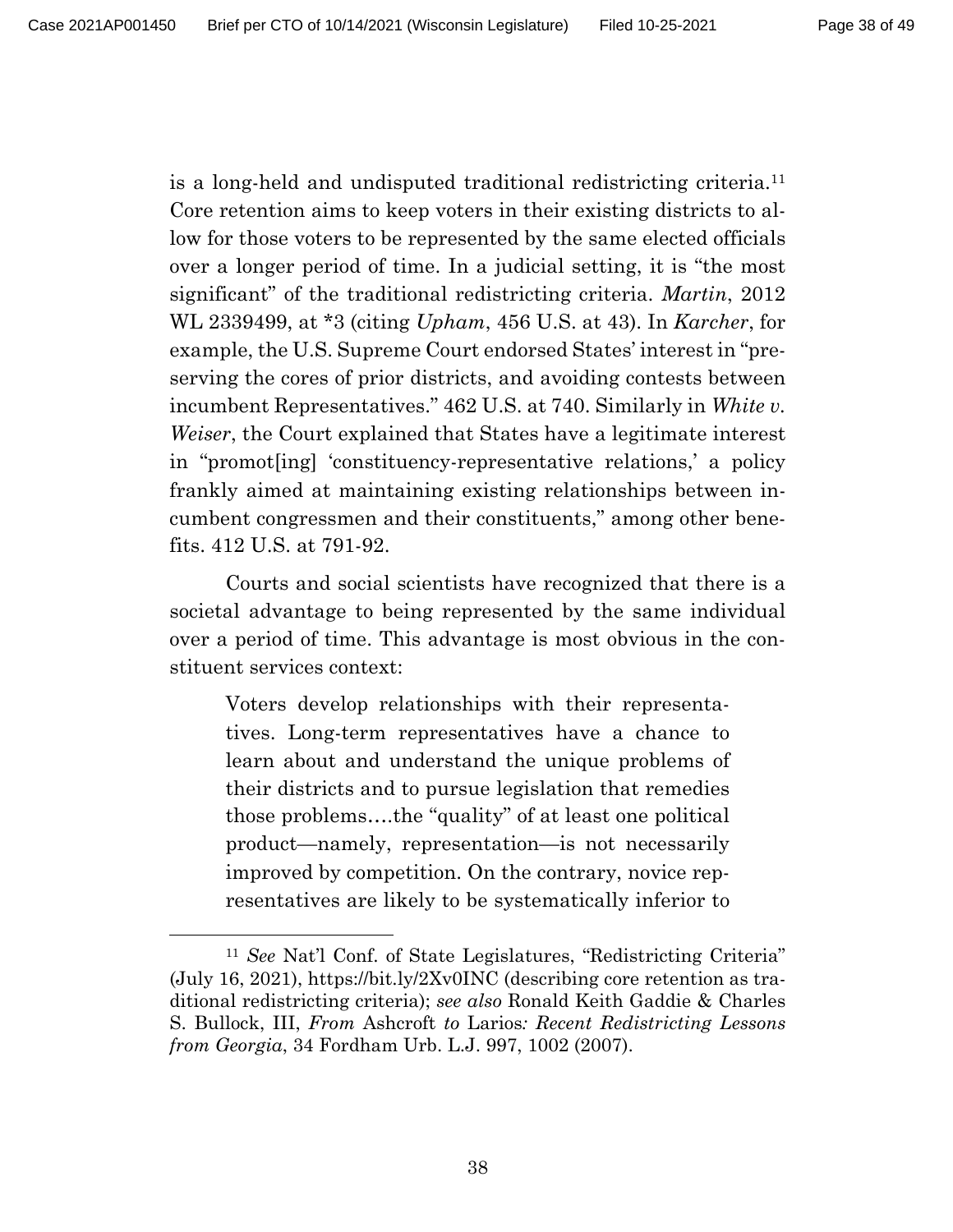"entrenched" representatives when it comes to the effective representation of their constituents' views.

Nathaniel Persily, *In Defense of Foxes Guarding Henhouses: The Case for Judicial Acquiescence to Incumbent-Protecting Gerrymanders*, 116 Harv. L. Rev. 649, 671 (2002); *see also* Nathaniel Persily, *When Judges Carve Democracies: A Primer on Court-Drawn Redistricting Plans*, 73 Geo. Wash. L. Rev. 1131, 1136 (2005) ("[C]ourts that take account of incumbency do so in order to preserve the constituency-representative relationship that existed under the enjoined plan."). By allowing for "close representation of voter views" and "ease of identifying 'government' and 'opposition' parties," long term representation both promotes "stability in government" and democratic accountability by "mak[ing] it easier for voters to identify which party is responsible for government decisionmaking." *Vieth v. Jubelirer*, 541 U.S. 267, 357-358 (2004) (Breyer, J., dissenting) (collecting sources).

Finally, in an impasse suit, core retention best preserves the Legislature's constitutionally prescribed role in redistricting in a judicial setting. The "cores in existing districts are the clearest expression of the legislature's intent to group persons on a 'community of interest' basis." *Colleton Cty. Council*, 201 F. Supp. 2d at 649. Those legislative prerogatives cannot be overridden merely by initiating a malapportionment suit and placing redistricting into the hands of the courts. *See White*, 412 U.S. at 796; *Upham*, 456 U.S. at 43. For this reason, in past redistricting cycles, courts have recognized and employed core retention as a traditional redistricting criteria to be considered when remedying redistricting-related claims. *See Baldus v. Members of the Wis. Gov't Accountability Bd.*, 862 F. Supp. 2d 860, 863 (E.D. Wis. 2012) (recognizing "core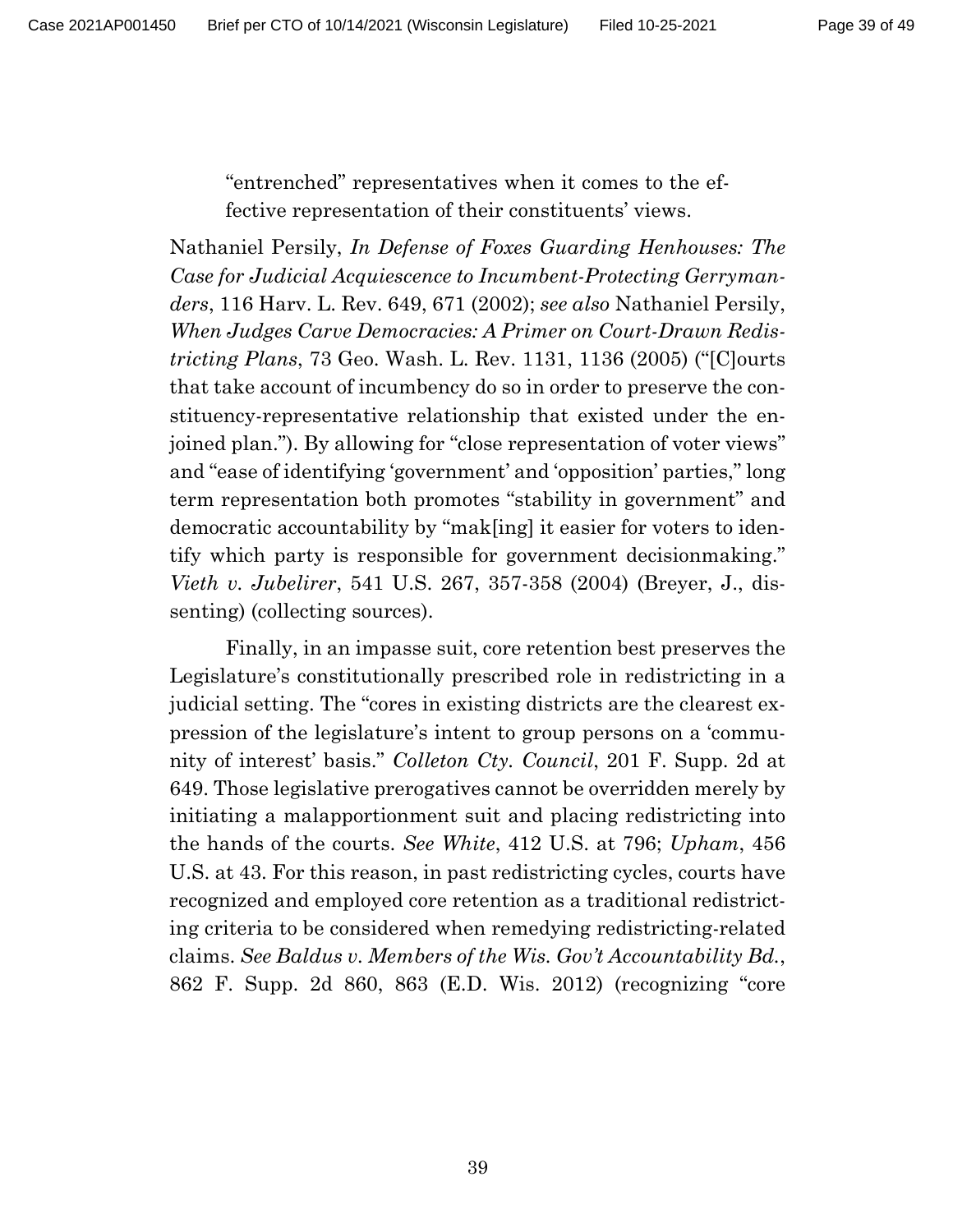retention" as a "traditional redistricting criteria"); *Baumgart*, 2002 WL 34127471, at \*3 (same).<sup>12</sup>

A "least changes" approach here simultaneously maximizes core retention and minimizes the Court's involvement in the "political thicket" of redistricting by preferring a map that keeps voters in their current districts. *See, e.g.*, *Stenger*, 2012 WL 601017, at \*3 ("The 'least change' method is advantageous because it maintains the continuity in representation for each district and is by far the simplest way to reapportion the county council districts.").

\* \* \*

There will inevitably be multiple ways to adjust the existing maps to accommodate shifting populations. All other things equal, the Court should defer to the Legislature's plan. *See White*, 412 U.S. at 796. If not, then the Court itself would be rebalancing the redistricting criteria—compactness, contiguity, communities of interest, protection of incumbents, and so forth—that the Legislature already balanced as part of the redistricting process both now and ten years ago. *See* 2021 Wis. Senate Joint Res. 63; *but see* 

<sup>12</sup> For other examples of courts considering core retention, *see, e.g.*, *Abrams*, 521 U.S. at 99-100 (affirming interest in "maintaining core districts"); *Stenger*, 2012 WL 601017, at \*3; *Colleton Cty. Council*, 201 F. Supp. 2d at 647 (affirming importance of "protecting the core constituency's interest in reelecting, if they choose, an incumbent representative in whom they have placed their trust"); *Alexander*, 2002 OK 59, ¶23; *Arizonans for Fair Representation*, 828 F. Supp. at 688 ("[T]he maintenance of incumbents provides the electorate with some continuity. The voting population within a particular district is able to maintain its relationship with its particular representative and avoids accusations of political gerrymandering."); *Legislature v. Reinecke*, 10 Cal. 3d 396, 516 P.2d 6, 12 (1973) ("The state may rationally consider stability and continuity in the Senate as a desirable goal which is reasonably promoted by providing for four-year staggered terms.").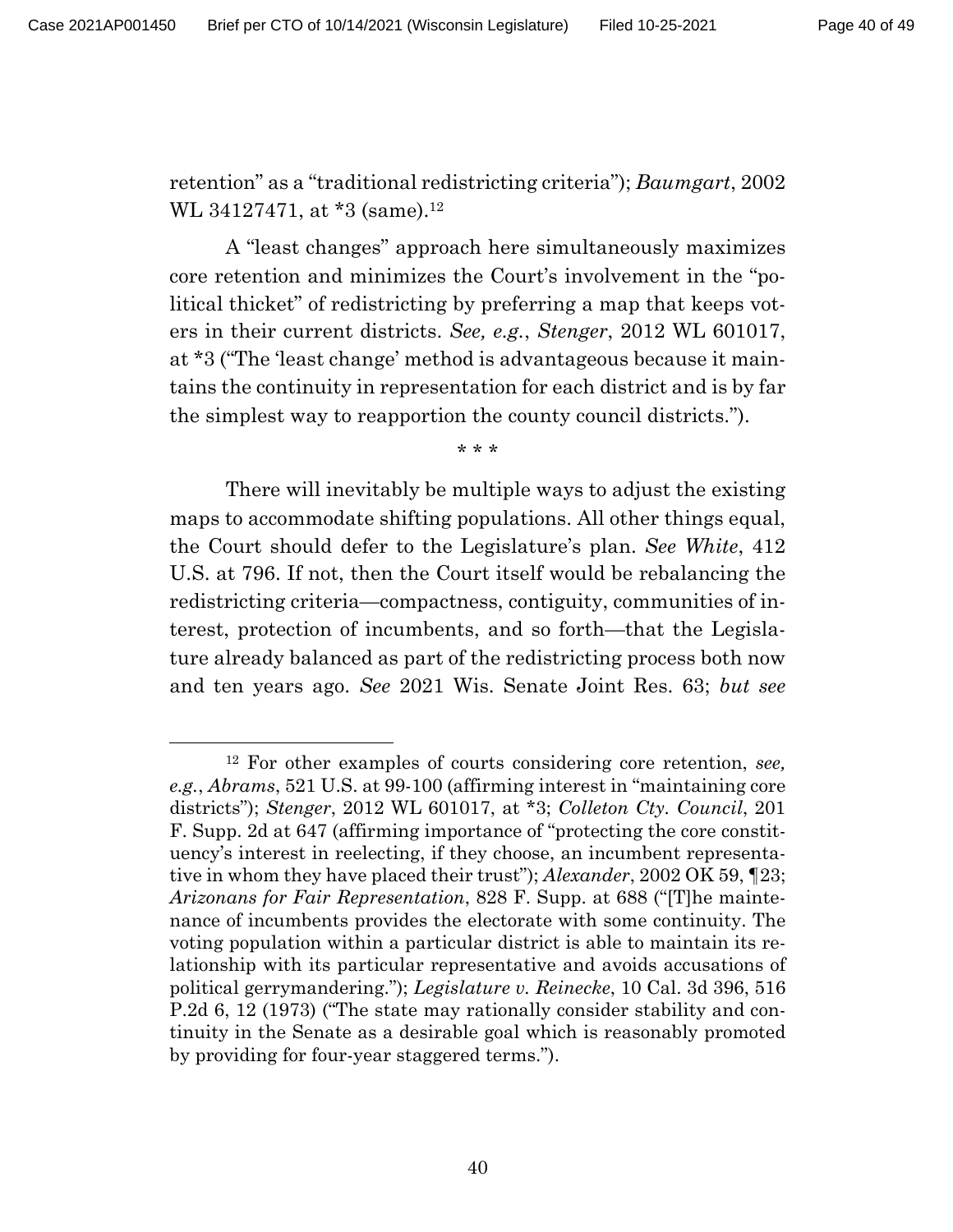*White*, 412 U.S. at 796; *Covington*, 138 S. Ct. at 2554-55; *Upham*, 456 U.S. at 43.

## **III. The Court cannot consider partisanship when evaluating proposed remedies.**

The partisan makeup of redistricting plans is not a valid factor for the Court to apply in evaluating or creating new maps. There is no judicially manageable standard for rejecting a map as overly partisan or approving a map as more "fair" or "balanced." *See Rucho*, 139 S. Ct. at 2498-2501. If there is no judicially manageable way for a court to evaluate existing redistricting plans on these partisan measures (as *Rucho* explained), then it necessarily follows that this Court cannot craft a *remedy* for Petitioners' malapportionment claim based on partisan measures.

Time and again, courts have refused to referee lawsuits challenging the use of political considerations as unlawful. There are "no legal standards to limit and direct" judicial decisionmaking in this "most intensely partisan aspect[] of American political life." *Id.* at 2507; *see Gill v. Whitford*, 138 S. Ct. 1916, 1926-29 (2018). Considerations of partisanship in redistricting has been "lawful and common practice" dating back to the Founding. *Vieth*, 541 U.S. at 286 (plurality op.); *see Rucho*, 139 S. Ct. at 2494-96. Even if it weren't, whether a redistricting map is "too partisan" or "fair enough" cannot be "judged in terms of simple arithmetic." *Fortson v. Dorsey*, 379 U.S. 433, 440 (1965) (Harlan, J., concurring). Courts cannot "even begin to answer the determinative question": "How much" partisan influence "is too much?" *Rucho*, 139 S. Ct. at 2501.

Importantly, "fairness" is not a component of any state or federal equal protection analysis. *See F.C.C. v. Beach Comms., Inc.*, 508 U.S. 307, 313 (1993) ("equal protection is not a license for courts to judge the wisdom, fairness, or logic of legislative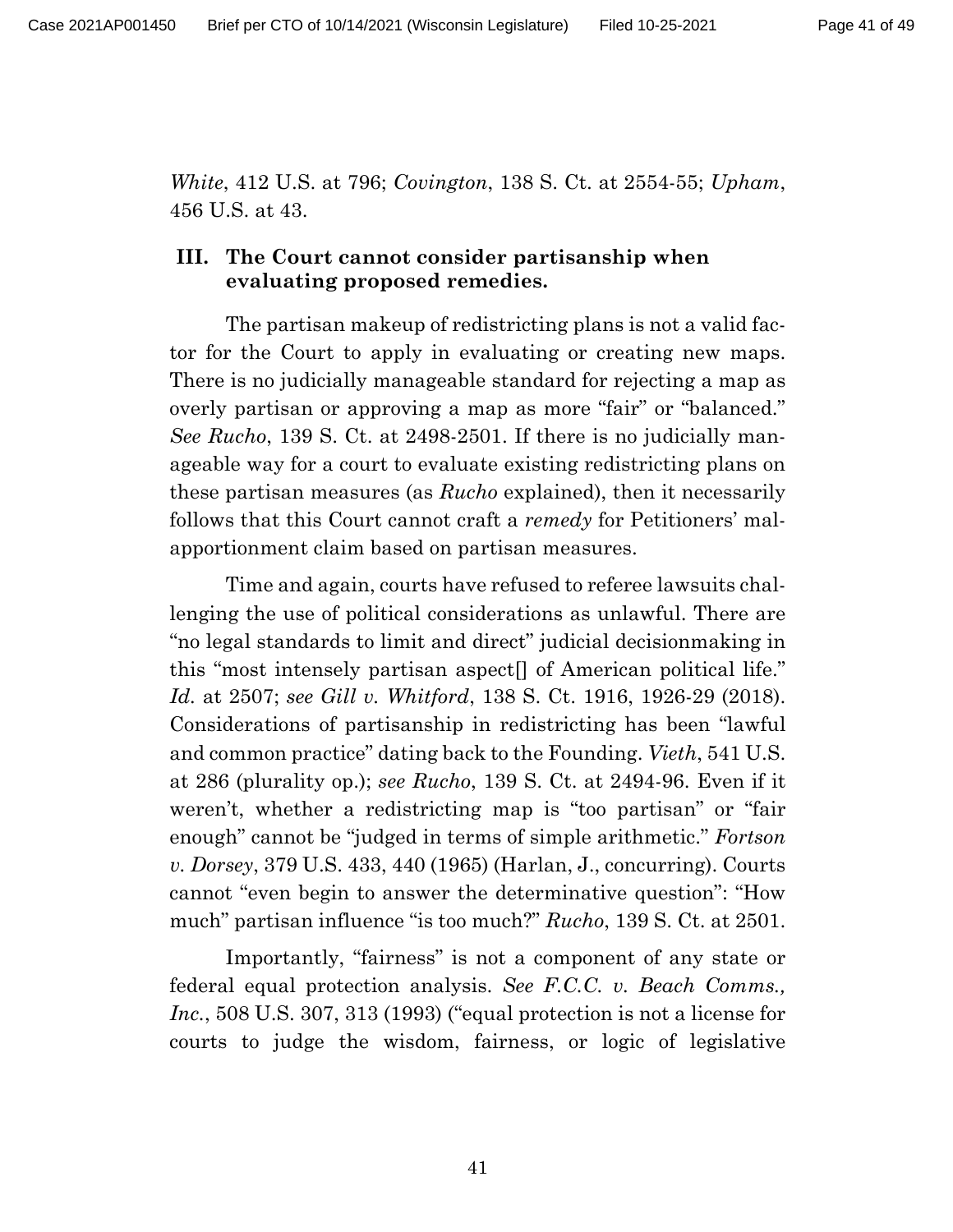choices"); *Mayo v. Wis. Injured Patients & Families Compensation Fund*, 2018 WI 78, ¶41, 383 Wis. 2d 1, 914 N.W.2d 678. The equal protection clause does not, for example, "require[] proportional representation" or require "district lines to come as near as possible to allocating seats to the contending parties in proportion to what their anticipated statewide vote would be." *Rucho*, 139 S. Ct. at 2499 (quoting *Davis v. Bandemer*, 478 U.S. 109, 130 (1986) (plurality op.)). Numerous other standards for evaluating partisan "unfairness" have been rejected as well. *See id.* at 2496-98, 2502- 04; *Gill*, 138 S. Ct. at 1926-29 (cataloguing rejected standards).

Moreover, "political fairness" is an impossible standard by which to evaluate redistricting maps because "it is not even clear what fairness looks like" in the context of reapportionment. *Rucho*, 139 S. Ct. at 2500. A "large measure of 'unfairness'" is baked into single-member, winner-take-all districts. *Id.* Voters tend to live around like-minded voters, meaning individual districts will not necessarily replicate the partisan makeup of Wisconsin state-wide. *See Bandemer*, 478 U.S. at 130 (plurality op.); *Vieth*, 541 U.S. at 289-90 (plurality op.).

Without a legal standard to evaluate "fairness," there is no principal to apply that would "meaningfully constrain the discretion of courts." *Rucho*, 139 S. Ct. at 2500 (quoting *Vieth*, 541 U.S. at 291 (plurality op.)). Evaluating remedial plans for partisan fairness requires the court to make a policy determination reserved exclusively for legislatures, *see id.* at 2494-97, and one that is "of a kind clearly for nonjudicial discretion." *Baker*, 369 U.S. at 217. There is simply no constitutional standard authorizing "courts to make their own political judgment about how much representation particular political parties *deserve*—based on the votes of their supporters—and to rearrange the challenged districts to achieve that end." *Rucho*, 139 S. Ct. at 2499.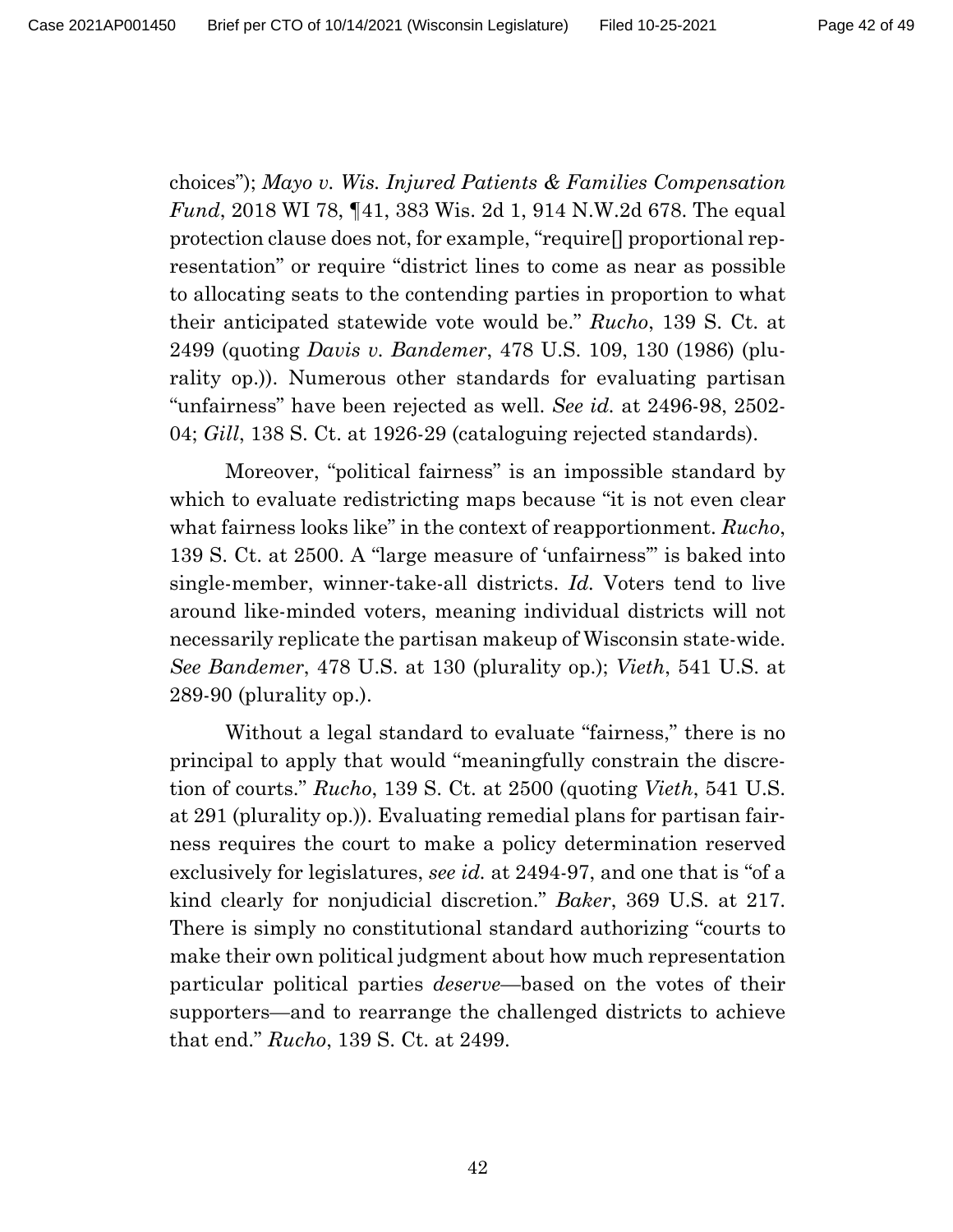Applied here, there no reason for this Court to consider partisanship in remedying a malapportionment claim. *White*, 412 U.S*.*  at 795 (cautioning courts not to "pre-empt" or "intrude" upon state policy). Nor would there be any judicially manageable way for this Court to do so. *Rucho*, 139 S. Ct. at 2500-01. If this Court were to attempt to consider partisanship—even "fairness"—it would be plunging unnecessarily into the political thicket of redistricting. *See Gaffney*, 412 U.S. at 749 (cautioning against removing redistricting from "legislative hands," such that it is recurringly "performed by federal courts which themselves must make the political decisions necessary to formulate a plan or accept those made by reapportionment plaintiffs who may have wholly different goals from those embodied in the official plan"). It should not be a factor considered by this Court in remedying Petitioners' claims.

## **IV. Nature of the proceedings.**

## **A. Timing of proceedings**

For the reasons stated in the Legislature's letter brief regarding timing, there is ample time remaining for this court to review and approve redistricting plans. Right now, the Legislature needs time for the redistricting process—which is near completion—to finish. Once the Legislature's redistricting process is complete, and if there is an impasse, the Legislature and the other parties will need time to prepare their remedial submissions, a proposal for which is detailed more fully below.

## **B. Form of proceedings**

As in most redistricting disputes, the Court can choose among remedies proposed by the parties. That will entail remedial submissions by the parties. It could also necessitate a short hearing limited to any disputed facts regarding the proposed remedial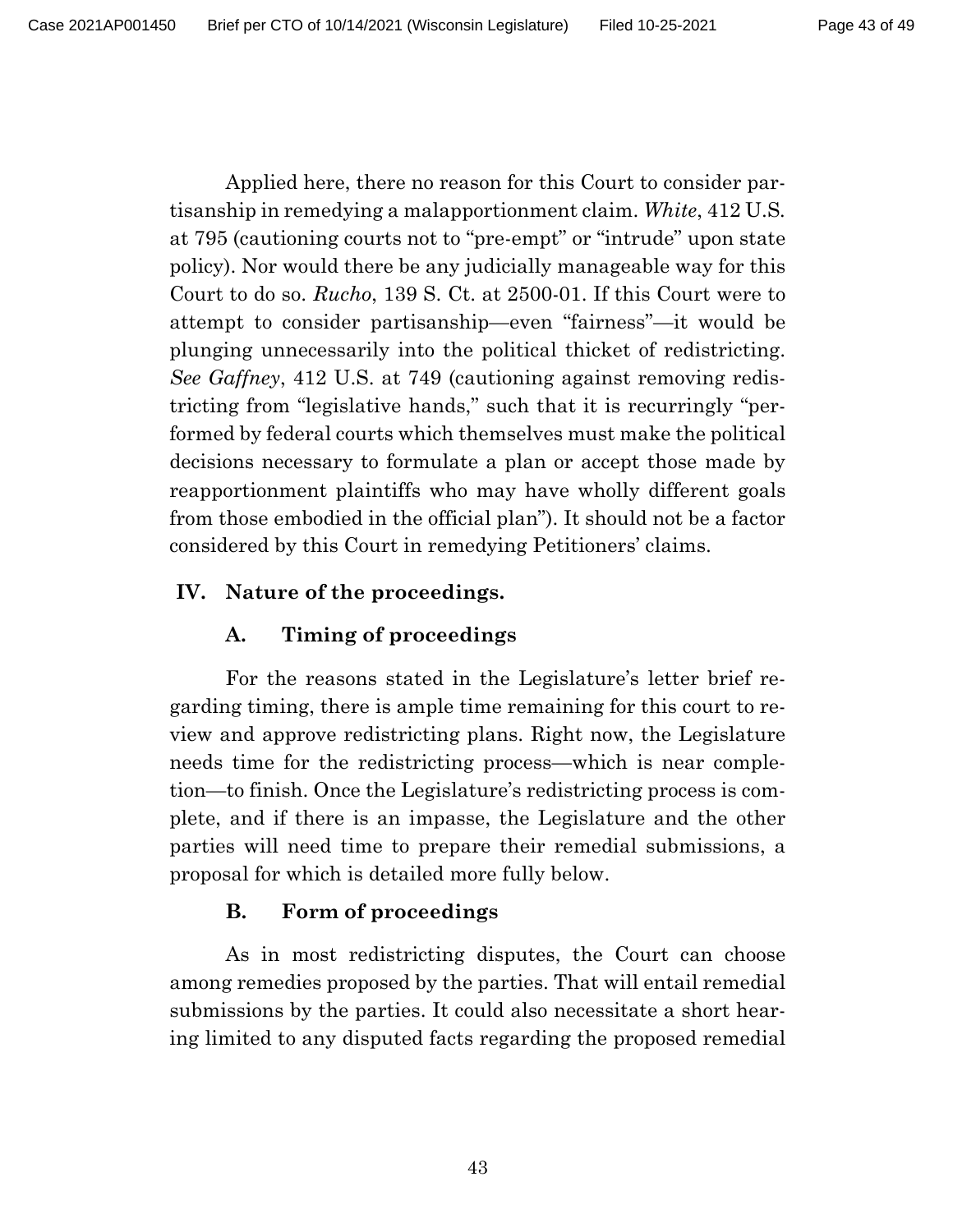plans. That hearing could be overseen by this Court or a special master. *See* Wis. Stat. §§751.09, 805.06; *see also* Non-Party Br. of Daniel Suhr at 8 (Sept. 7, 2021) (collecting examples). Depending on the Court's resolution of the questions presented here, those submissions could take one two forms—

If the Court agrees that the Legislature's redistricting plans are the presumptive remedy, then the submissions will entail (A) the Legislature's redistricting plans, supported by briefing and expert declarations or reports that detail their compliance with state and federal law; (B) other parties' responses, supported by briefing and expert declarations or reports detailing why adjustments are necessary to comply with state and federal law.

If the Court instead begins with the existing redistricting plans, then the submissions will entail (A) any party's proposed "least changes" map, supported by briefing and expert declarations or reports detailing adherence to a "least changes" remedy and compliance with state and federal law; (B) any party's responsive submissions addressing other proposed plans' adherence to a "least changes" remedy and compliance with state and federal law. The Court would then choose between the proposed "least changes" remedies.

With respect to the timing of those submissions and any potential hearing, the Legislature proposes the following:

- 1. November 4: Parties submit joint stipulation of facts and law and identify anticipated disputed facts.
- 2. By December 1, and only in the event of an impasse: This Court issues an interim order providing guidance on the questions briefed herein. That order will give the parties a framework for their subsequent submissions.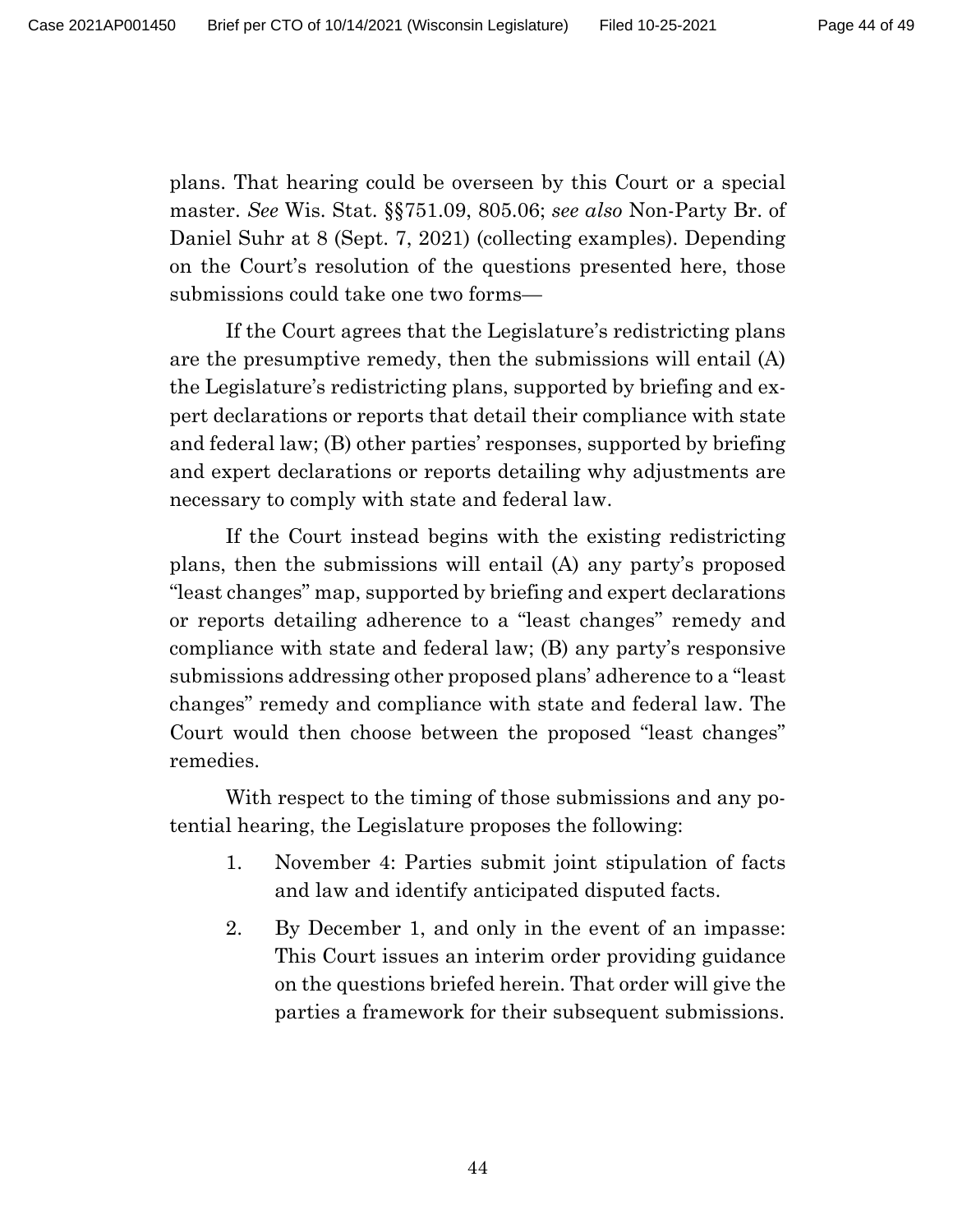- 3. December 21: Parties' opening submission. The opening submission shall comprise: (a) short pre-hearing brief (< 3,300 words), (b) remedial map (if applicable), (c) expert witness declarations or reports in support of any remedial map. Any party who proposes a remedial map (or any alternative to the Legislature's map) must support that proposed remedy with argument and expert declaration(s) or report(s) explaining the proposed plans' compliance with state and federal law.<sup>13</sup>
- 4. January 12: Parties' responsive submission. The responsive submission shall comprise: (a) short pre-hearing response brief (< 5,000 words), (b) responsive expert declaration(s) or report(s) regarding other proposed remedial maps.
- 5. January 14: Parties submit supplemental joint stipulation of facts and law and disputed facts.
- 6. January 21: Parties submit written direct examination of any expert witness or other fact witness to testify at hearing before the Court or a referee, if any. Any witness would then be made available for live cross-examination and re-direct at hearing.
- 7. January 25 to 28: Hearing limited to disputed issues of fact, if any.

<sup>13</sup> If the Court agrees that the Legislature's map is the presumptive remedial map, then any alternative districting proposals must be supported by evidence and argument that a deviation from the Legislature's presumptive plans is necessary to comply with state or federal law.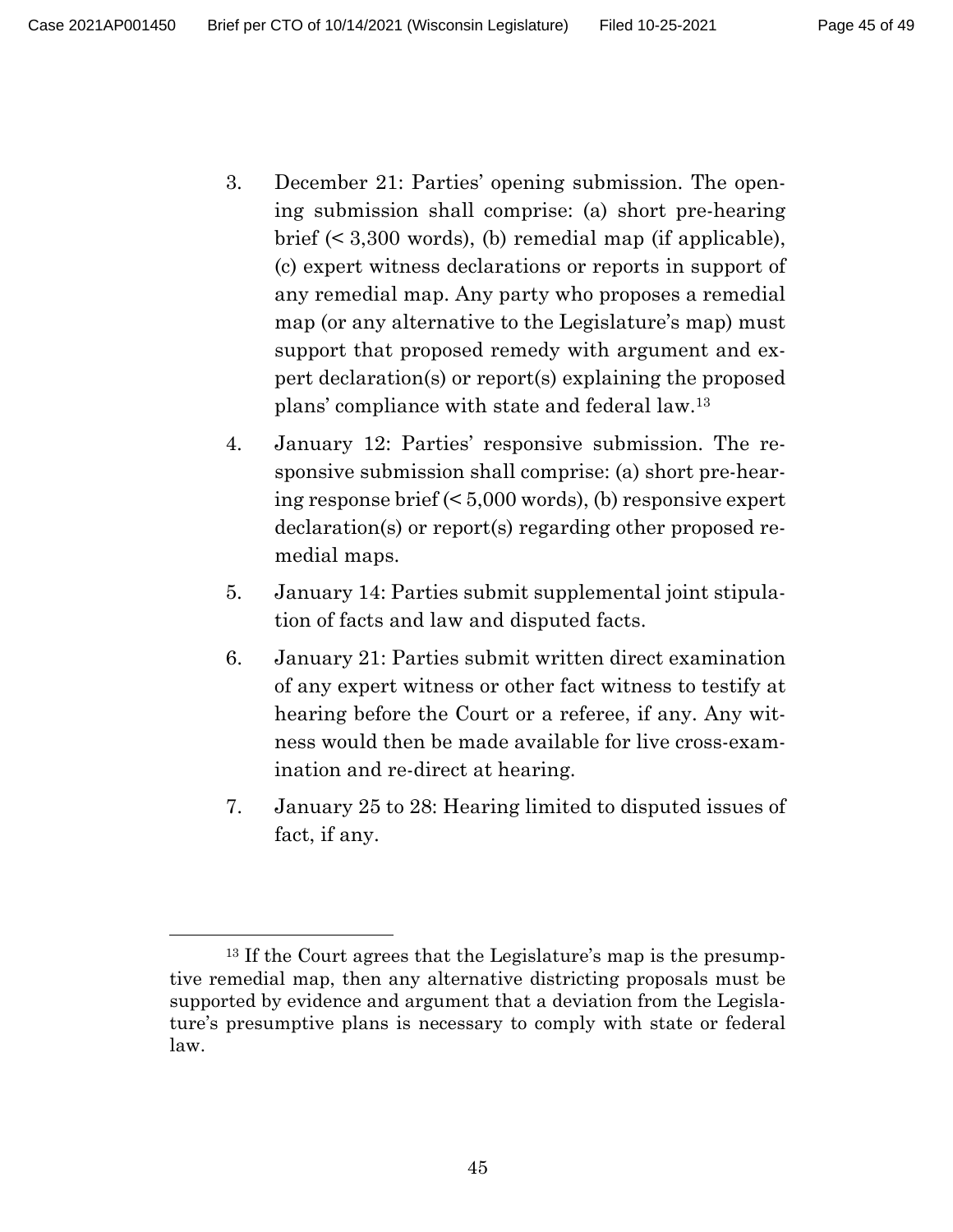- 8. February 1: Short post-hearing briefs (simultaneous) on disputed issues of fact, if any.
- 9. February 8: Closing arguments regarding disputed issues of fact, if any.
- 10. February 18: Decision resolving disputed issues of fact, if any.
- 11. February 25: Supplemental briefs (simultaneous), if necessary.
- 12. Week of March 7: Argument, if necessary.
- 13. Week of April 4 or earlier: Final order and decision.

### **CONCLUSION**

For the foregoing reasons, the Legislature should be permitted to complete the redistricting process to determine whether there will be an impasse. Once that occurs, and if there is an impasse, then the Legislature's redistricting plans should be the presumptive remedial plan for any malapportionment claim, so long as those redistricting plans comply with state and federal law. In the alternative, the existing districts should be the starting point for any remedial map, to be adjusted as necessary to accommodate the shifting population and to comply with state and federal law.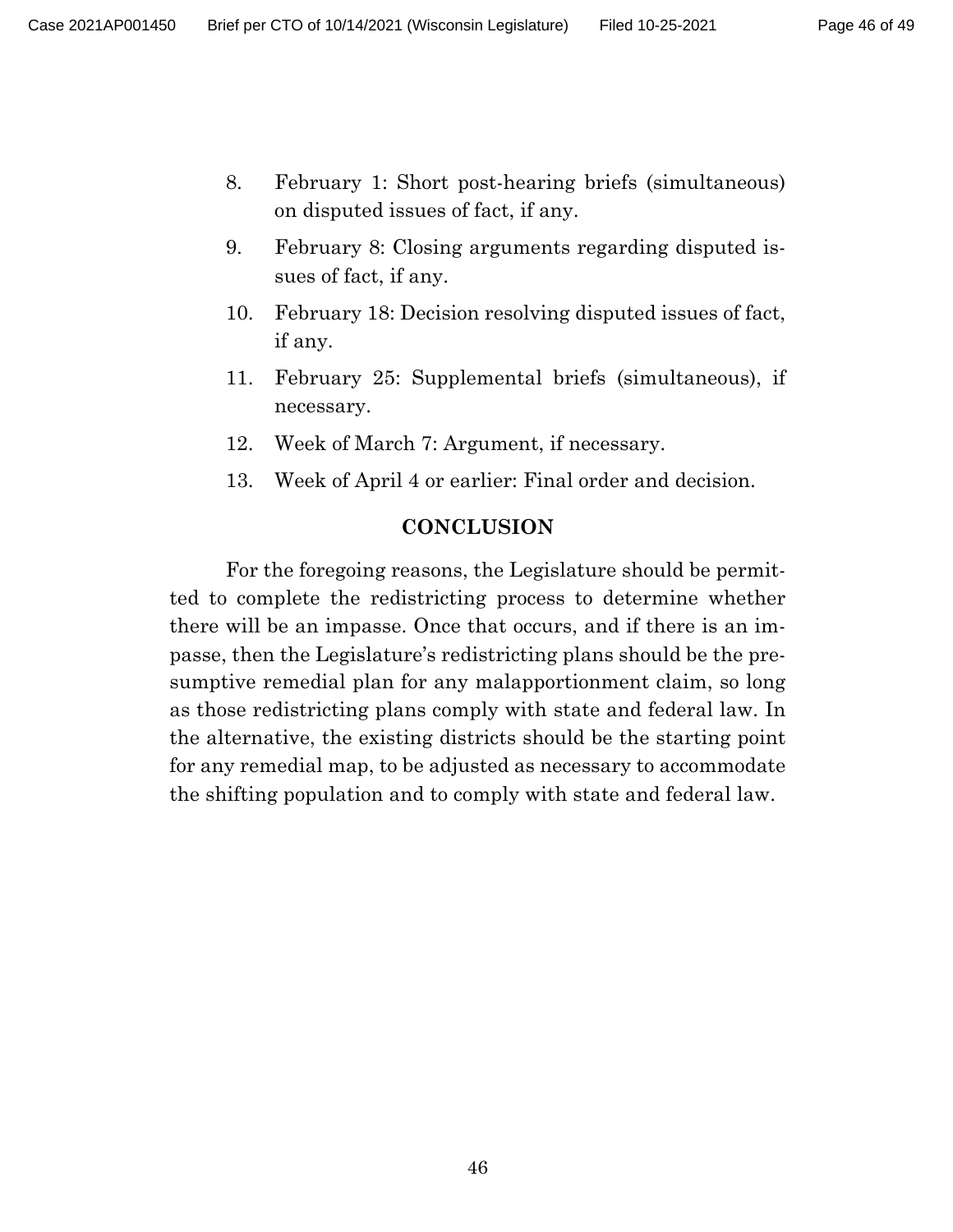Dated this  $25<sup>th</sup>$  day of October, 2021.

Respectfully submitted,

Electronically Signed By Kevin M. St. John

#### **CONSOVOY MCCARTHY PLLC**

Jeffrey M. Harris\* Taylor A.R. Meehan\*\* James P. McGlone\*\*\* 1600 Wilson Boulevard, Ste. 700 Arlington, Virginia 22209 703.243.9423 *jeff@consovoymccarthy.com taylor@consovoymccarthy.com jim@consovoymccarthy.com*

*\* Admitted pro hac vice \*\* Admitted pro hac vice; licensed to practice in Ill. & D.C. \*\*\* Admitted pro hac vice;*

*licensed to practice in Mass.*

#### **BELL GIFTOS ST. JOHN LLC**

Kevin M. St. John, SBN 1054815 5325 Wall Street, Ste. 2200 Madison, Wisconsin 53718 608.216.7990 *kstjohn@bellgiftos.com*

#### **LAWFAIR LLC**

Adam K. Mortara, SBN 1038391 125 South Wacker, Ste. 300 Chicago, Illinois 60606 773.750.7154 *mortara@lawfairllc.com*

### *Attorneys for Intervenor-Respondent, Th*e *Wisconsin Legislature*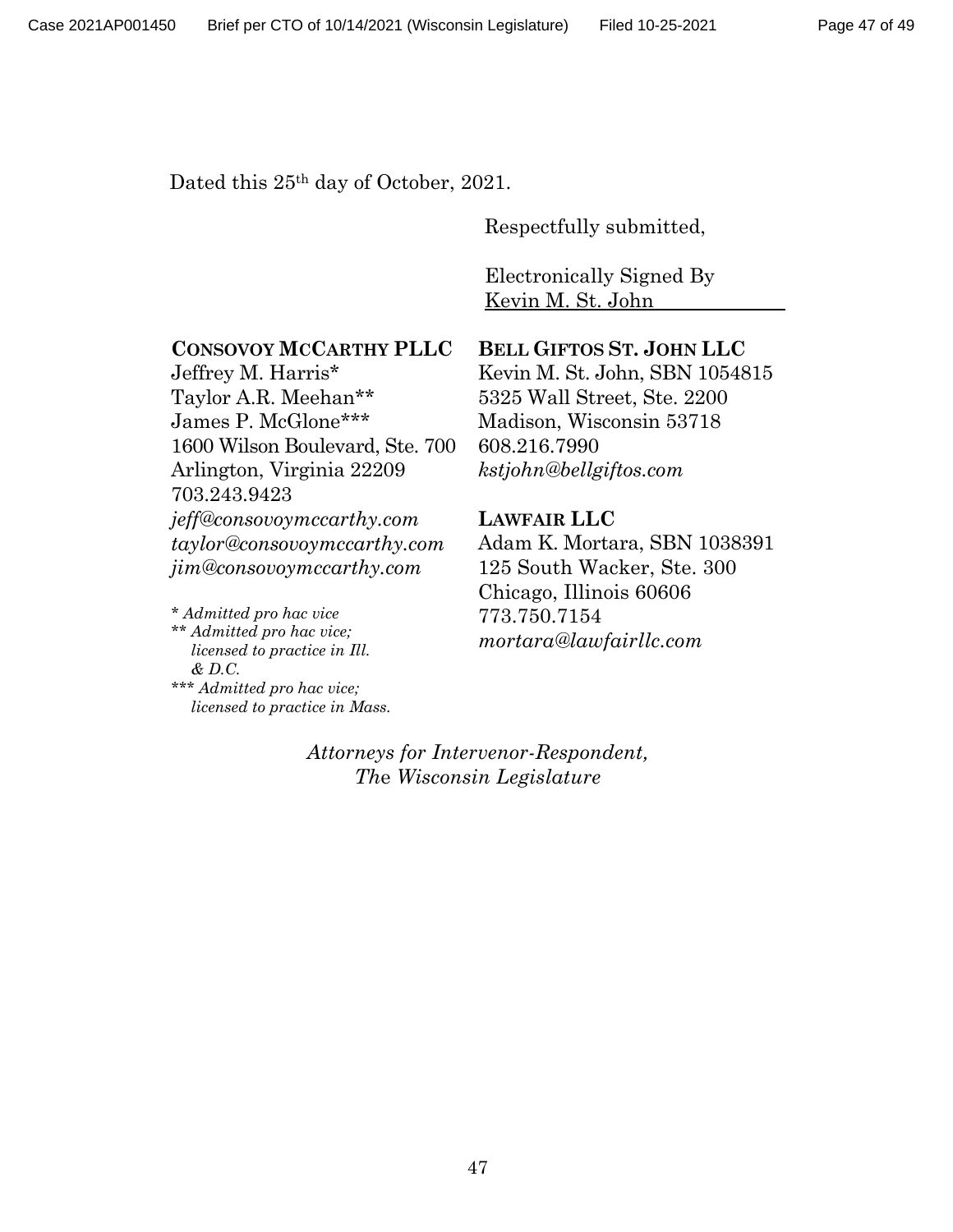### **CERTIFICATION REGARDING FORM AND LENGTH**

I hereby certify that this brief conforms to the rules contained in Wis. Stat. §809.19(8)(b), (bm), and (c) for a brief. This brief uses a proportionally spaced serif font, with margins and line spacing greater than or equal to that specified by rule. Excluding the caption, table of contents, table of authorities, signatures, and these certifications, the length of this brief is 10,285 words as calculated by Microsoft Word.

Dated this 25th day of October, 2021.

Respectfully submitted,

Electronically Signed by Kevin M. St. John **BELL GIFTOS ST. JOHN LLC** KEVIN M. ST. JOHN, SBN 1054815 5325 Wall Street, Suite 2200 Madison, Wisconsin 53718 608.216.7990 kstjohn@bellgiftos.com

Attorney for the Wisconsin Legislature